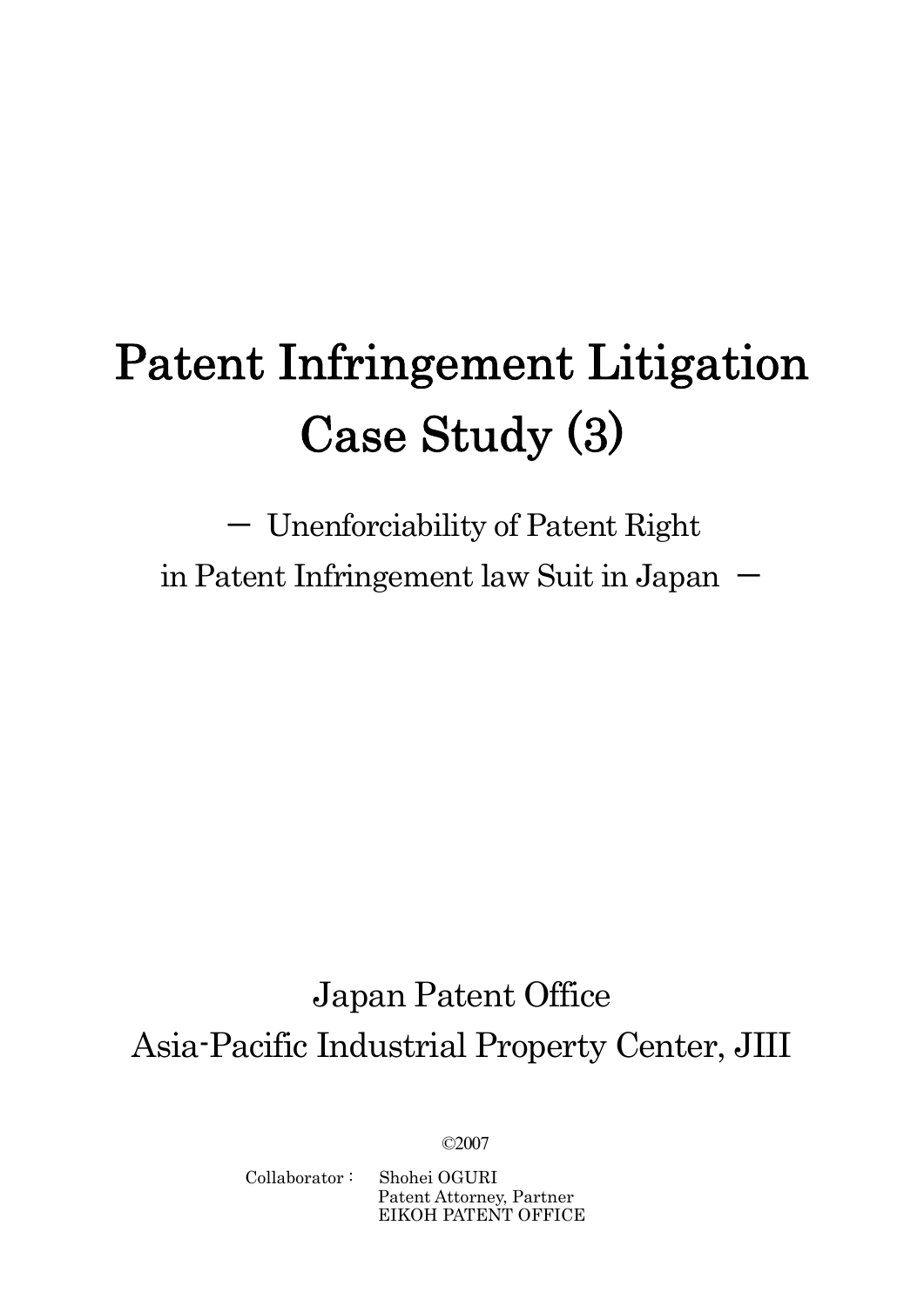## Contents

|       | 1. Patent Invalidation Procedure against Patent Right in Japan ···············                      |
|-------|-----------------------------------------------------------------------------------------------------|
| $2$ . |                                                                                                     |
| 3.    |                                                                                                     |
| 4.    | Patent Infringement Civil Law Suit in Japan $\cdots$ $\cdots$ $\cdots$ $\cdots$ $\cdots$            |
| 5.    |                                                                                                     |
| No.01 | Case of Seeking Injunction et al. against Patent Infringement                                       |
|       | ELLECTRICALLY DRIVEN REEL FOR FISHING $\cdots \cdots 8$<br>JP 3294820                               |
| No.02 | Case of Seeking Injunction et al. against Patent Infringement                                       |
|       | ELLECTRICALLY DRIVEN REEL FOR FISHING $\hspace{0.1cm} \cdots \cdots \hspace{0.1cm} 8$<br>JP 2978025 |
| No.03 | Case of Seeking Injunction et al. against Patent Infringement                                       |
|       | . 9<br>TRANSMITTING SCREEN<br>JP 1851891                                                            |
| No.04 | Case of Seeking Injunction et al. against Patent Infringement                                       |
|       | JP 3121727 (PATENT NO.5) et al. CHAIR TYPE AIR MASSAGER $\cdots$ 10                                 |
| No.05 | Case of Seeking Injunction et al. against Patent Infringement                                       |
|       | $\cdots \cdots \cdots 11$<br>JP 2882962 HIGH FREQUENCY BOLT METER                                   |
| No.06 | Case of Seeking Injunction et al. against Patent Infringement                                       |
|       | $\cdots \cdots \cdots \cdots 12$<br>JP 2139927 DEVICE FOR WORKING KINFE                             |
| No.07 | Case of Seeking Injunction et al. against Patent Infringement                                       |
|       | METHOD OF CONTROLLING ROLLINNG REDUCTION<br>JP 3125141                                              |
|       | <sub>13</sub><br>DEVICE MARINE VESSEL                                                               |
| No.08 | Case of Seeking Damages et al. against Patent Infringement                                          |
|       | HOLLOW YARN MEMBRANE FILTER APPARATUS<br>$\cdots$ 14<br>JP 1851891                                  |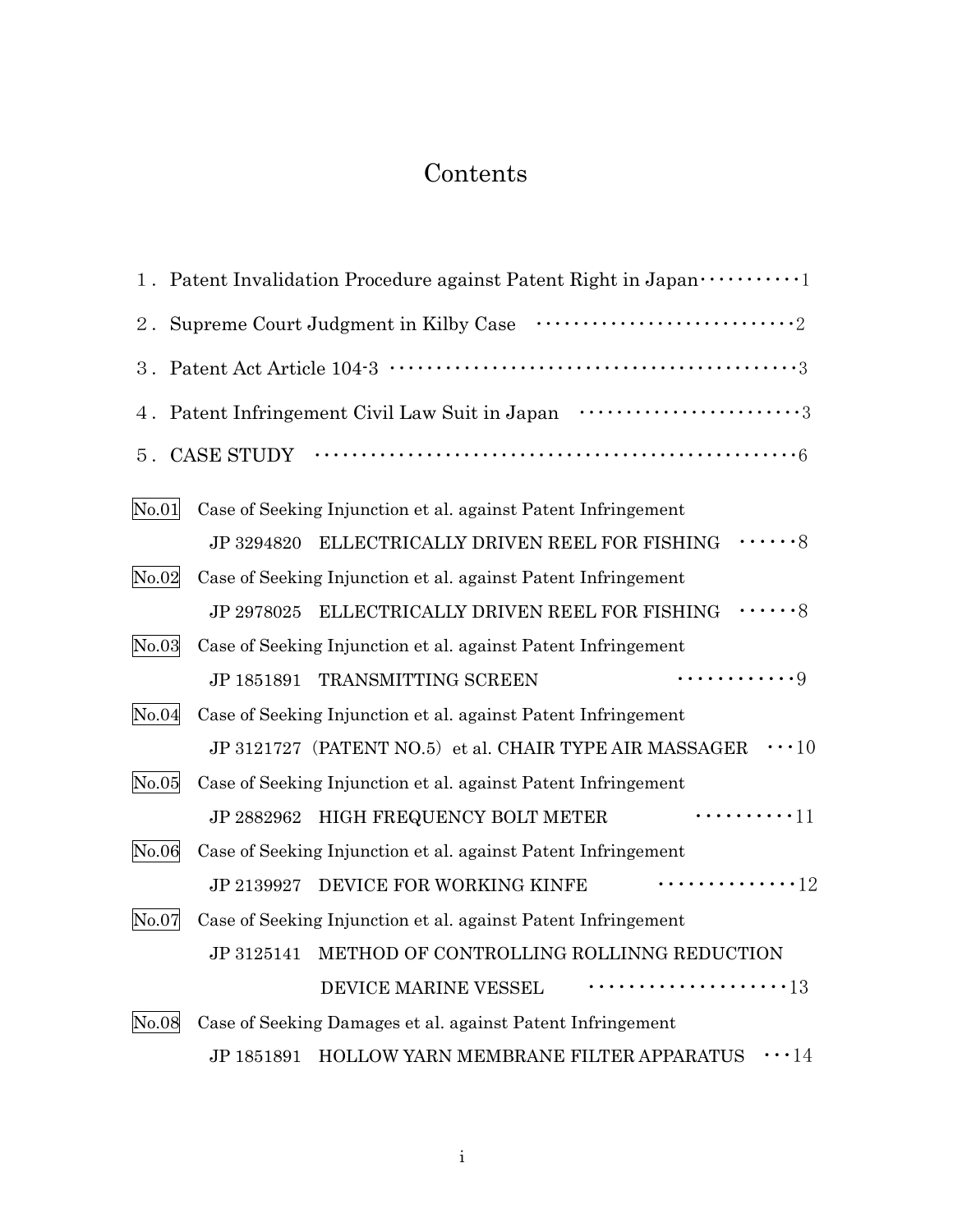| No.09       |            | Case of Seeking Injunction et al. against Patent Infringement       |                    |
|-------------|------------|---------------------------------------------------------------------|--------------------|
|             | JP 3433195 | COOKING SHEET AND COOKING TOOL                                      | $\cdots \cdots 15$ |
| No.10       |            | Case of Seeking Injunction et al. against Patent Infringement       |                    |
|             | JP 3136129 | MONITOR DEVICE FOR APMLIFICATION REACTION                           |                    |
|             |            | OF NUCLEIC ACID                                                     | $\cdots$ 16        |
| No.11       |            | Case of Seeking Injunction et al. against Patent Infringement       |                    |
|             | JP 2905776 | METHOD OF ROOFING EARTHQUAKE-RESISTANT                              |                    |
|             |            | AND WIND-RESISTANT ROOF TILE BY USING STABLE                        |                    |
|             |            | WORKPIECE                                                           | . 17               |
| No.12       |            | Case of Seeking Damages et al. against Patent Infringement          |                    |
|             |            | JP 3446095 LOW FREQUENCY THERAPY DEVICE $\cdots$ 18                 |                    |
| No.13       |            | Case of Seeking Injunction et al. against Patent Infringement       |                    |
|             | JP 2803236 | INFORMATION PROCESSING DEVICE AND                                   |                    |
|             |            | <b>INFORMATION PROCESSING METHOD</b>                                | $\cdots$ 18        |
| No.14       |            | Case of Seeking Injunction et al. against Patent Infringement       |                    |
|             | JP 3303165 | LASER MEASURING APPARATUS FOR CIVL                                  |                    |
|             |            | <b>ENGENEERING WORK</b>                                             | $\cdots$ 19        |
| No.15       |            | Case of Seeking Injunction et al. against Patent Infringement       |                    |
|             |            | JP 3367651 STOPPER TOOL AND STOPPING DEVICE $\cdots$ 20             |                    |
| $\rm No.16$ |            | Case of Seeking Injunction et al. against Patent Infringement       |                    |
|             |            | JP 2965229 LIQUID CRYSTAL COMPOSITION                               |                    |
| No.17       |            | Case of Seeking Damages against Patent Infringement                 |                    |
|             |            | JP 2965229 LIQUID CRYSTAL COMPOSITION $\cdots$                      |                    |
| No.18       |            | Case of Seeking Injunction et al. against Patent Infringement       |                    |
|             | JP 3105507 | <b>CONTROL CABLE</b>                                                | $\cdots \cdots 22$ |
| $\rm No.19$ |            | Case of Claiming Confirmation of Denying Injunction based on Patent |                    |
|             |            | JP 1875901 FILM UNIT WITH LENS AND METHOD OF MAKING                 |                    |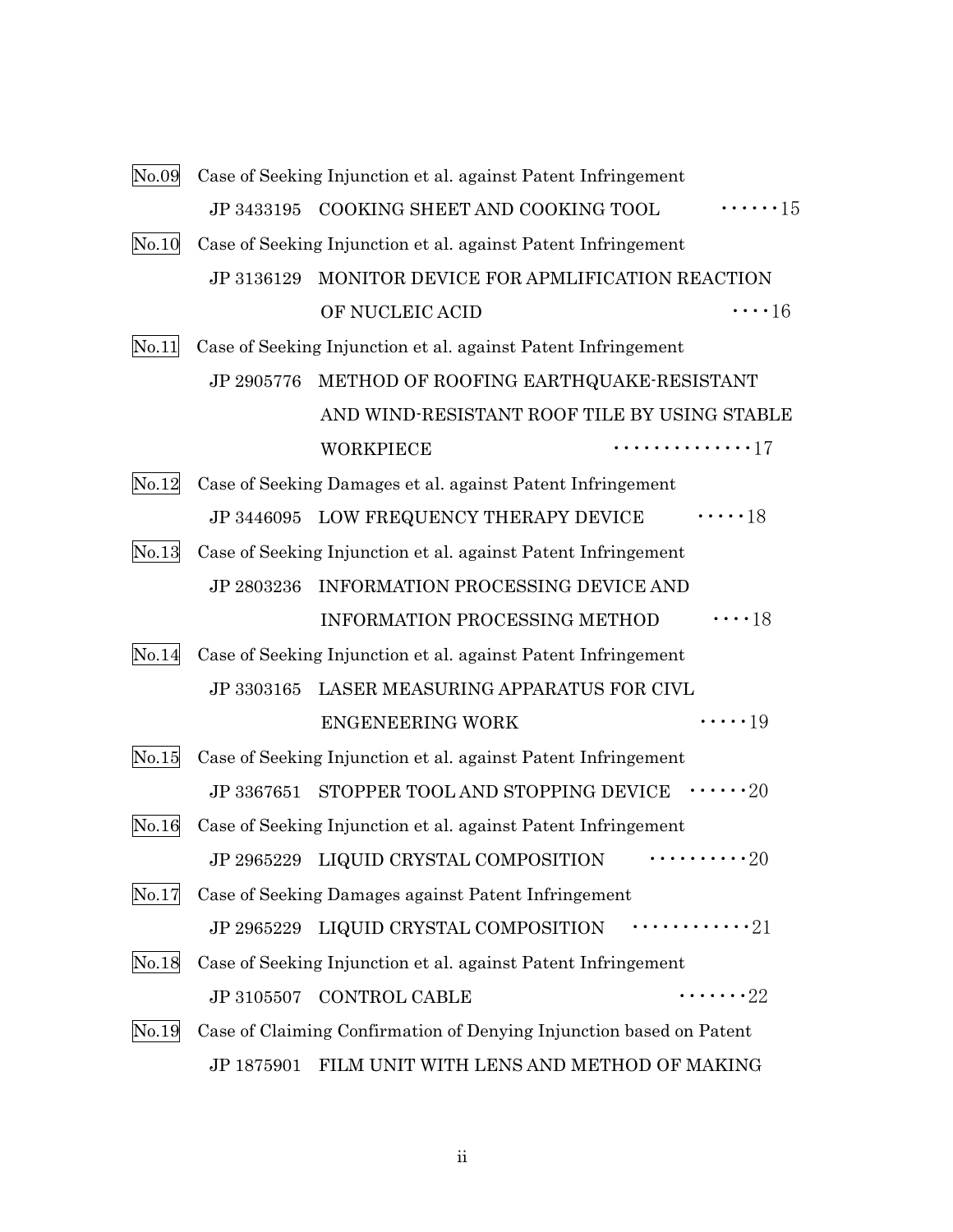|                                                                        |                                                     | THE SAME                                                        | $\cdots \cdots \cdots \cdots \cdots 22$ |
|------------------------------------------------------------------------|-----------------------------------------------------|-----------------------------------------------------------------|-----------------------------------------|
| No.20                                                                  | Case of Seeking Damages against Patent Infringement |                                                                 |                                         |
|                                                                        |                                                     | JP 2561429 TOY GUN WITH AUTOMATIC BULLET SUPPLYING              |                                         |
|                                                                        |                                                     | <b>MECHANISM</b>                                                | $\cdots \cdots \cdots 23$               |
| No.21                                                                  |                                                     | Case of Seeking Damages against Patent Infringement             |                                         |
|                                                                        | JP 2561429                                          | TOY GUN WITH AUTOMATIC BULLET SUPPLYING                         |                                         |
|                                                                        |                                                     | <b>MECHANISM</b>                                                | $\cdots \cdots \cdots 24$               |
| No.22                                                                  |                                                     | Case of Counter-Claiming Damages concerning Patent Infringement |                                         |
|                                                                        | JP 2583808                                          | METHOD OF MAKING PRESSURE-TREATED RICE                          |                                         |
|                                                                        |                                                     | AND COOOKING TOOL THEREFOR $\cdots \cdots \cdots 24$            |                                         |
| No.23<br>Case of Seeking Injunction et al. against Patent Infringement |                                                     |                                                                 |                                         |
|                                                                        | JP 2840061                                          | METALLIC NET FOR NATURAL STONES TO PROTECT                      |                                         |
|                                                                        |                                                     | ECOLOGICAL SYSTEM                                               | $\cdots$ 25                             |
| No.24                                                                  |                                                     | Case of Seeking Injunction et al. against Patent Infringement   |                                         |
|                                                                        |                                                     | JP 1912343 METHOD OF PRUDUCING PASTE FROM STARCH OF             |                                         |
|                                                                        |                                                     | DEVIL'S-TONGUE IN MUSCLE TEXTURE STATE AND                      |                                         |
|                                                                        |                                                     | PRODUCTION DEVICE THEREFOR $\cdots \cdots \cdots 26$            |                                         |
| $\rm No.25$                                                            |                                                     | Case of Seeking Injunction et al. against Patent Infringement   |                                         |
|                                                                        | JP 1912343                                          | METHOD OF PRUDUCING PASTE FROM STARCH OF                        |                                         |
|                                                                        |                                                     | DEVIL'S-TONGUE IN MUSCLE TEXTURE STATE AND                      |                                         |
|                                                                        |                                                     | PRODUCTION DEVICE THEREFOR $\cdots \cdots \cdots 28$            |                                         |
| No.26                                                                  |                                                     | Case of Seeking Injunction et al. against Patent Infringement   |                                         |
|                                                                        | JP 1539074                                          | SITUATION DISPLAY SYSTEM OF RADIO TAXI $\cdots$ 28              |                                         |
| $\rm No. 27$                                                           |                                                     | Case of Seeking Injunction et al. against Patent Infringement   |                                         |
|                                                                        | JP 2956956                                          | SYNTHETIC RESIN CLIP                                            | $\cdots \cdots 29$                      |
| No.28                                                                  |                                                     | Case of Seeking Injunction against Patent Infringement          |                                         |
|                                                                        |                                                     | JP 2621842 METHOD OF SEARCHING STABLE COMPLEX                   |                                         |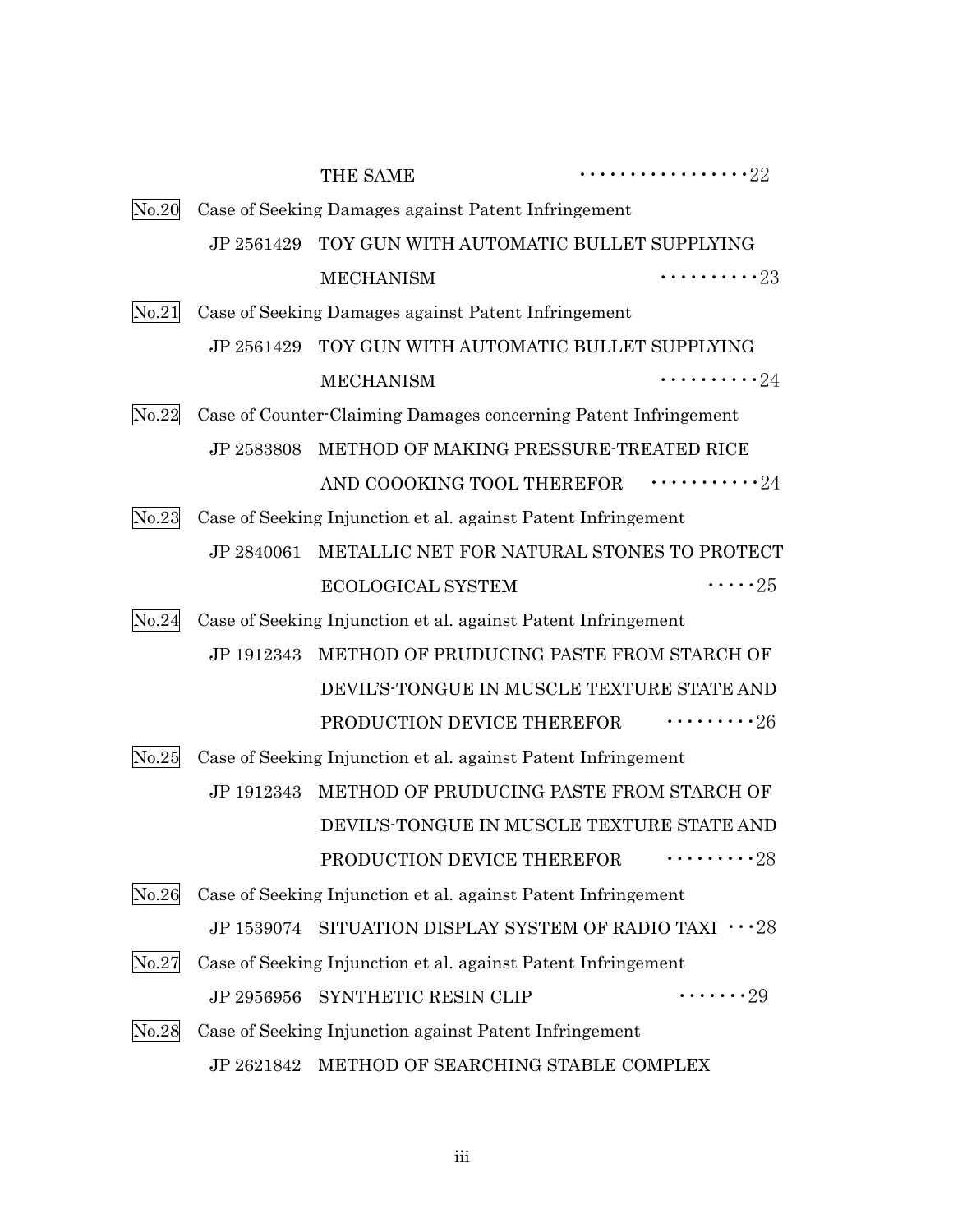|       |                                                                     | STRUCTURE OF BIOPOLYMER-LIGAND                                      |                                                            |
|-------|---------------------------------------------------------------------|---------------------------------------------------------------------|------------------------------------------------------------|
|       |                                                                     | <b>MOLECULAR</b>                                                    | $\cdots \cdots \cdots \cdots \cdots 30$                    |
| No.29 |                                                                     | Case of Seeking Damages et al. against Patent Infringement          |                                                            |
|       |                                                                     |                                                                     | JP 2056106 PROCESS FOR CONSOLIDATING GROUND $\cdots$ 31    |
| No.30 |                                                                     | Case of Seeking Damages et al. against Patent Infringement          |                                                            |
|       | JP 2127180                                                          | DISPLY DEVICE FOR REAL MOVING IMAGE                                 | $\cdots 32$                                                |
| No.31 | Case of Claiming Confirmation of Denying Injunction based on Patent |                                                                     |                                                            |
|       |                                                                     | JP 2503045 MIXING AND STIRRING WING AND METHOD OF                   |                                                            |
|       |                                                                     | <b>USING THEREOF</b>                                                | $\cdots \cdots \cdots \cdots 33$                           |
| No.32 |                                                                     | Case of Seeking Injunction et al. against Patent Infringement       |                                                            |
|       | JP 1491321                                                          |                                                                     | METHOD OF FORMING THIN PLATE AND DEVICE                    |
|       |                                                                     | <b>THEREFOR</b>                                                     | 34                                                         |
| No.33 | Case of Seeking Injunction et al. against Patent Infringement       |                                                                     |                                                            |
|       | JP 1491321                                                          |                                                                     | METHOD OF FORMING THIN PLATE AND FORMING                   |
|       |                                                                     | <b>DIE THEREFOR</b>                                                 | $\cdots \cdots \cdots \cdots \cdots 35$                    |
| No.34 |                                                                     | Case of Seeking Damages against Patent Infringement                 |                                                            |
|       |                                                                     |                                                                     | JP 2613766 (PATENT NO.1) DESIGN DEVICE FOR BLOCK COPY      |
|       |                                                                     | JP 2627886 (PATENT NO.2) MEHTOD FOR MAKING DATA OF                  |                                                            |
|       |                                                                     |                                                                     | <b>BLOCK COPY DESIGN</b>                                   |
|       |                                                                     |                                                                     | JP 2799499 (PATENT NO.3) DESIGN DEVICE FOR BLOCK COPY · 36 |
|       |                                                                     | No.35 Case of Seeking Injunction et al. against Patent Infringement |                                                            |
|       |                                                                     | JP 2567807 CONCRETE BURIED OBJECT                                   |                                                            |
|       |                                                                     | JP 2838511 CONCRETE BURIED OBJECT                                   | . 38                                                       |
| No.36 |                                                                     | Case of Seeking Injunction against Patent Infringement              |                                                            |
|       | JP 2769925                                                          | AEROZOL FORMULATION INCLUDING                                       |                                                            |
|       |                                                                     | BECLOMETHASONE 17,21 DIPROPIONATE                                   | $\cdots 40$                                                |
| No.37 |                                                                     | Case of Seeking Injunction et al. against Patent Infringement       |                                                            |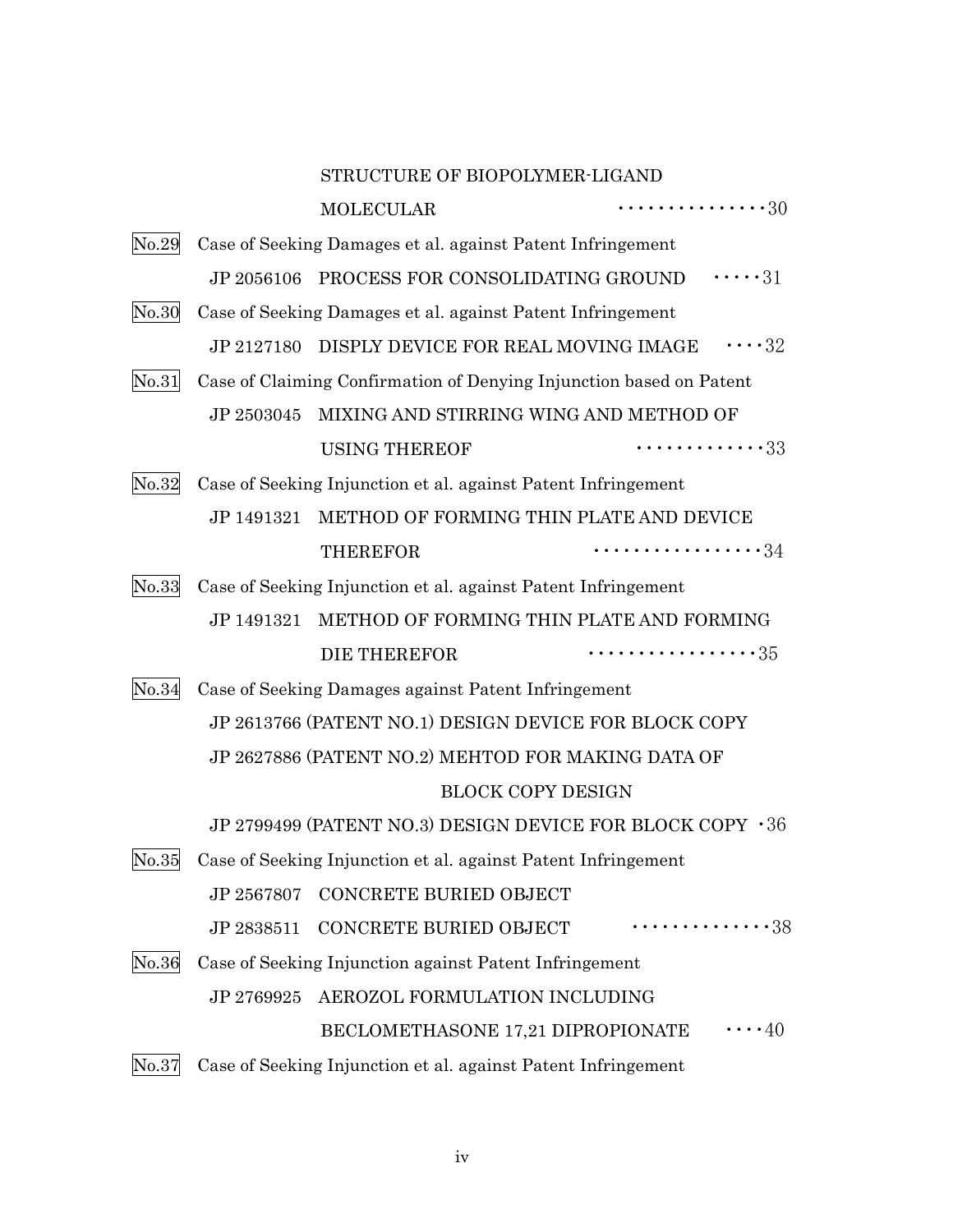|       |                                                               | JP 2619728 RECORDING SHEET                                    | . 41                      |
|-------|---------------------------------------------------------------|---------------------------------------------------------------|---------------------------|
| No.38 |                                                               | Case of Seeking Injunction against Patent Infringement        |                           |
|       |                                                               | JP 2128996 APPARATUS FOR MAKING POSTCARD WITH                 |                           |
|       |                                                               | <b>PHOTOGRAPH</b>                                             | $\cdots \cdots \cdots 43$ |
| No.39 | Case of Seeking Injunction et al. against Patent Infringement |                                                               |                           |
|       |                                                               | JP 2871458 STEEL PIPE PILE AND METHOD FOR FIXING              |                           |
|       |                                                               | THE SAME                                                      | . 44                      |
| No.40 |                                                               | Case of Seeking Injunction et al. against Patent Infringement |                           |
|       |                                                               | JP 1730090 SENSOR SWITCH                                      | <b>. 44</b>               |
| No.41 |                                                               | Case of Seeking Injunction against Patent Infringement        |                           |
|       |                                                               | JP 2615314 WASHED-AND-DRIED RICE AND METHOD OF                |                           |
|       |                                                               | PACKAGING THE SAME                                            | $\cdots \cdots \cdots 45$ |
|       |                                                               |                                                               |                           |

REFERENCES ・・・・・・・・・・・・・・・・・・・・・・・・・・・・・・・・・・・・・・・・・・・・・・・・48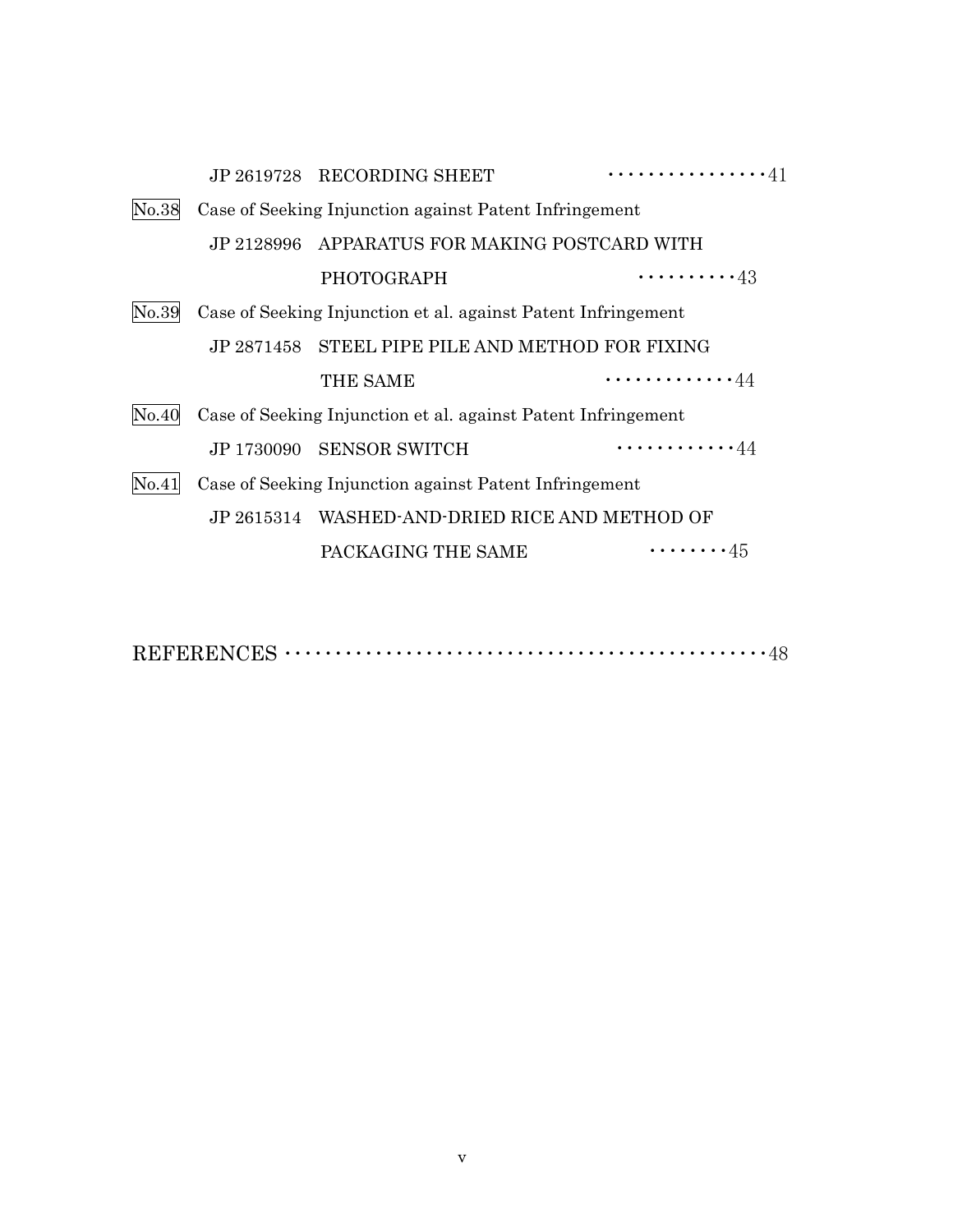## 1. Patent Invalidation Procedure against Patent Right in Japan

It has been interpreted that a patent shall be construed as valid in an infringement court. Under the Japan Patent Act, a patent is valid until a trial decision of invalidation of a patent by an invalidation trial of the Japan Patent Office is made final and conclusive. Only the Japan Patent Office can invalidate a patent.

However, "an apparent reason for invalidation" is found in the patent by a patent infringement court in a patent infringement law suit, the court should decide that the patent is "unenforceable" by the reason of "abuse of patent right" in the light of equity ( the Judgment of the Supreme Court of Japan, Third Petty Bench, April 11, 2000, Heisei 10 (o) 364, in so-called "Kilby case" ).

Patent Act Article 104.3 (came into force from April 1, 2005) has made clear the "unenforceability of an invalid patent" in accordance with this Judgment of the Supreme Court.

Since the Supreme Court's Judgment in the Kilby Case, almost alleged infringers have asserted reasons of invalidity of patent rights on the ground of abuse of right.

Since Japan Patent Act Article 104.3 came into force on Apr. 1, 2005, alleged infringers have asserted unenforciability of patent rights because of lack of patentability on the ground of the Article 104.3(1).

 Many alleged infringers have filed demands for trial of invalidation of patent right before the Japan Patent Office independently or in parallel with assertion of reason for invalidation in the patent infringement court. In many cases, an appealed patent infringement civil law suit and an administrative law suit concerning the same patent for seeking cancellation of a trial decision have been pending at the same time in the IP High Court.

 A patent holder who is attacked by a reason for invalidation has often file a demand for a trial of correction (or file a demand for correction in an invalidation trial) as defense. (If a correction of the patented claim is allowed by the JPO in a trial for correction after an invalidation trial decision to invalidate the patent, the invalidation trial decision must be cancelled. Because the reason for invalidation of the patent must be removed after the correction of the patented claim.)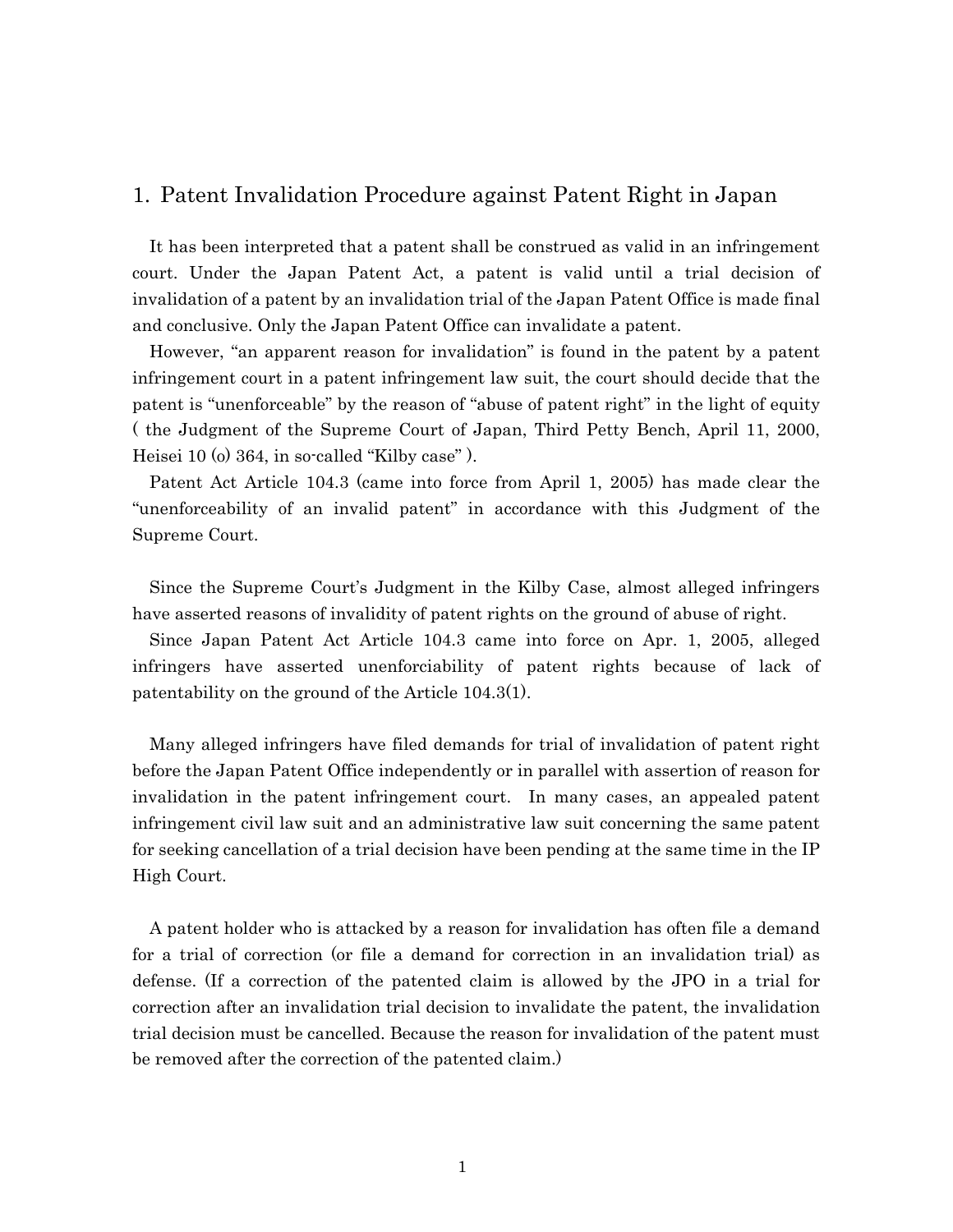Trial decisions of invalidation trial are "The patent shall be invalidated." or "The demand for invalidation of the patent shall not be accepted."

 Trial decisions of correction trial are "The correction shall be allowed." or "The correction shall not be allowed."

 An administrative Law Suit against the Trial Decision of the Trial Board of the Japan Patent Office should be examined exclusively before the Tokyo High Court (before March 31, 2005 ) then before the IP High Court (after April 1, 2005) under the provisions of the Japan Civil Procedure Act.

 The decisions of the High Court are "The claim for cancellation of the trial decision shall be dismissed." (This means that the trial decision shall be maintained.) or "The trial decision shall be cancelled."

 When the trial decision is cancelled in the High Court, the trial board of the JPO has to re-examine the case and to make another trial decision.

#### 2. Supreme Court Judgment in Kilby Case

Supreme Court Judgment the Third Petty Bench April 11, 2000 Case No. Heisei 10 (o) 364 (of 1998)

The Supreme Court referred to the "Doctrine of Equity" in a civil procedure and confirmed that a patent infringement court should be able to examine whether there is any obvious reason for invalidation of the disputed patent or not even before an invalidation trial decision by the Japan Patent Office to invalidate the disputed patent becomes final and conclusive.

And the Supreme Court concluded that if any obvious reason for invalidation of the patent is found after the examination by a patent infringement court, the patent holder can not exercise the patent right and that a claim for injunction, damages, and others based on the patent right must not be allowed on the ground of abuse of right.

After the Supreme Court Judgment in Kilby Case, in patent infringement courts, a lot of patent rights have been sentenced to be unenforceable as the patents are considered to be invalidated in invalidation trial.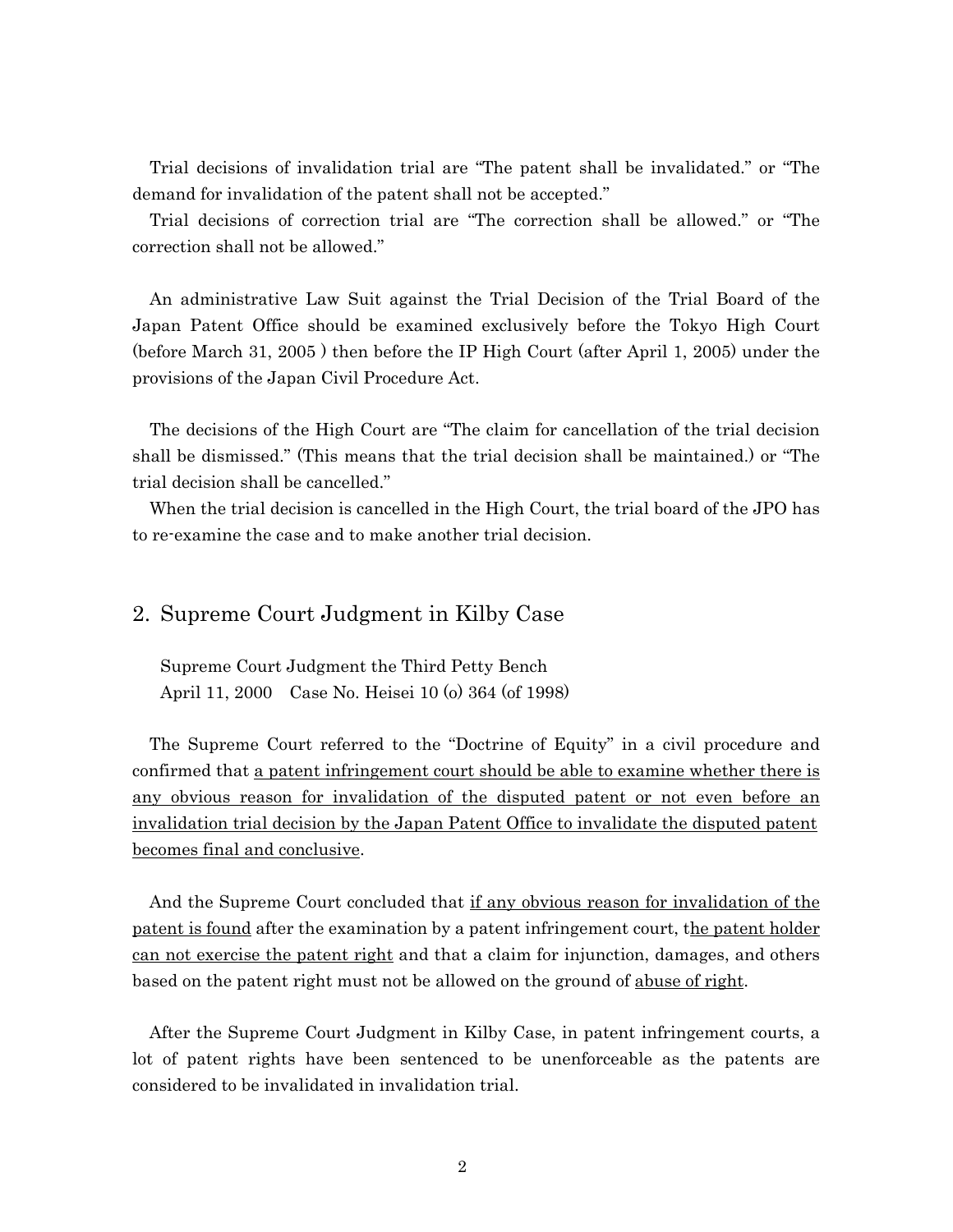## 3. Patent Act Article 104-3

The Patent Act Article 104.3 (amended in 2004 in accordance with the Judgment of the Supreme Court in Kilby Case) has came into force from April 1, 2005, and has made clear the "unenforceability of an invalid patent" in a patent infringement case.

#### Patent Act Article 104-3 (104 ter)

#### Paragraph 1:

 In a patent infringement lawsuit relating patent right or exclusive license (note: "Senyo-Jisshiken" under Article 77), the patent holder or the exclusive licensee shall not exercise the patent right to the other party, when the patent is considered to be invalidated in a patent invalidation trial.

#### Paragraph 2:

With respect to the means of attack or defense under the preceding paragraph, the court may, upon motion or ex officio, render a ruling of dismissal, if the submission involving such measures is considered to have been made for the purpose of causing unreasonable delay in the trial.

## 4. Patent Infringement Civil Law Suit in Japan

#### Before March 31, 2004:

○The First Instance Court (District Court)

A patent infringement case could be examined before any one of district courts (50) as the first instance court.

Most of patent infringement cases were brought before the Tokyo District Court or the Osaka District Court.

#### ◎The Second Instance Court (Appellate court) (High Court)

The losing party (the alleged infringer or the patent holder) could appeal (so-called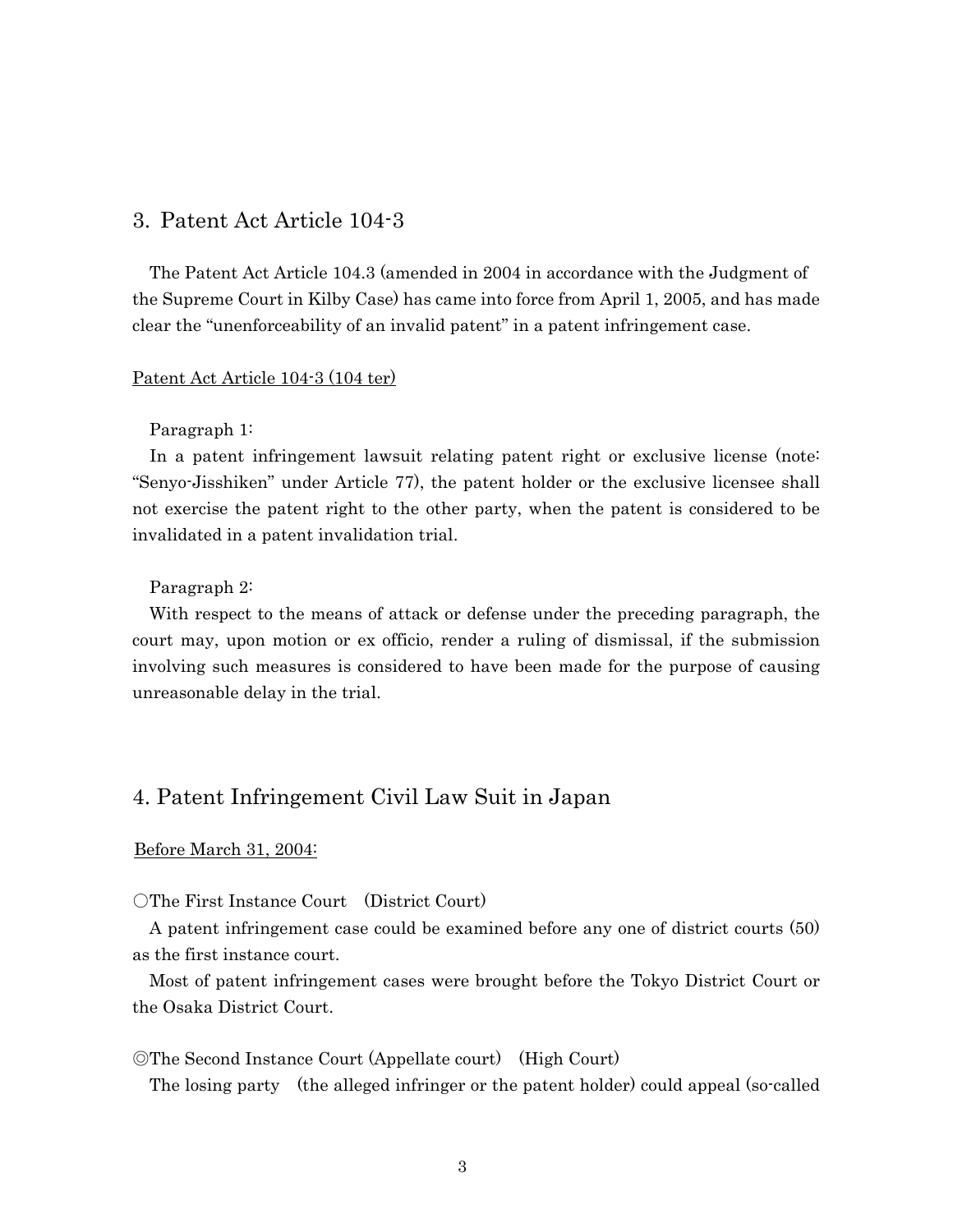"Koso-appeal") against the original or first instance court decision before the second instance court.

A patent infringement appealed cases was examined before any one of high courts (8) having the jurisdiction over the first instance district court.

Most of patent infringement appealed cases were examined before the Tokyo High Court or the Osaka High Court.

#### From April 1, 2004 to March 31, 2005

(Since the amendment of Civil Procedure Code in 2003, effect from April 1, 2004) (The jurisdiction for patent infringement law suits has been revised.)

#### ○The First Instance Court (District Court)

 The Tokyo District Court (for patent infringement law suits in the Eastern area of Japan) and the Osaka District Court (for patent infringement law suits in the Western area of Japan) have had exclusive jurisdiction over patent infringement cases.

#### ◎The Second Instance Court (Appellate court) (High Court)

The Tokyo High Court (the Intellectual Property Special Division of the Tokyo High Court ) have had exclusive jurisdiction as the Appellate Court from the Tokyo District Court and the Osaka District Court for patent infringement cases.

#### Since April 1, 2005

(The Intellectual Property High Court has established as the special branch of the Tokyo High Court on April 1, 2005 to deal with intellectual property cases including patent infringement cases as the successor of the Intellectual Property Special Division of the Tokyo High Court.)

#### ○The First Instance Court (District Court)

 (exclusive jurisdiction over patent infringement cases) The Tokyo District Court (for the Eastern area of Japan) or The Osaka District Court (for the Western area of Japan)

◎The Second Instance Court (Appellate court) (High Court) (exclusive jurisdiction over patent infringement appealed cases) The Intellectual Property High Court (The IP High Court)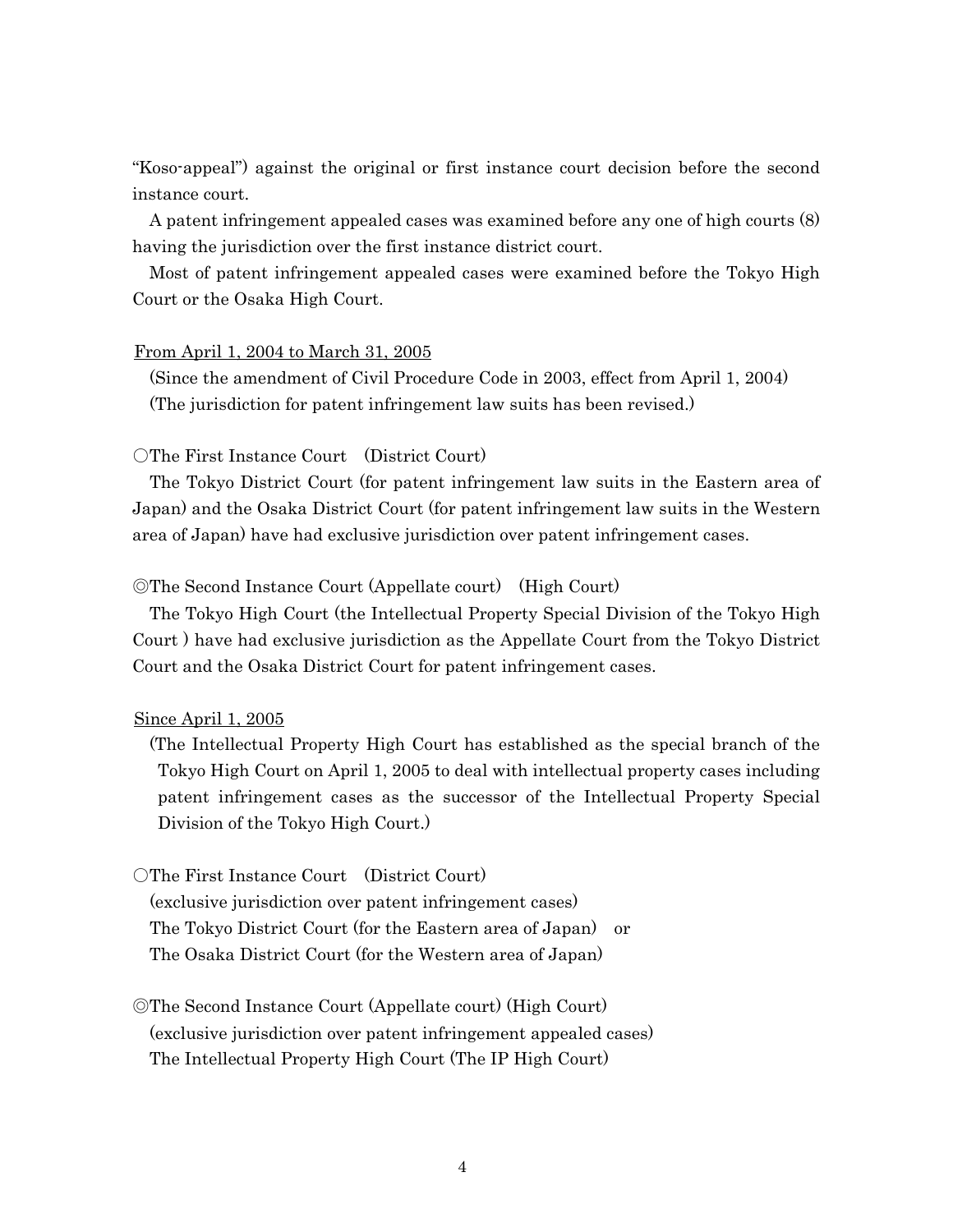■The third and the last Instance Court (The Supreme Court)

The appeal ("Jokoku Appeal" and/or "Jokoku-Juri Appeal") may be instituted against a decision in the Tokyo High Court (before March 31, 2005) or the Intellectual Property High Court (since April 1, 2005) before the Supreme Court as the third and the last instance court.

 "Jokoku Appeal" : in case of violation of constitutional provision "Jokoku-Juri Appeal" : in case of violation of the Supreme Court precedents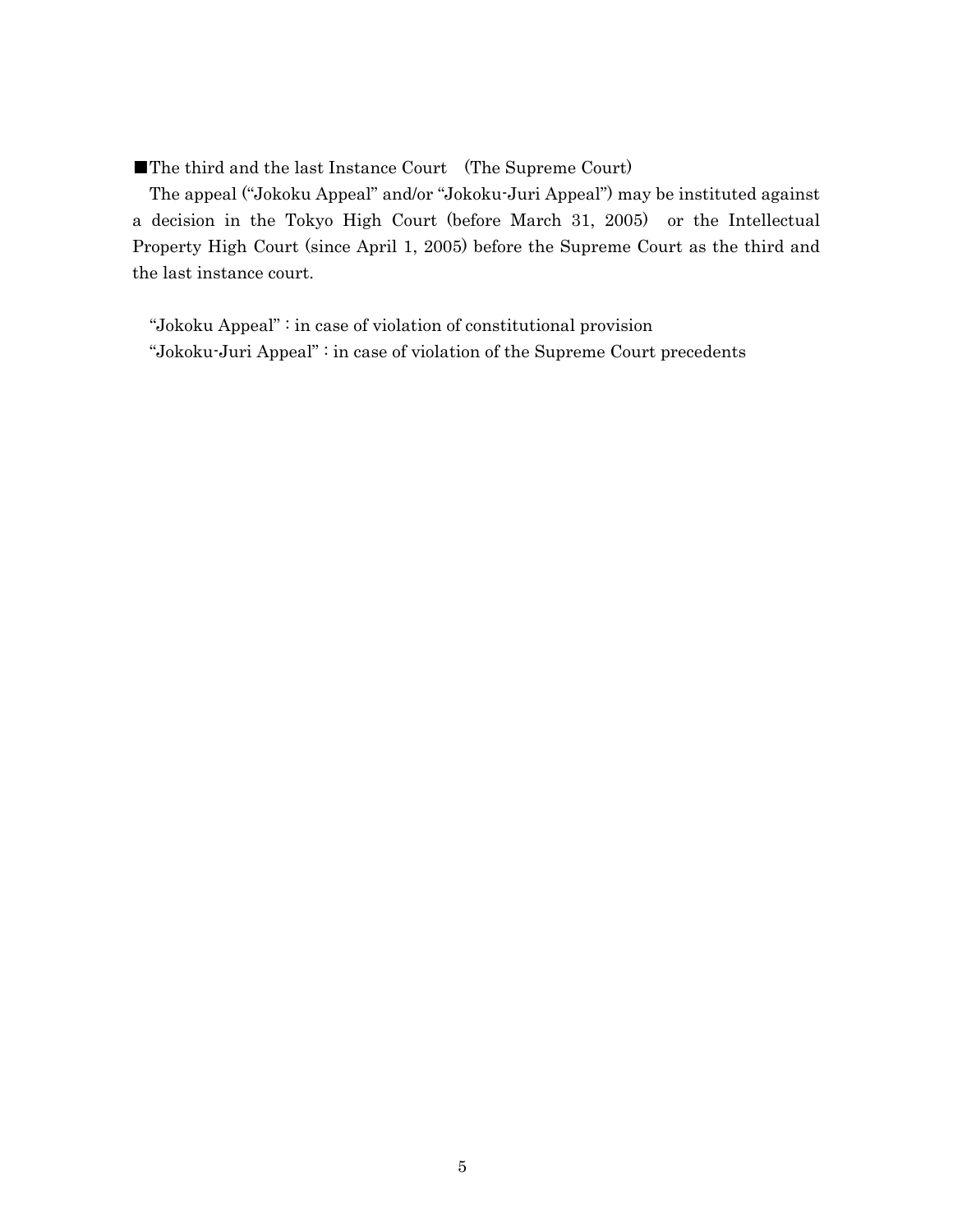## 5. CASE STUDY

Forty one patent infringement cases in which appellate court decisions are found are selected from April 11, 2000 (The Supreme Court Judgment in "Kilby Case" was held on the day) to October 30, 2006. They are arranged as follows in each case.

No.XX Case of Seeking ………. Patent Number : XXXXXXX

Patent Infringement Law Suit: (arranged in reverse sequence) ◎Appellate Court Decision : (The Second Instance Court Decision) (IP High Court , Tokyo High Court, Osaka High Court) ○Original Court Decision : (The First Instance Court Decision) (Tokyo District Court, Osaka District Court)

Invalidation Procedure against the Patent : (arranged in sequence) (Invalidation Trial and Judicial Action against the Trial Decision)

 $\Diamond$  JPO Trial Decision

(trial decision by the trial board of the Japan Patent Office)

 $\Box$  Judicial Court Appeal against the JPO Trial Decision (Administrative Law Suit concerning JPO Trial Decision) (IP High Court , Tokyo High Court)

COMMENT :

☆Articles concerning "Reason for invalidation of patent (See Patent Act Art. 123)

Lack of novelty;

 Patent Act Art. 29, Para. 1, Item 1 Patent Act Art. 29, Para. 1, Item 2 Patent Act Art. 29, Para. 1, Item 3

Lack of inventive step; Patent Act Art. 29, Para. 2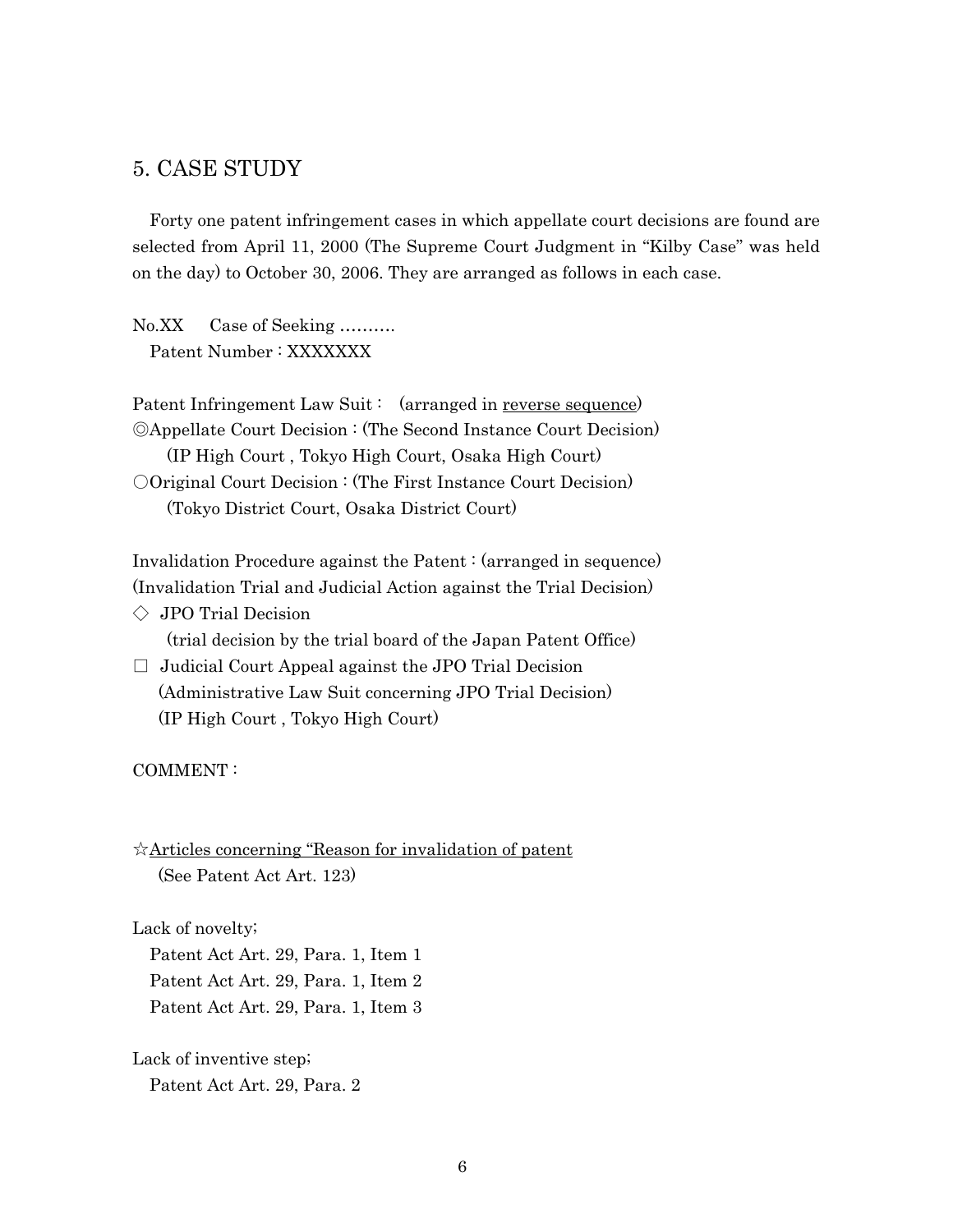Lack of description requirement;

Patent Act Art. 36, Para. 6, Item 1 (Lack of supporting description) Patent Act Art. 36, Para. 6, Item 2 (Lack of clearness) (Prior to the revision in 1994, Patent Act Art. 36, Para. 6, Item 1 corresponded to

Patent Act Art. 36, Para. 5 Item 1 and Patent Act Art. 36, Para. 6, Item 2 corresponded to Patent Act Art. 36, Para. 5 Item 2)

Another reason;

Patent Act Art. 123, Para. 1, Item 6 not the inventor, not the successor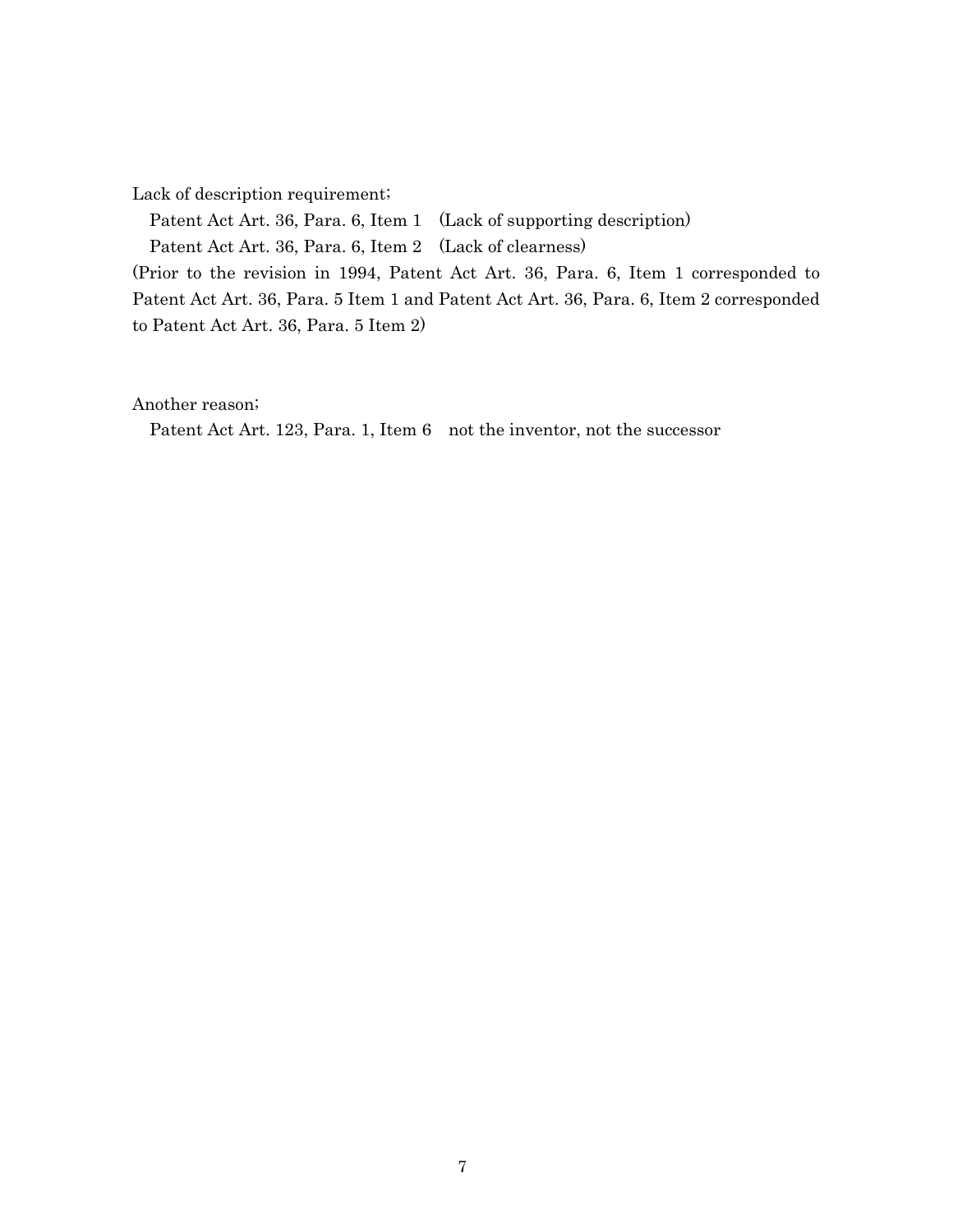## No.01 Case of Seeking Injunction and Damages against Patent Infringement Patent Number : JP 3294820

Patent Infringement Law Suit: (arranged in reverse sequence)

◎ Appellate Court Decision :

Oct. 30, 2006, IP High Court ; Case No. Heisei 18 (ne)10034 (of 2006 )

"The appeal shall be dismissed." (The original court decision is affirmed.)

"The patent is to be invalidated, because lack of inventive step is found."

(Patent Act Art. 104.3, Para. 1 ; Patent Act Art. 29, Para 2)

○ Original Court Decision:

Feb. 28, 2006, Tokyo District Court ; Case No. Heisei 17 (wa) 4581 (of 2005) "The claim of the patent holder shall be dismissed."

"The patent is to be invalidated, because lack of inventive step is found." (Patent Act Art. 104.3, Para. 1 ; Patent Act Art. 29, Para 2)

Invalidation Procedure against the Patent :

(Invalidation Trial and Judicial Action against Trial Decision)

- $\Diamond$  JPO Trial Decision Feb. 3, 2006 Invalidation Trial No. 2005-80002 (JPO) "The patent shall be invalidated." (Patent Act Art. 29, Para 2)
- $\Box$  Judicial Court Appeal against the JPO Trial Decision IP High Court Decision : Oct. 30, 2006 Heisei 18 (gyo ke) 10098 (of 2006) "The claim for cancellation of the trial decision shall be dismissed. (This meant that the patent shall be invalidated.)

COMMENT:

The same court (IP High Court) found that the patent shall be invalidated because of lack of inventive step both in the appealed case of patent infringement law suit and in the case seeking for cancellation of the JPO trial decision at the same day.

## No.02 Case of Seeking Injunction and Damages against Patent Infringement Patent Number : JP 2978025

Patent Infringement Law Suit: (arranged in reverse sequence)

◎ Appellate Court Decision :

Oct. 30, 2006, IP High Court ; Case No. Heisei 18 (ne)10030 (of 2006 ) "The appeal shall be dismissed." (The original court decision is affirmed.)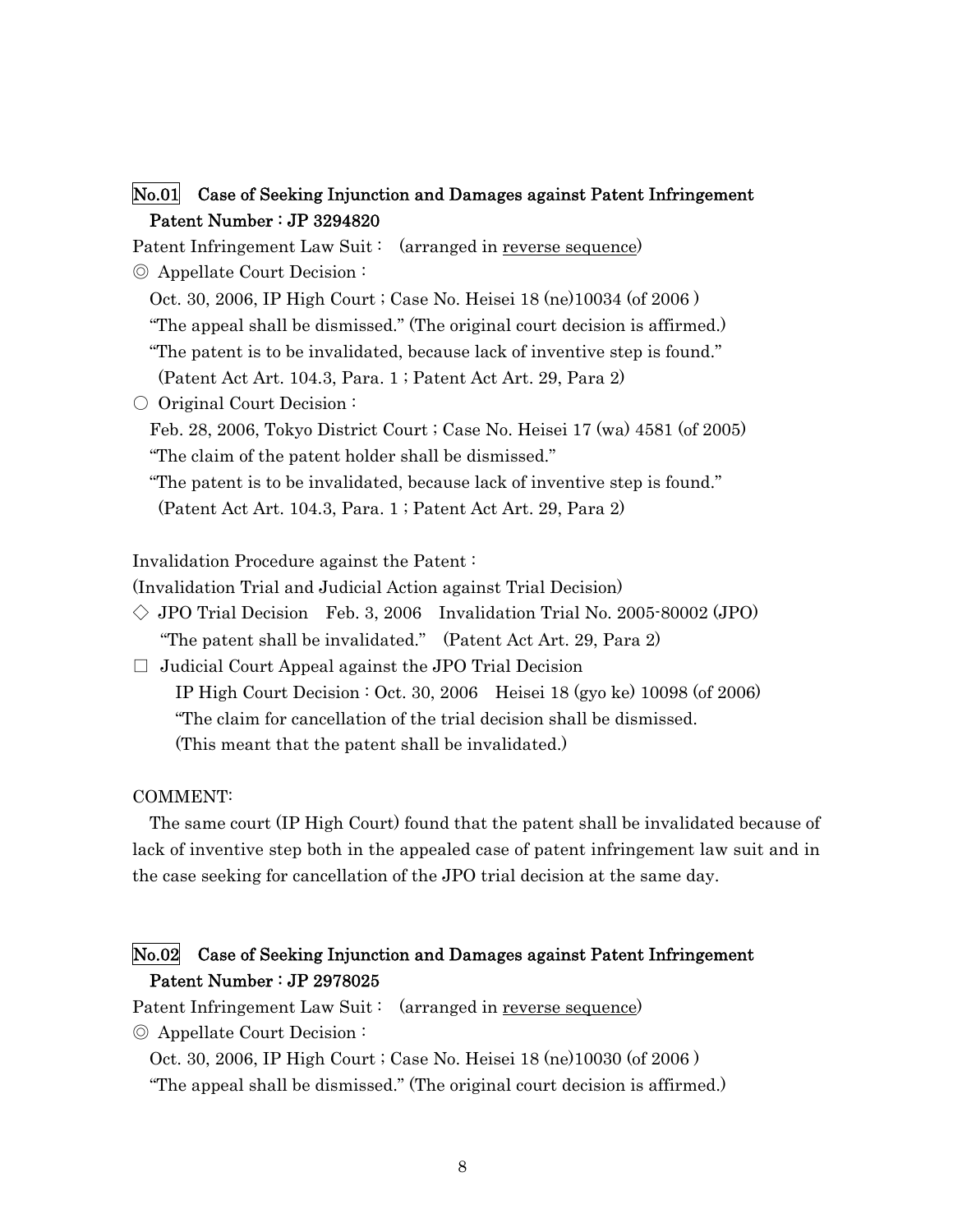| "The patent is to be invalidated, because lack of inventive step is found."  |
|------------------------------------------------------------------------------|
| (Patent Act Art. 104.3, Para. 1; Patent Act Art. 29, Para 2)                 |
| $\circ$ Original Court Decision:                                             |
| Feb. 28, 2006, Tokyo District Court ; Case No. Heisei 16(wa) 20601 (of 2004) |
| "The claim of the patent holder shall be dismissed."                         |
| "The patent is to be invalidated, because lack of inventive step is found."  |
| (Patent Act Art. 104.3, Para. 1; Patent Act Art. 29, Para 2)                 |
|                                                                              |

Invalidation Procedure against the Patent :

(Invalidation Trial and Judicial Action against Trial Decision)

- $\Diamond$  JPO Trial Decision(1) May 21, 2001 Invalidation Trial No. 2000-35169 (JPO) "The demand for invalidation of the patent is not allowed" (P.A. 29(2)) (The decision meant that the patent was to be maintained as valid.)
- $\Diamond$  JPO Trial Decision(2) Feb. 3, 2006 Invalidation Trial No. 2004-80241 (JPO) "The patent shall be invalidated." (Patent Act Art. 29, Para 2)
- $\Box$  Judicial Court Appeal against the JPO Trial Decision  $(2)$  IP High Court Decision : Oct. 30, 2006 Heisei 18 (gyo ke) 10096 (of 2006) "The claim for cancellation of the trial decision is dismissed." (This meant that the patent shall be invalidated.)

#### COMMENT:

The same court (IP High Court) found that the patent shall be invalidated because of lack of inventive step both in the appealed case of patent infringement law suit and in the case seeking for the JPO trial decision at the same day.

## No.03 Case of Seeking Injunction and Damages against Patent Infringement Patent Number : JP 2599945

Patent Infringement Law Suit: (arranged in reverse sequence)

◎ Appellate Court Decision :

Oct. 4, 2006, IP High Court ; Case No. Heisei 17 (ne)10111 (of 2005 )

"The appeal shall be dismissed." (The original court decision is affirmed.)

"The patent is to be invalidated, because lack of inventive step is found."

(Patent Act Art. 104.3, Para. 1 ; Patent Act Art. 29, Para 2)

○ Original Court Decision : August 30, 2005, Tokyo District Court ; Case No. Heisei 16 (wa) 9540 (of 2004)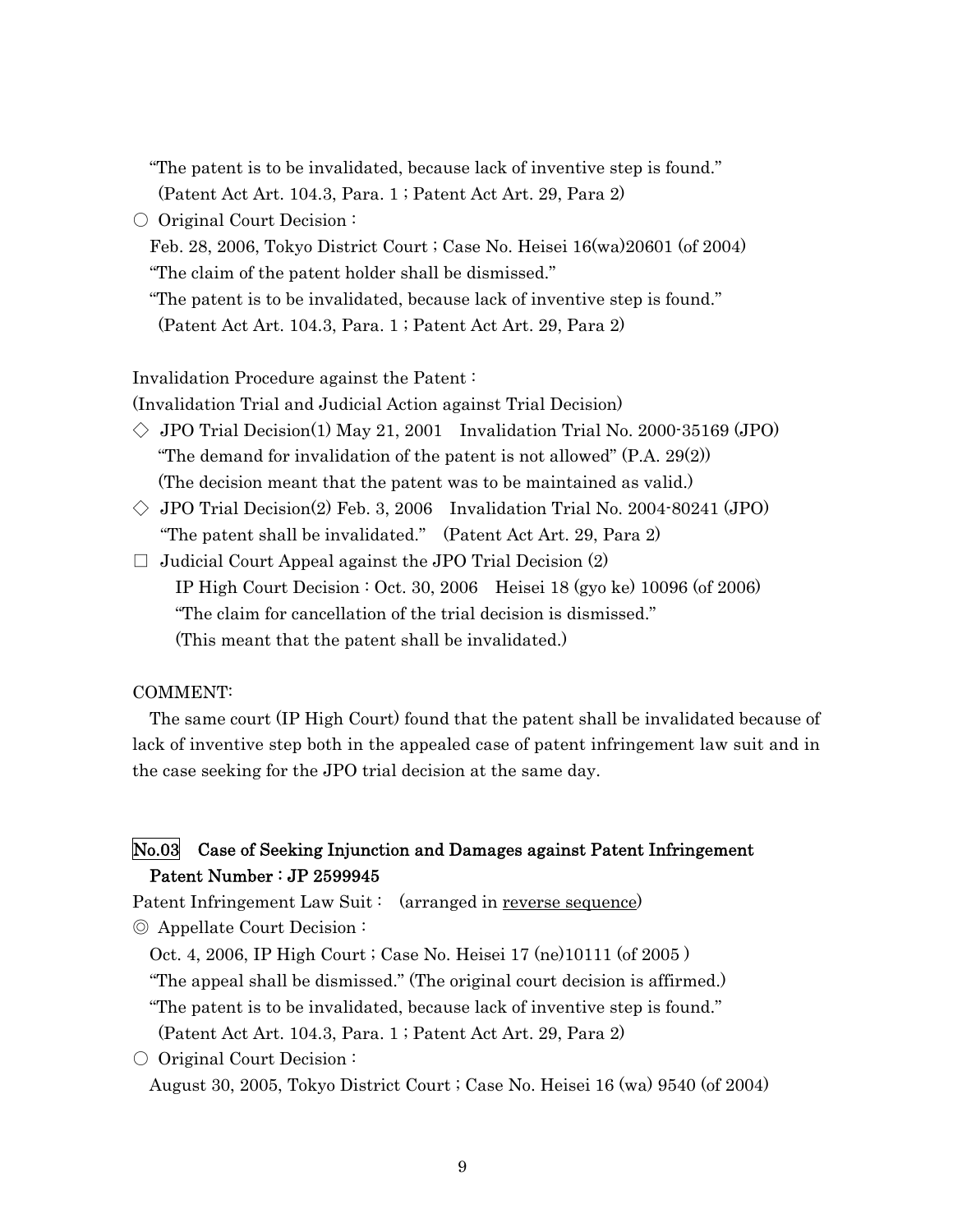"The claim of the patent holder shall be dismissed."

"The patent is to be invalidated, because a reason for invalidation is found." (Patent Act Art. 104.3, Para. 1 ; Patent Act Art. 29, Para 2)

Invalidation Procedure against the Patent and the Defense :

(Invalidation Trial and Judicial Action against Trial Decision)

- $\Diamond$  JPO Trial Decision April 26 2005 Invalidation Trial No. 2004-80073 (JPO) "The patent shall be invalidated." (Patent Act Art. 29, Para 2)
- $\Box$  Judicial Court Appeal against the JPO Trial Decision IP High Court Decision : Oct. 4, 2006 Heisei 17 (gyo ke) 493 (of 2005) "The claim for cancellation of the trial decision is dismissed." (This meant that the patent shall be invalidated.)

(Correction Trial and Judicial Action against Trial Decision)

- $\Diamond$  JPO Trial Decision March 1, 2006 Correction Trial No. 2005-39138 (JPO) "The correction shall not be allowed." (Patent Act Art. 29, Para 2)
- $\Box$  Judicial Court Appeal against the JPO Trial Decision IP High Court Decision : Oct. 4, 2006 Heisei 18 (gyo ke) 130 (of 2006) "The claim for cancellation of the trial decision is dismissed." (This meant that the correction of the patent shall not be allowed.)

#### COMMENT:

The same court (IP High Court) found that the patent shall be invalidated because of lack of inventive step both in the appealed case of patent infringement law suit and in the case seeking for canceling the JPO trial decision at the same day.

The court expected that the patent must be lack of inventive step even after the correction of the patent.

## No.04 Case of Seeking Injunction and Damages against Patent Infringement Patent Number : JP 3121727 (Patent 5) et al.

Patent Infringement Law Suit: (arranged in reverse sequence)

◎ Appellate Court Decision :

Sept. 25, 2006, IP High Court ; Case No. Heisei 17 (ne) 10047 (of 2005 )

"The part of the original decision shall be changed."

(The appellate court admit the part of the claim on the base of the Patent 5.)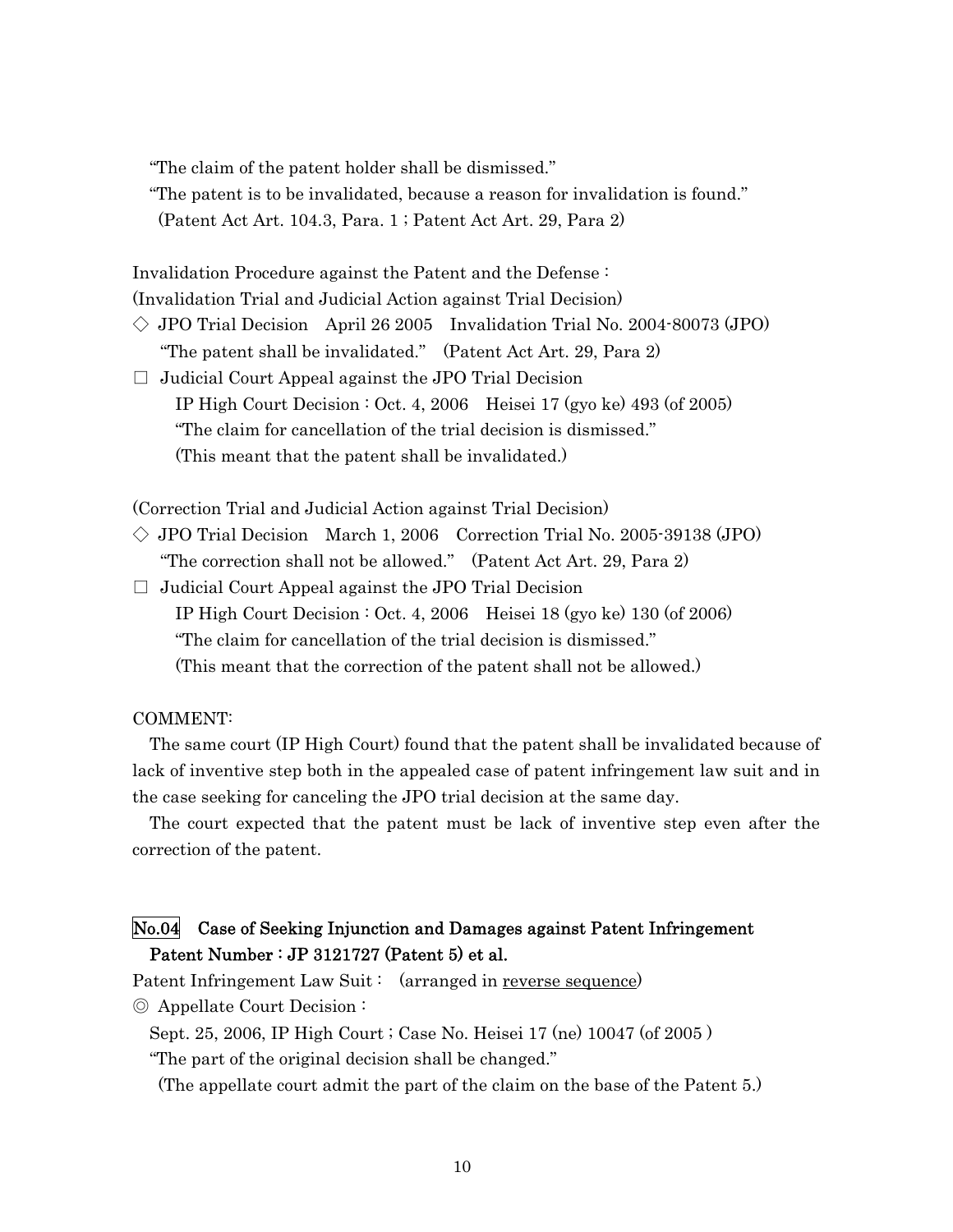(The Patent 5 is valid. The Patent  $1 \sim 4$  are made invalid conclusively.)

- Original Court Decision:
	- March 26, 2003, Tokyo District Court ; Case No. Heisei 13(wa)3485 (of 2001) "The alleged product shall not be made by the accused party." (The original court admit the claim of the patent holder.) (The Patent is found to be valid. )

Invalidation Procedure against the Patent :

(Invalidation Trial and Judicial Action against Trial Decision)

- $\Diamond$  JPO Trial Decision(1) July 2, 2002 Invalidation Trial No. 2001-35537 (JPO) "The demand for invalidation of the patent is not allowed" (P.A. 29 ) (The decision meant that the patent was to be maintained as valid.)
- $\Box$  Judicial Court Appeal against the JPO Trial Decision (1) Tokyo High Court Decision : Sept. 29, 2003 Heisei 14 (gyo ke)386 (of 2002) "The claim for cancellation of the trial decision shall be dismissed." (This meant that the patent shall be maintained to be valid.)
- $\Diamond$  JPO Trial Decision(2) April 14, 2003 Invalidation Trial No. 2002-35436 (JPO) "The demand for invalidation of the patent is not allowed" (P.A. 29 (2)) (The decision meant that the patent was to be maintained as valid.)
- $\Diamond$  JPO Trial Decision(3) Oct. 8, 2004 Invalidation Trial No. 2004-80055 (JPO) "The demand for invalidation of the patent is not allowed" (P.A. 29 (2)) (The decision meant that the patent was to be maintained as valid.)
- $\Box$  Judicial Court Appeal against the JPO Trial Decision (3) IP High Court Decision : Dec. 1, 2005 Heisei 17 (gyo ke)339 (of 2005) "The claim for cancellation of the trial decision is dismissed." (This meant that the patent shall be maintained to be valid.)

#### COMMENT:

The Patent 5 (3121727) has been maintained to be valid. The Patent 1-4 at issue have been invalidated conclusively.

## No.05 Case of Seeking Injunction and Damages against Patent Infringement Patent Number : JP 2882962

Patent Infringement Law Suit: (arranged in reverse sequence) ◎ Appellate Court Decision :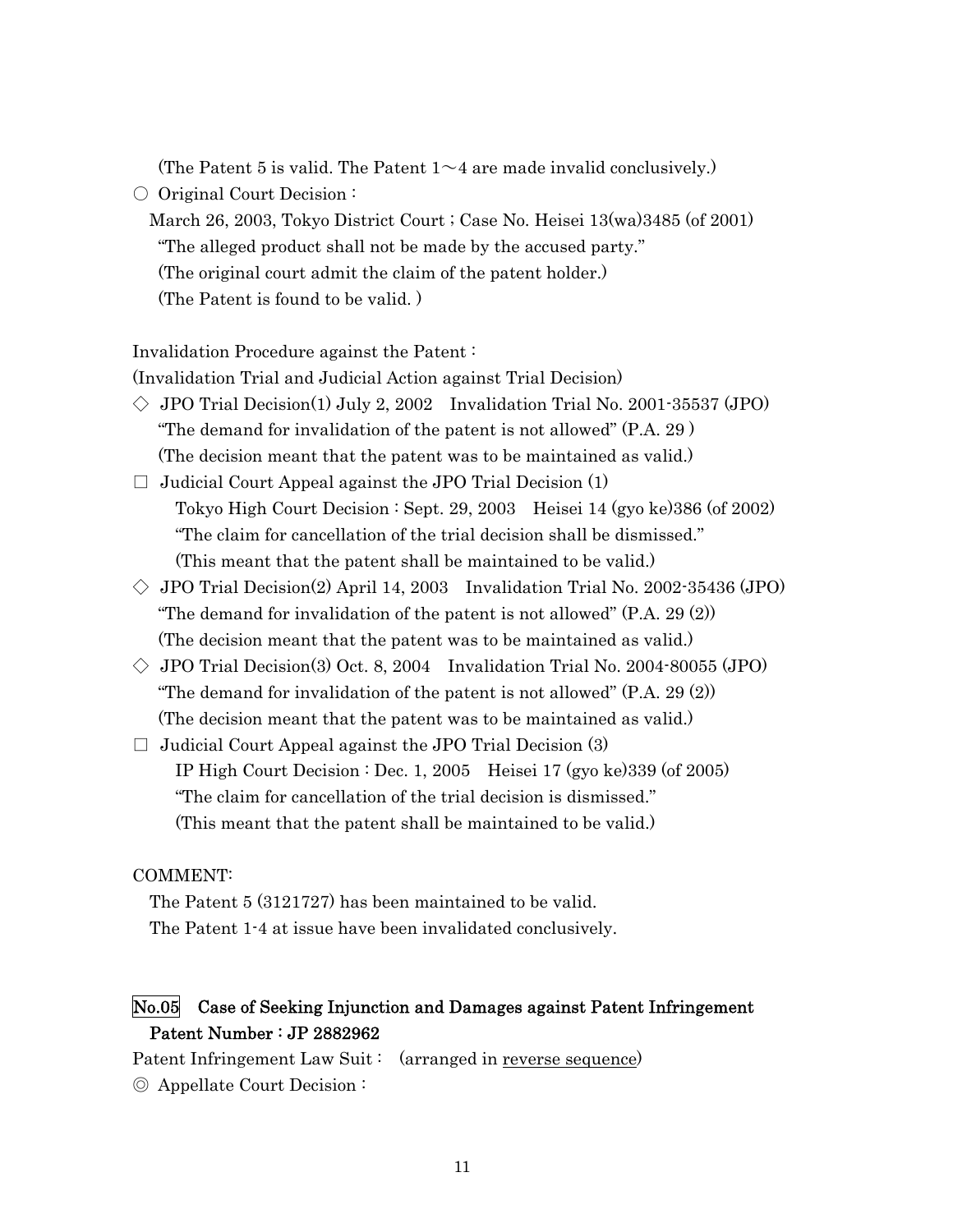June 26, 2006, IP High Court ; Case No. Heisei 18 (ne)10018 (of 2006 )

"The appeal shall be dismissed." (The original court decision is affirmed.)

"The patent is to be invalidated because of lack of inventive step."

(Patent Act Art. 104.3, Para. 1 ; Patent Act Art. 29, Para 2)

○ Original Court Decision:

January 30, 2006, Tokyo District Court ; Case No. Heisei 16 (wa)12180 (of 2006) "The claim of the patent holder shall be dismissed."

"The patent is to be invalidated because of lack of inventive step."

(Patent Act Art. 104.3, Para. 1 ; Patent Act Art. 29, Para 2)

Invalidation Procedure against the Patent :

(Invalidation Trial and Judicial Action against Trial Decision)

 $\Diamond$  JPO Trial Decision Jury 28, 2005 Invalidation Trial No. 2004-80125 (JPO) "The patent shall be invalidated." (Patent Act Art. 29, Para 2)

 $\Box$  Judicial Court Appeal against the JPO Trial Decision

IP High Court Decision : April 24, 2006 Heisei 17 (gyo ke)10672 (of 2005)

"The claim for cancellation of the trial decision shall be dismissed."

(This meant that the patent shall be invalidated.)

#### COMMENT:

The same court (IP High Court) found that the patent shall be invalidated because of lack of inventive step both in the appealed case of patent infringement law suit and in the case seeking for cancellation of the JPO trial decision .

## No.06 Case of Seeking Injunction and Damages against Patent Infringement Patent Number : JP 2139927

Patent Infringement Law Suit : (arranged in reverse sequence)

◎ Appellate Court Decision :

May 31, 2006, Osaka High Court ; Case No. Heisei 16 (ne)3586 (of 2005 ) "The appeal shall be dismissed." (The original court decision is affirmed.)

"The patent is to be invalidated, because lack of inventive step is found."

(Patent Act Art. 104.3, Para. 1 ; Patent Act Art. 29, Para 2)

○ Original Court Decision :

Oct. 21, 2004, Osaka District Court ; Case No. Heisei 13 (wa) 9403 (of 2001) "The claim of the patent holder shall be dismissed."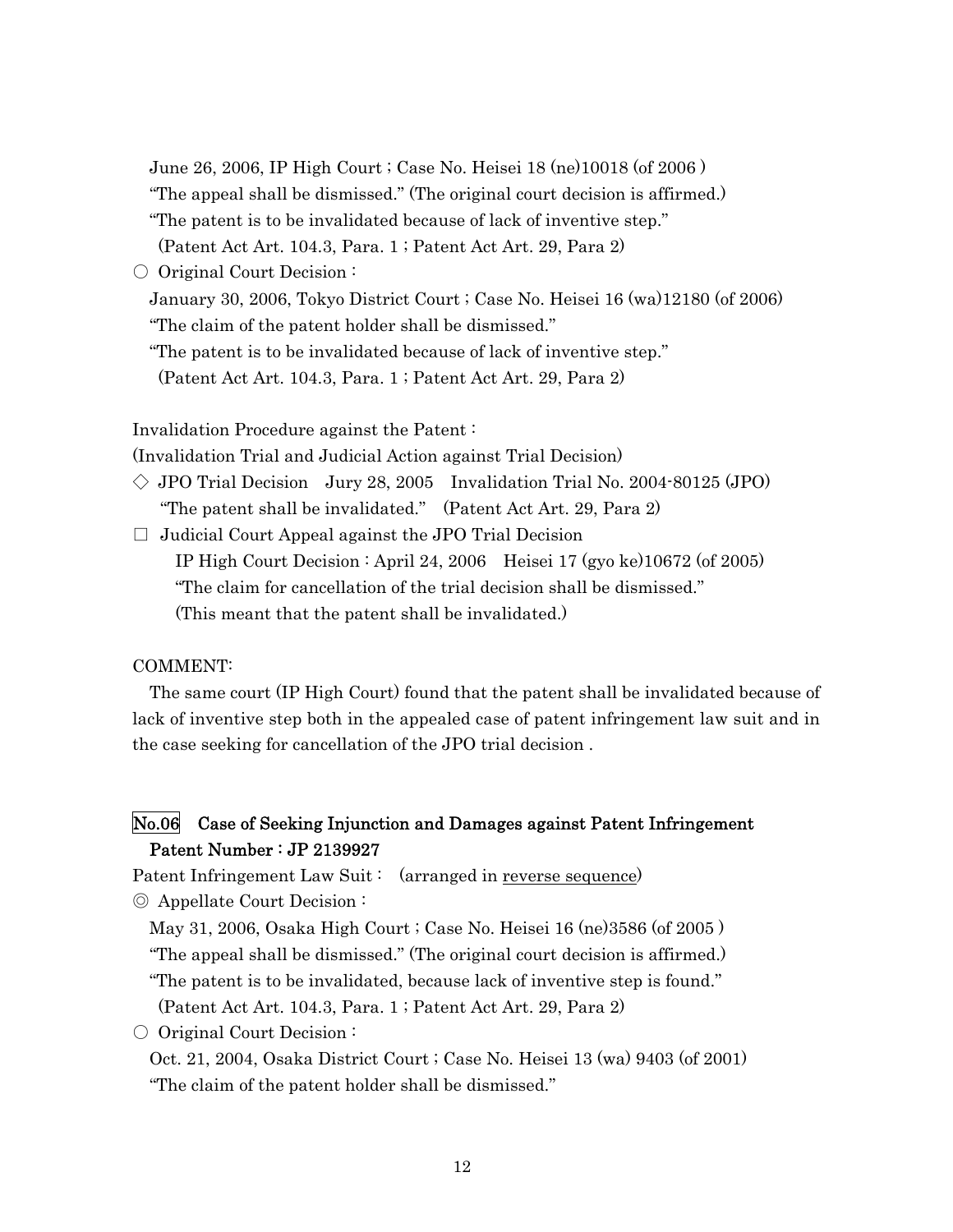"Exercising of the patent right is to be abuse of right, because an apparent reason for invalidation by lack of inventive step is found." (Court precedent ; Patent Act Art. 29, Para 2)

(Invalidation Trial and Judicial Action against Trial Decision)

 $\Diamond$  JPO Trial Decision Feb. 12, 2004 Invalidation Trial No. 2003-35311 (JPO)

"The patent shall be invalidated." (Patent Act Art. 29, Para 1, Item 3)

#### COMMENT:

JPO Invalidation Trial Decision was that the patent shall be invalidated on the ground of lack of novelty.

The first instance patent infringement court (Osaka District Court) found that the patent is to be invalidated by the reason of lack of inventive step and concluded that exercising the patent right is deemed to be abuse of right in accordance with the Court Precedent of "Kilby case".

The second instance or appellate patent infringement court (Osaka High Court) affirmed the decision of the original court of the Osaka District Court by applying the newly enforced article of Patent Act Art. 104.3, Para. 1.

## No.07 Case of Seeking Injunction and Damages against Patent Infringement Patent Number : JP 3125141

Patent Infringement Law Suit: (arranged in reverse sequence)

◎ Appellate Court Decision :

March 30, 2006, IP High Court ; Case No. Heisei 17 (ne)10109 (of 2005 )

"The appeal shall be dismissed." (The original court decision is affirmed.)

"The patent is to be invalidated because of lack of inventive step."

(Patent Act Art. 104.3, Para. 1 ; Patent Act Art. 29, Para 2)

○ Original Court Decision :

July 29, 2005, Tokyo District Court ; Case No. Heisei 16 (wa)14019 (of 2004) "The claim of the patent holder shall be dismissed."

"The patent is to be invalidated because of lack of inventive step."

(Patent Act Art. 104.3, Para. 1 ; Patent Act Art. 29, Para 2)

(Correction Trial )

 $\Diamond$  JPO Correction Trial Decision Dec. 16, 2005 Correction Trial No. 2005-39178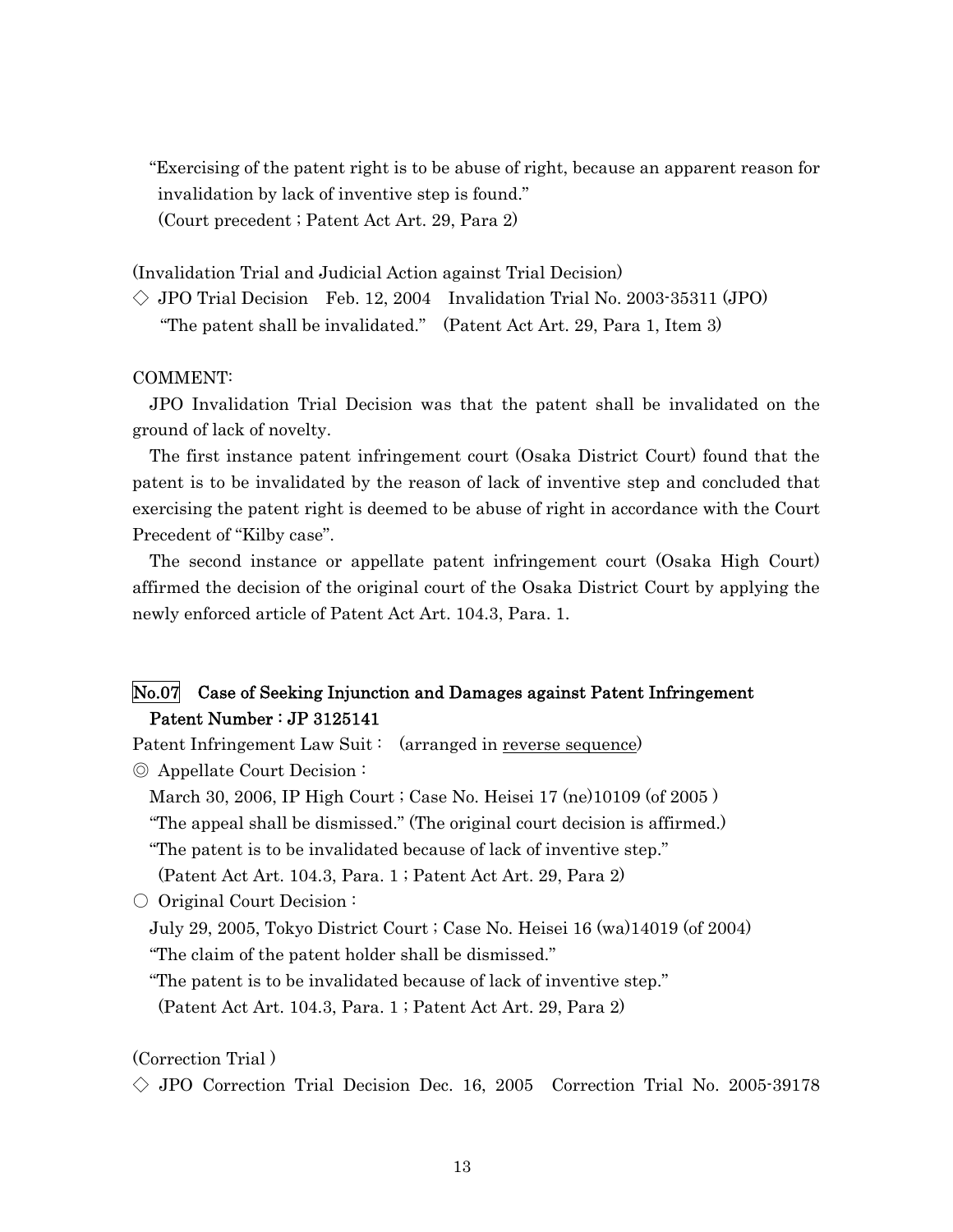#### (JPO)

"The correction shall be allowed."

#### COMMENT:

The correction was allowed, however, the invalidity of patent was found in the infringement court.

## No.08 Case of Seeking Damages against Patent Infringement Patent Number : JP 1851891

Patent Infringement Law Suit : (arranged in reverse sequence)

◎ Appellate Court Decision :

March 27, 2006, IP High Court ; Case No. Heisei 17 (ne)10005 (of 2005 )

"The appeal shall be dismissed." (The original court decision is affirmed.)

"The patent is to be invalidated because of lack of inventive step."

(Patent Act Art. 104.3, Para. 1 ; Patent Act Art. 29, Para 2)

○ Original Court Decision:

July 30, 2003, Tokyo District Court ; Case No. Heisei 14 (wa)2473 (of 2002)

"The claim of the patent holder shall be dismissed."

"Exercising of the patent right is to be abuse of right, because an apparent reason for invalidation by lack of inventive step is found."

(Court precedent ; Patent Act Art. 29, Para 2)

Invalidation Procedure against the Patent :

(Invalidation Trial and Judicial Action against Trial Decision)

- $\Diamond$  JPO Trial Decision(1) June 27, 2003 Invalidation Trial No. 2002-35248 (JPO) "The demand for invalidation of the patent is not allowed"  $(P.A. 29(2))$ (The decision meant that the patent was to be maintained as valid.)
- $\Box$  Judicial Court Appeal against the JPO Trial Decision (1) IP High Court Decision : July 21, 2004 Heisei 15 (gyo ke)331 (of 2003) "The trial decision shall be cancelled."

(This meant that the court found errors in the conclusion of the trial decision .)

- $\Diamond$  JPO Second Trial Decision(1) Sept. 7, 2005 (No. 2002-35248) "The demand for invalidation of the patent is not allowed" (P.A. 29 (2)) (The decision meant that the patent was to be maintained as valid.)
- $\Box$  Judicial Court Appeal against the JPO Second Trial Decision (1)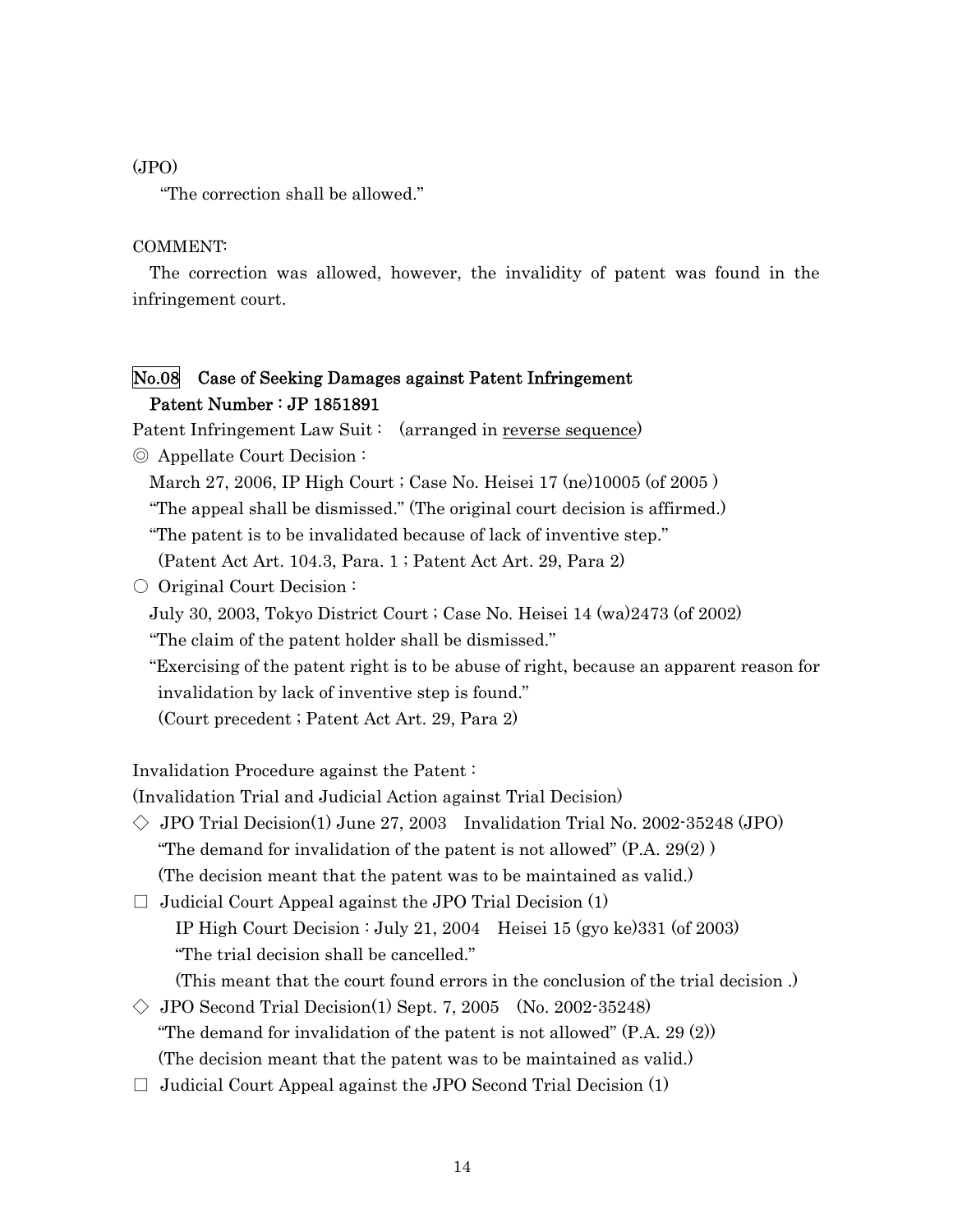IP High Court Decision : March 27, 2006 Heisei 17 (gyo ke)10707 (of 2005) "The second trial decision shall be cancelled."

 (This meant that the court found errors in the conclusion of the trial decision .)  $\Diamond$  JPO Third Invalidation Trial (No. 2002-35436) (pending)

#### COMMENT:

The first and second instance patent infringement courts (Tokyo District Court and IP High Court) found the reason for invalidation of the patent because of lack of inventive step in the patent infringement case.

The IP High Court cancelled the first invalidation trial decision and the second invalidation trial decision (repeated-trial decision after the cancellation of the former invalidation trial decision) in which the JPO trial board concluded the patent is to be valid.

A plurality of demand for correction trial have been filed.

The patent was expired on March 27, 2006.

## No.09 Case of Seeking Injunction and Damages against Patent Infringement Patent Number : JP 3433195

Patent Infringement Law Suit: (arranged in reverse sequence)

◎ Appellate Court Decision :

January 30, 2006, IP High Court ; Case No. Heisei 17 (ne)10080 (of 2005 )

"The appeal shall be dismissed." (The original court decision is affirmed.)

"The patent is to be invalidated, because lack of novelty is found."

(Patent Act Art. 104.3, Para. 1 ; Patent Act Art. 29, Para 1, Item 3)

○ Original Court Decision:

March 25, 2005, Tokyo District Court ; Case No. Heisei 16 (wa)16483 (of 2004)

"The claim of the patent holder shall be dismissed."

"Exercising of the patent right is to be abuse of right, because an apparent reason for invalidation by lack of novelty is found."

(Court precedent ; Patent Act Art. 29, Para 1, Item 3)

Invalidation Procedure against the Patent :

(Invalidation Trial and Judicial Action against Trial Decision)

 $\Diamond$  JPO Trial Decision June 4, 2005 Invalidation Trial No. 2004-80192 (JPO) "The patent shall be invalidated." (Patent Act Art. 29, Para 1, Item 3)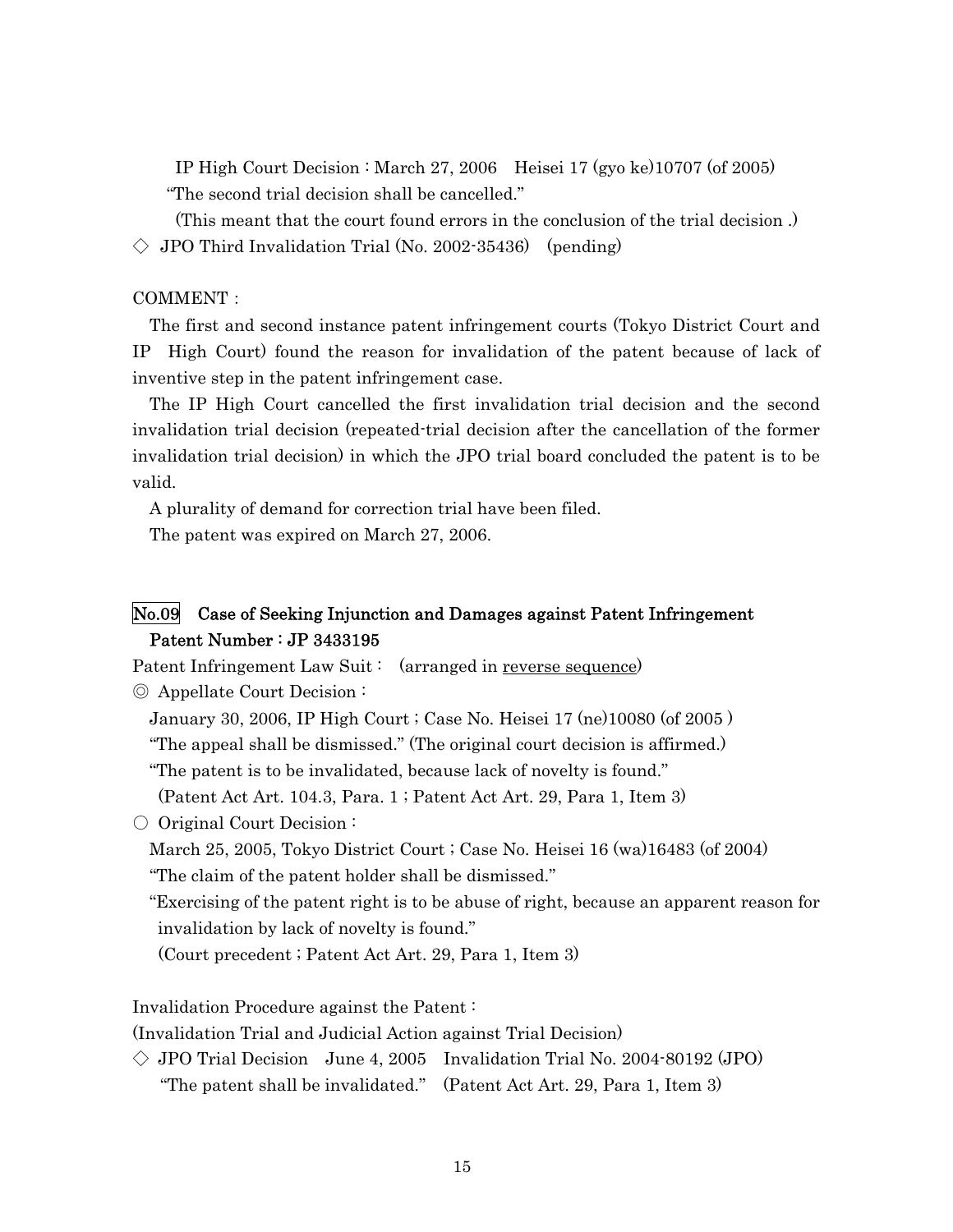$\Box$  Judicial Court Appeal against the JPO Trial Decision IP High Court Decision : January 30, 2006 Heisei 17 (gyo ke)10547 (of 2005) "The claim for cancellation of the trial decision shall be dismissed." (This meant that the patent shall be invalidated.)

■ Jokoku Appeal (Supreme Court) was dismissed on June 1, 2006.

 Jokoku- Juri Appeal (Supreme Court) was turned down on June 1, 2006. (The Supreme Court did not overruled the IP High Court Decision, which meant that the patent was made invalid conclusively.)

#### COMMENT:

The same court (IP High Court) found that the patent shall be invalidated because of lack of inventive step both in the appealed case of patent infringement law suit and in the case seeking for canceling the JPO trial decision at the same day.

## No. 10 Case of Seeking Injunction and Damages against Patent Infringement Patent Number : JP 3136129

Patent Infringement Law Suit: (arranged in reverse sequence)

◎ Appellate Court Decision:

January 25, 2006, IP High Court, Case No. Heisei 17 (ne)10004 (of 2005 ) "The lost part of the appellor party in the original decision shall be revoked." (This decision meant that the claim of the patent holder was to be dismissed.) "The patent is to be invalidated, because lack of novelty is found." (Patent Act Art. 104.3, Para. 1 ; Patent Act Art. 29, Para 1, Item 3)

○ Original Court Decision:

April 14, 2003, Tokyo District Court, Case No. Heisei 14 (wa)9503 (of 2002 ) "Importing and selling the alleged product shall be banned. (The claim of the patent holder is to be admitted partly.)

Invalidation Procedure against the Patent :

(Invalidation Trial and Judicial Action against Trial Decision)

 $\Diamond$  JPO Trial Decision March 30, 2005

Invalidation Trial No. 2002-35399, 2003-35449 (JPO)

"The patent shall be invalidated." (Patent Act Art. 29, Para 1, Item 3)

 $\Box$  Judicial Court Appeal against the JPO Trial Decision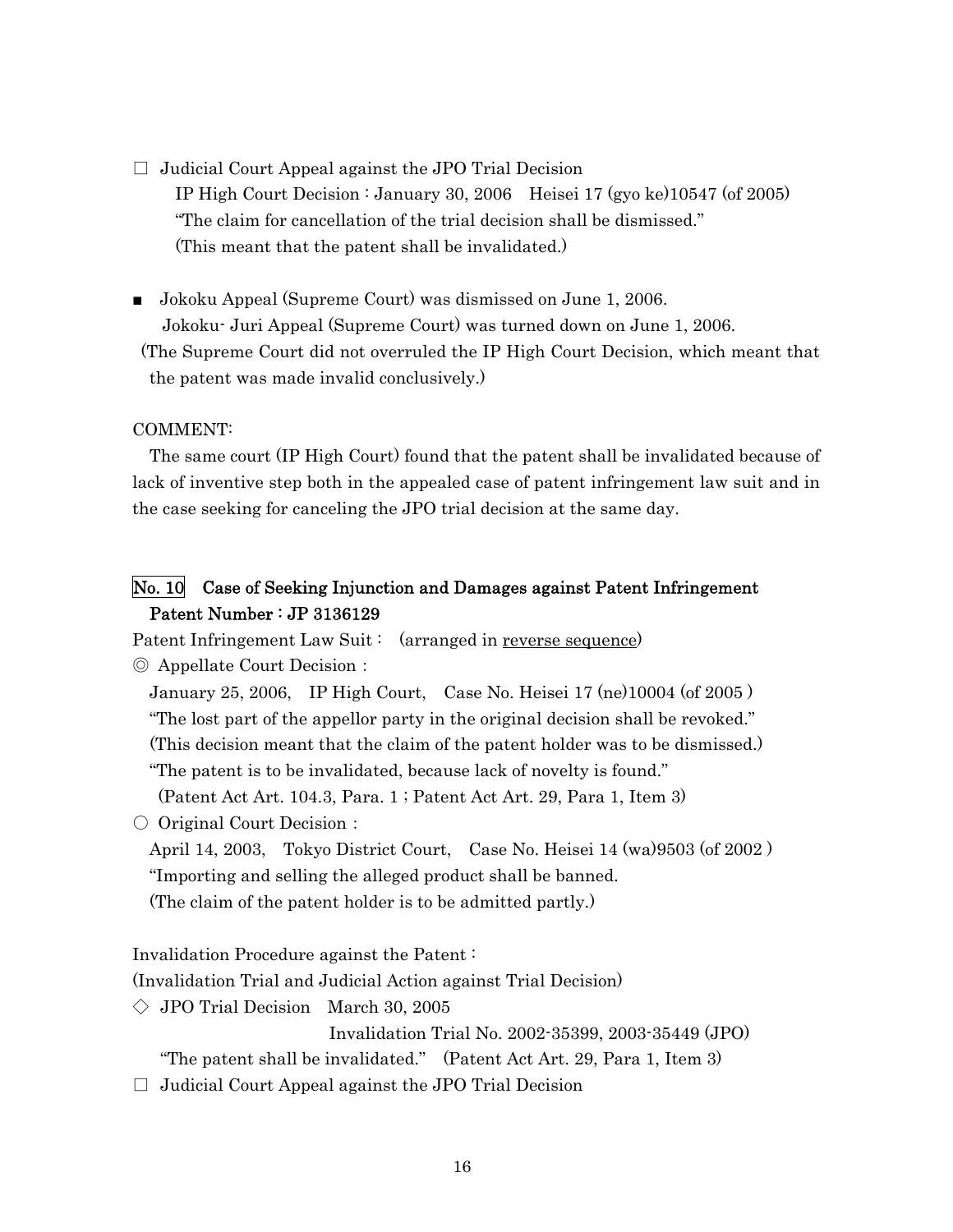IP High Court Decision : January 25, 2006 Heisei 17 (gyo ke)10572 (of 2005) "The claim for cancellation of the trial decision shall be dismissed." (This meant that the patent shall be invalidated.)

#### COMMENT:

The same court (IP High Court) found that the patent shall be invalidated because of lack of inventive step both in the appealed case of patent infringement law suit and in the case seeking for canceling the JPO trial decision at the same day.

## No.11 Case of Seeking Injunction and Damages against Patent Infringement Patent Number : JP 2905776

Patent Infringement Law Suit : (arranged in reverse sequence)

◎ Appellate Court Decision :

Nov. 29, 2005, IP High Court ; Case No. Heisei 17 (ne)10024 (of 2005 )

"The appeal shall be dismissed." (The original court decision is affirmed.)

"The patent is to be invalidated because of lack of inventive step."

(Patent Act Art. 104.3, Para. 1 ; Patent Act Art. 29, Para 2)

#### ○ Original Court Decision :

Feb. 17, 2005, Tokyo District Court ; Case No. Heisei 15 (wa)16706 (of 2003)

"The claim of the patent holder shall be dismissed."

"Exercising of the patent right is to be abuse of right, because an apparent reason for invalidation by lack of inventive step is found."

(Court precedent ; Patent Act Art. 29, Para 2)

Invalidation Procedure against the Patent :

(Invalidation Trial and Judicial Action against Trial Decision)

 $\Diamond$  JPO Trial Decision Nov. 4, 2004 Invalidation Trial No. 2003-35521 (JPO) "The patent shall be invalidated." (Patent Act Art. 29, Para 2)

 $\Box$  Judicial Court Appeal against the JPO Trial Decision IP High Court Decision : Nov. 29, 2005 Heisei 17 (gyo ke)10115 (of 2005) "The claim for cancellation of the trial decision shall be dismissed." (This meant that the patent shall be invalidated.)

#### COMMENT:

The same court (IP High Court) found that the patent shall be invalidated because of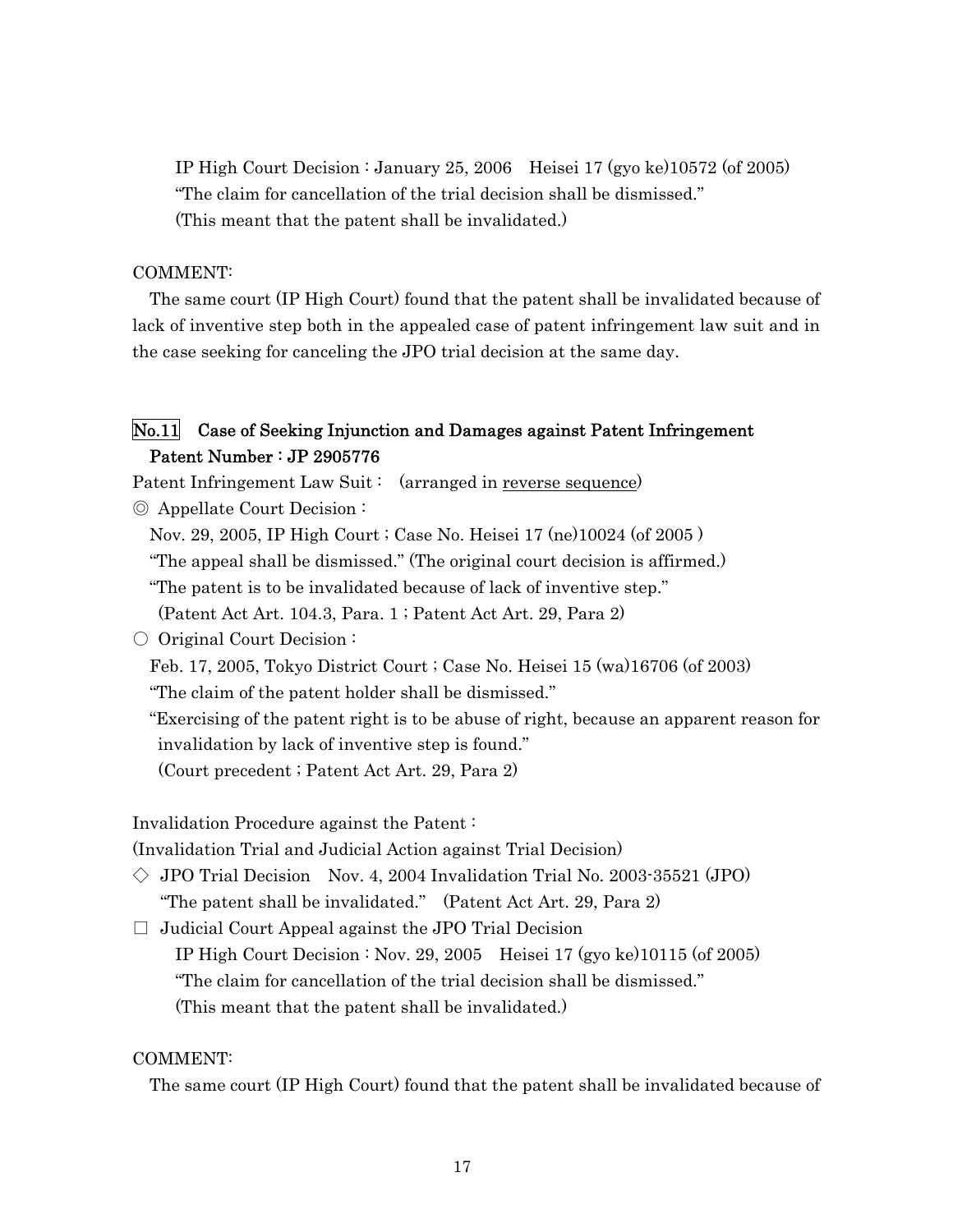lack of inventive step both in the appealed case of patent infringement law suit and in the case seeking for canceling the JPO trial decision at the same day.

## No. 12 Case of Seeking Damages against Patent Infringement Patent Number : JP 3446095

Patent Infringement Law Suit: (arranged in reverse sequence) ◎ Appellate Court Decision:

Oct. 26, 2005, IP High Court; Case No. Heisei 17 (ne)10096 (of 2005 )

"The appeal shall be dismissed." (The original court decision is affirmed.)

"The patent is to be invalidated because of lack of inventive step."

(Patent Act Art. 104.3, Para. 1 ; Patent Act Art. 29, Para 2)

○ Original Court Decision:

June 17, 2005, Tokyo District Court; Case No. Heisei 16(wa)4339 (of 2004 )

"The claim of the patent holder shall be dismissed."

"Exercising of the patent right is to be abuse of right, because an apparent reason for invalidation by lack of inventive step is found."

(Court precedent ; Patent Act Art. 29, Para 2)

Invalidation Procedure against the Patent :

(Invalidation Trial )

 $\Diamond$  JPO Invalidation Trial No. 2006-80128 (JPO) (now pending)

COMMENT:

Invalidity of the patent was found in the infringement court.

## No. 13 Case of Seeking Injunction and Damages against Patent Infringement Patent Number : JP 2803236

Patent Infringement Law Suit: (arranged in reverse sequence)

◎ Appellate Court Decision:

Sept. 30, 2005 IP High Court; Case No. Heisei 17 (ne)10040 (of 2005 )

"The original decision is to be quashed to dismiss the patent holder's claim."

"The patent is to be invalidated because of lack of inventive step."

(Patent Act Art. 104.3, Para. 1 ; Patent Act Art. 29, Para 2)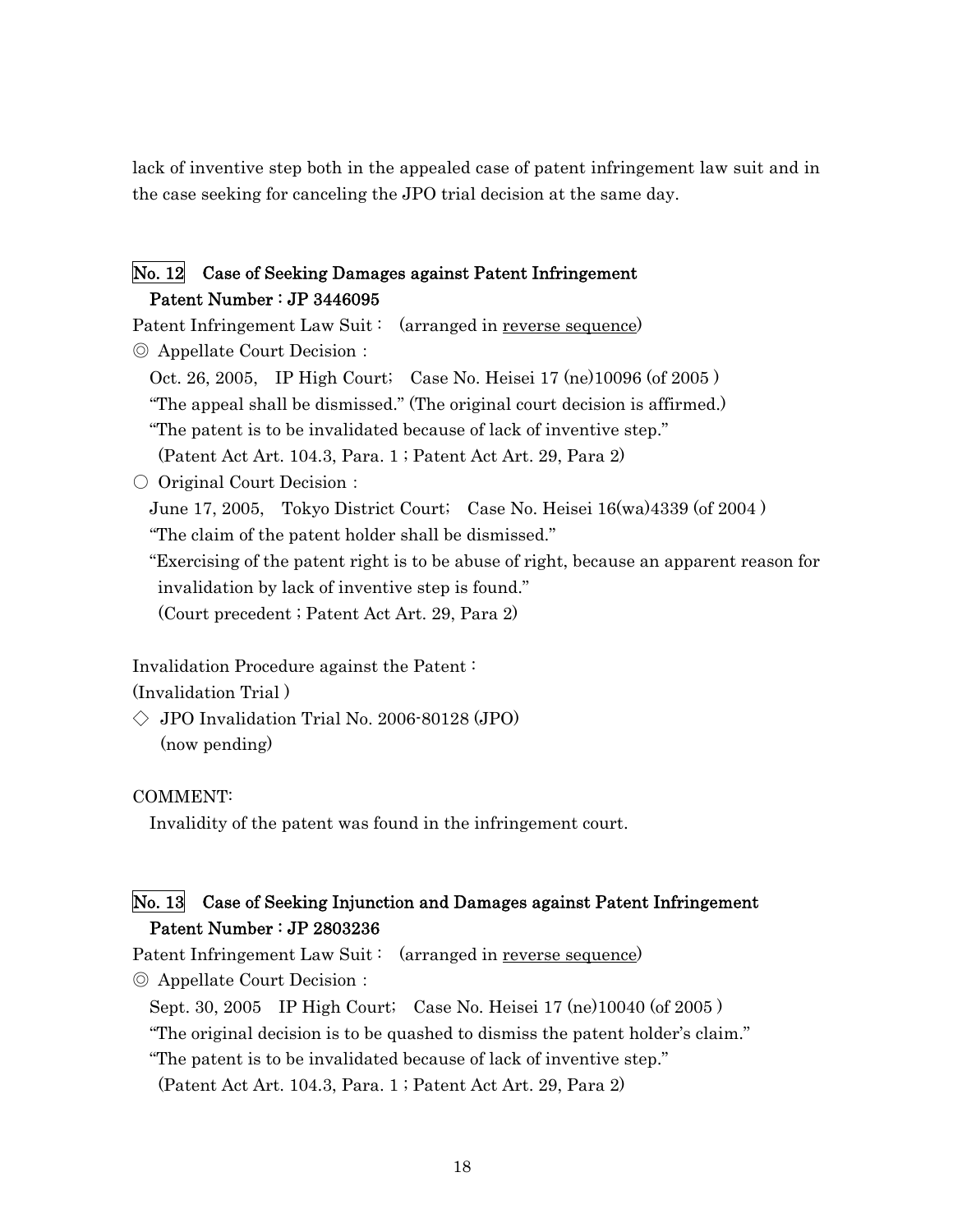○ Original Court Decision:

Feb. 1, 2005, Tokyo District Court; Case No. Heisei 16 (wa)16732 (of 2004) "Making and selling the alleged product shall be banned."

"Reason for invalidation of the patent is not found"

(The claim of the patent holder was admitted at the first instance court.)

#### COMMENT:

A demand for invalidation trial against the patent can not be found.

The invalidity of the patent because of lack of inventive step has been found in the stage of the appellate court (IP High Court) by using a newly submitted evidence of a document published in a foreign country.

The Patent Act Art. 104.3 was applied for the first time in the case.

## No. 14 Case of Seeking Injunction and Damages against Patent Infringement Patent Number : JP 3303165

Patent Infringement Law Suit: (arranged in reverse sequence)

◎ Appellate Court Decision:

Aug. 30, 2005, IP High Court ; Case No. Heisei 17 (ne)10069 (of 2005 )

"The appeal shall be dismissed." (The original court decision is affirmed.)

"The patent is to be invalidated because lack of inventive step is found and the patent is to be invalidated because the patent was granted to the person who was not the inventor and had not succeeded to the right to obtain a patent."

 (Patent Act Art. 104.3, Para. 1 ; Patent Act Art. 29, Para 2, Art. 123, Para. 1, Item 6) ○ Original Court Decision:

March 10, 2005, Tokyo District Court ; Case No. Heisei 16(wa)11289 (of 2004) "The claim of the patent holder shall be dismissed."

"Exercising of the patent right is to be abuse of right, because an apparent reason for invalidation by lack of inventive step is found and another reason for invalidation that the patent was granted to the person who was not the inventor and had not succeeded to the right to obtain a patent is found."

(Court precedent ; Patent Act Art. 29, Para 2, Art. 123, Para. 1, Item 6)

#### COMMENT:

An invalidation trial against the patent can not be found.

A trial for correction of the patent was filed but the correction was not admitted.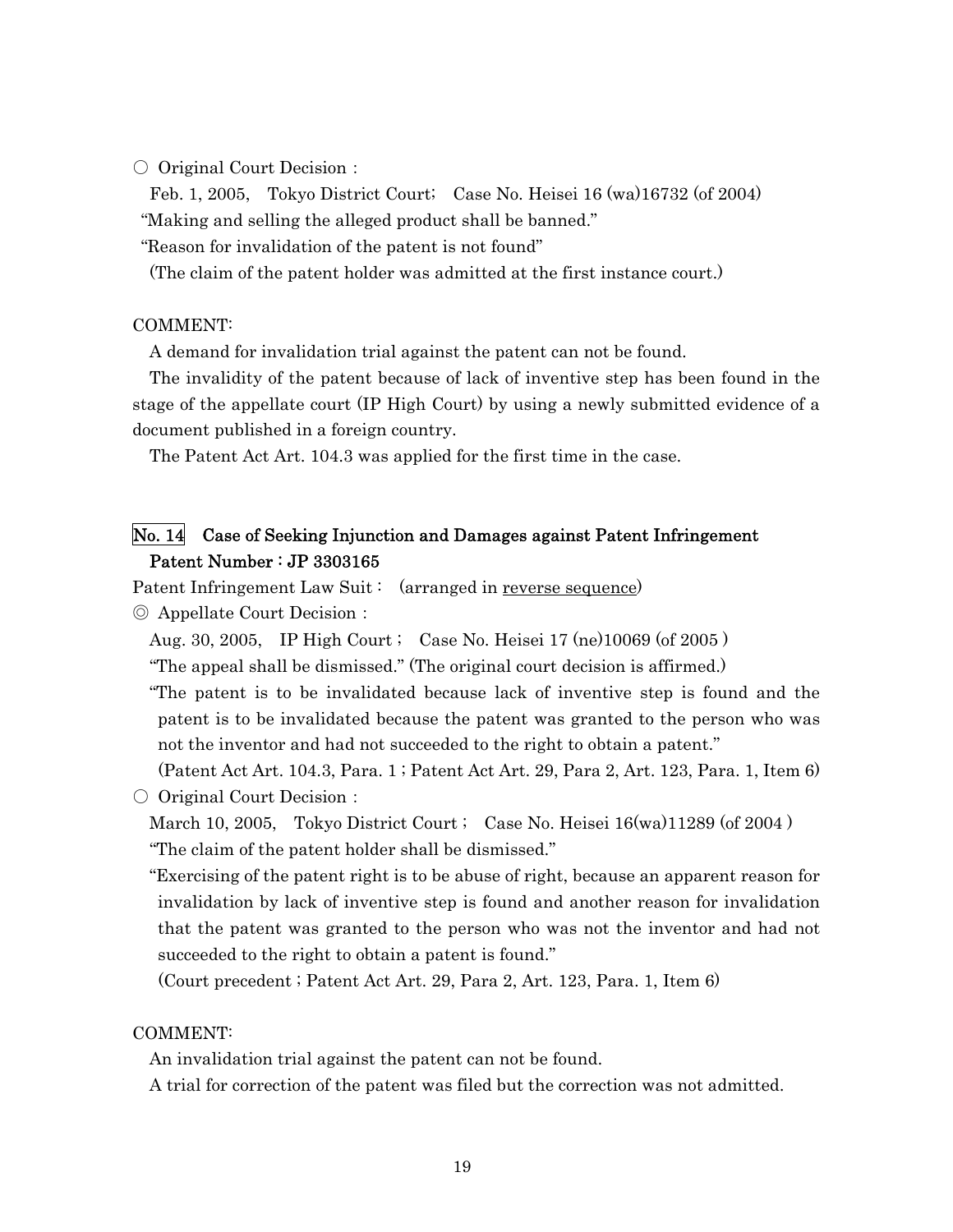## No. 15 Case of Seeking Injunction and Damages against Patent Infringement Patent Number : JP 3367651

Patent Infringement Law Suit: (arranged in reverse sequence)

◎ Appellate Court Decision:

April 28, 2005, IP High Court, Case No. Heisei 17 (ne)10050 (of 2005 )

"The appeal shall be dismissed." (The original court decision is affirmed.)

"The patent is not infringed by the alleged product."

(The second instance court supported the first instance court's decision conclusively.)

○ Original Court Decision:

April 23, 2004, Tokyo District Court, Case No. Heisei 15(wa)9215 (of 2003) "The claim of the patent holder shall be dismissed."

"The patent is not infringed by the alleged product."

"The prior users right of the alleged party is found."

"Exercising of the patent right is to be abuse of right, because an apparent reason for invalidation by lack of inventive step is found."

#### COMMENT:

An invalidation trial against the patent can not be found.

## No. 16 Case of Seeking Injunction against Patent Infringement Patent Number : JP 2965229

Patent Infringement Law Suit: (arranged in reverse sequence)

◎ Appellate Court Decision:

January 27, 2005, IP High Court, Case No. Heisei 16 (ne)1664 (of 2004 )

"The appeal shall be dismissed." (The original court decision is affirmed.)

"The patent is not infringed by the alleged product."

"Exercising of the patent right is to be abuse of right, because an apparent reason for invalidation by lack of clearness."

(The second instance court supported the first instance court's decision conclusively.)

○ Original Court Decision:

Feb. 20, 2004, Tokyo District Court, Case No. Heisei 14(wa)25696 (of 2002) "The claim of the patent holder shall be dismissed."

"The patent is not infringed by the alleged product."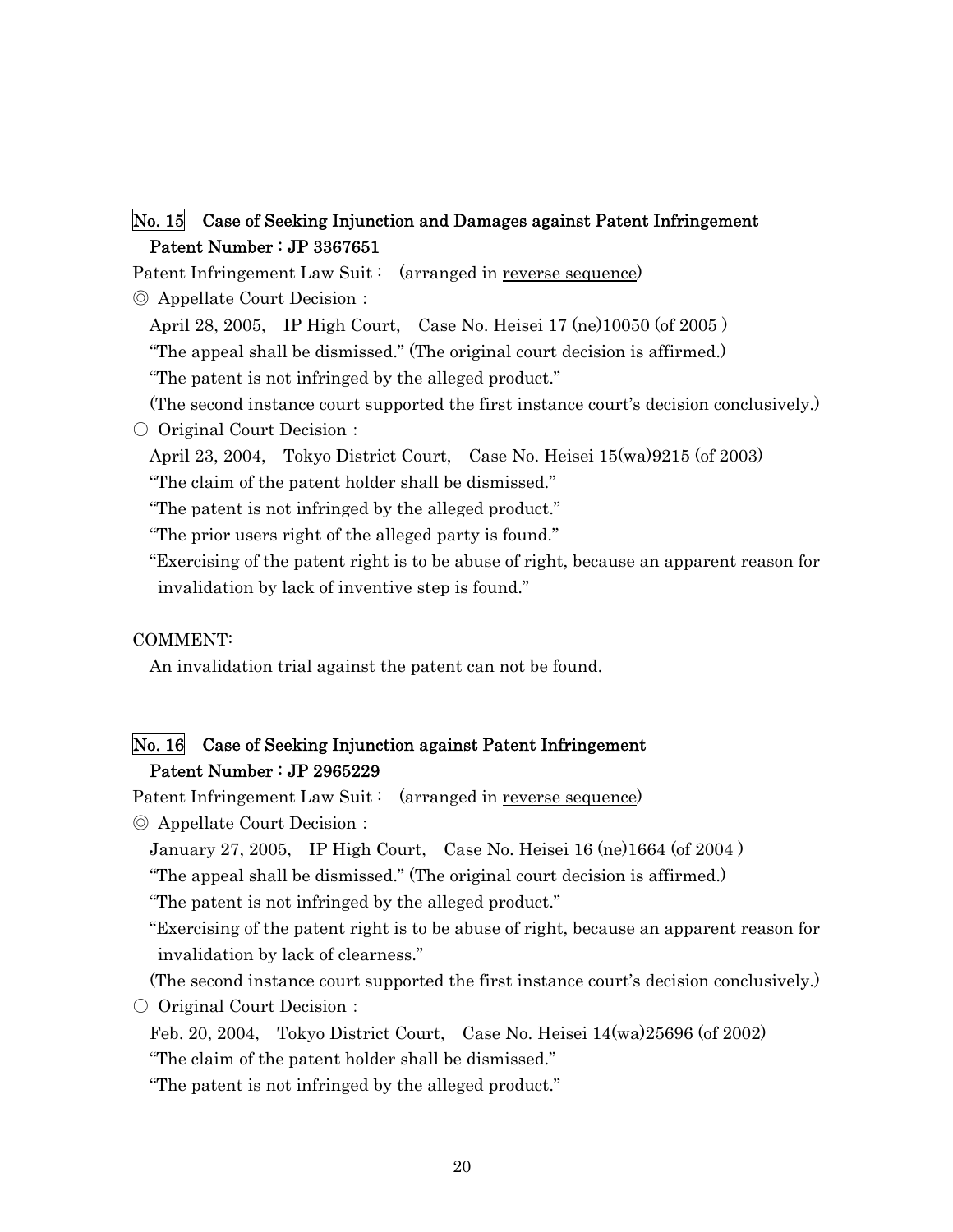"Exercising of the patent right is to be abuse of right, because an apparent reason for invalidation by lack of description requirement." (Court precedent ; Patent Act Art. 36, Para. 5, Item 2)

Invalidation Procedure against the Patent :

(Invalidation Trial)

 $\Diamond$  JPO Trial Decision January 21, 2005 Invalidation Trial No. 2003-35286 (JPO) "The patent shall be invalidated." (Patent Act Art. 36, Para. 5, Item  $1,2$ )

COMMENT:

The trial decision for invalidation of the patent has been affirmed.

## No. 17 Case of Seeking Damages against Patent Infringement Patent Number : JP 2965229

Patent Infringement Law Suit : (arranged in reverse sequence)

- ◎ Appellate Court Decision:
	- January 27, 2005, IP High Court, Case No. Heisei 16 (ne)1589 (of 2004 )
	- "The appeal shall be dismissed." (The original court decision is affirmed.)

"The patent is not infringed by the alleged product."

"Exercising of the patent right is to be abuse of right, because an apparent reason for invalidation by lack of description requirement."

(The second instance court supported the first instance court's decision .)

(Court precedent ; Patent Act Art. 36, Para. 5, Item 2)

- Original Court Decision:
	- Feb. 20, 2004, Tokyo District Court, Case No. Heisei 14(wa)25697 (of 2002) "The claim of the patent holder shall be dismissed."

"The patent is not infringed by the alleged product."

"Exercising of the patent right is to be abuse of right, because an apparent reason for invalidation by lack of clearness."

(Court precedent ; Patent Act Art. 36, Para. 5, Item 2)

COMMENT:

This case is related to the same patent as the said case No.16. The patent has been expired on May 23, 2005.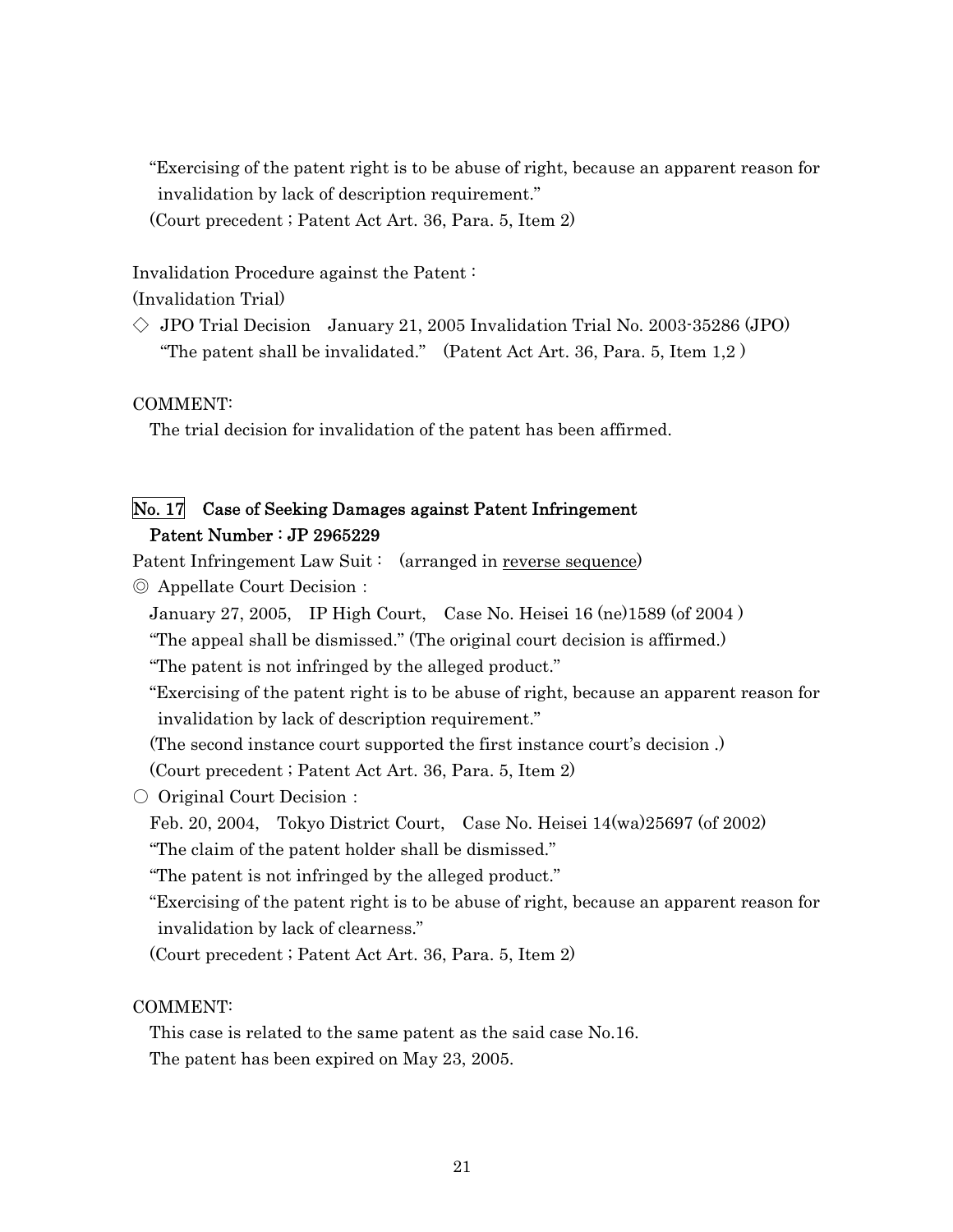## No. 18 Case of Seeking injunction and damages against Patent Infringement Patent Number : JP 3105507

Patent Infringement Law Suit: (arranged in reverse sequence)

◎ Appellate Court Decision:

January 27, 2005, Osaka High Court, Case No. Heisei 16 (ne)281 (of 2004 )

"The appeal shall be dismissed." (The original court decision is affirmed.)

 "Exercising of the patent right is to be abuse of right, because an apparent reason for invalidation by lack of inventive step."

(Court precedent ; Patent Act Art. 29, Para. 2)

○ Original Court Decision:

Dec. 18, 2003, Osaka District Court, Case No. Heisei 14(wa)7600 (of 2002)

"The claim of the patent holder shall be dismissed."

 "Exercising of the patent right is to be abuse of right, because an apparent reason for invalidation by lack of inventive step."

(Court precedent ; Patent Act Art. 29, Para. 2)

#### COMMENT:

An invalidation trial against the patent can not be found.

A trial for correction of the patent was filed but the correction was not admitted.

## No. 19 Case of Seeking Confirming No Infringement Patent Number : JP 1875901

Patent Infringement Law Suit: (arranged in reverse sequence)

◎ Appellate Court Decision:

January 25, 2005, IP High Court, Case No. Heisei 16 (ne)1563 (of 2004 )

"The appeal shall be dismissed." (The original court decision is affirmed.)

"A reason for invalidation of the patent can not be found."

○ Original Court Decision:

Feb. 26, 2004, Tokyo District Court, Case No. Heisei 15(wa)15702 (of 2003) "The claim of the plaintiff shall be dismissed."

"A reason for invalidation of the patent can not be found."

#### COMMENT:

An invalidation trial against the patent can not be found.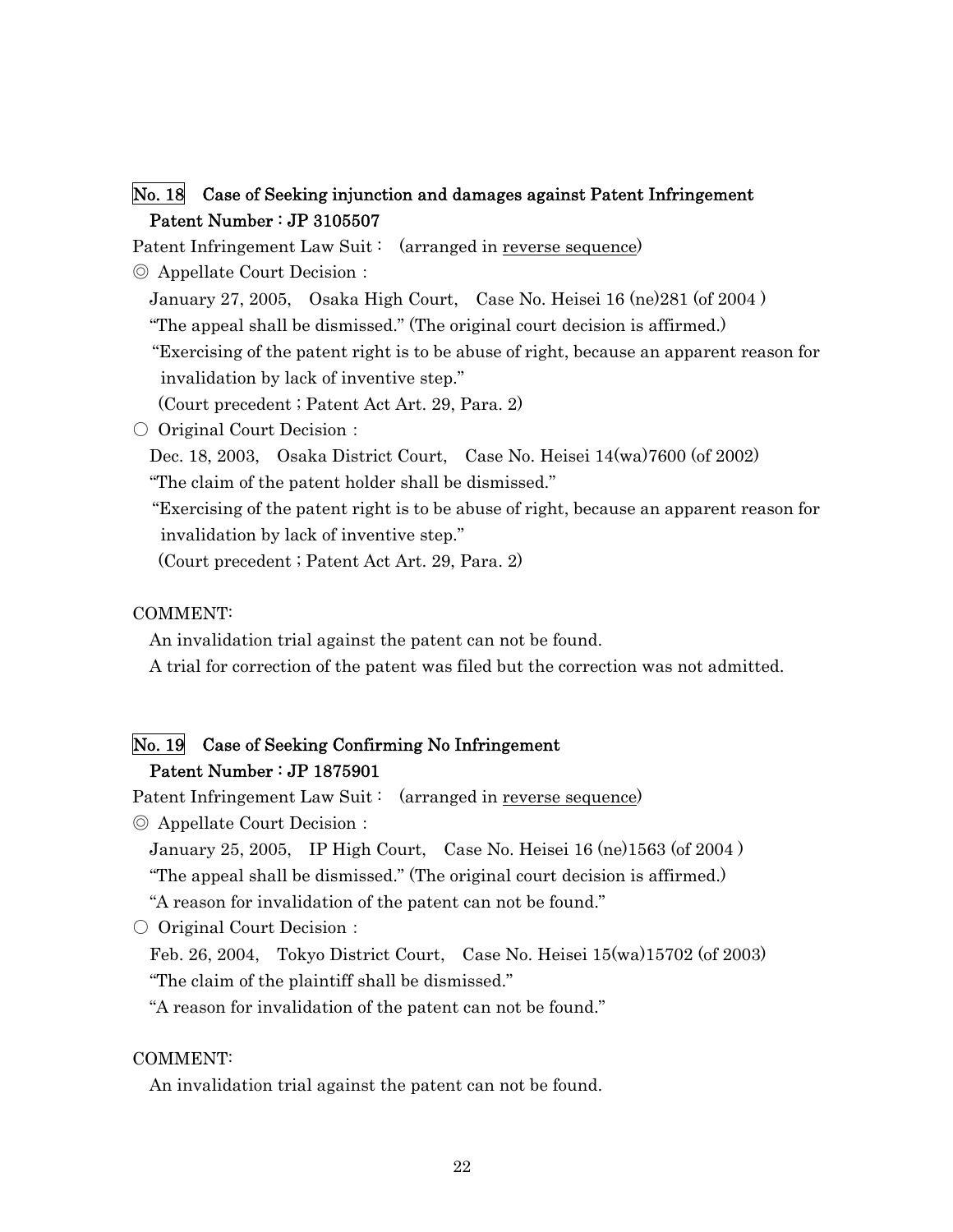## No. 20 Case of Seeking Damages against Patent Infringement Patent Number : JP 2561429

Patent Infringement Law Suit: (arranged in reverse sequence)

◎ Appellate Court Decision:

Sept. 30, 2004 Tokyoi High Court ; Case No. Heisei 16 (ne)1367 (of 2004) "The original decision shall be changed partly."

(The appellate court admit the patent holder's claim.)

"Apparent reason for invalidation of the patent 1 is not found"

○ Original Court Decision:

Feb. 20, 2004, Tokyo District Court ; Case No. Heisei 14 (wa)12858 (of 2002)

" " (admit the patent holder's claim)

"Apparent reason for invalidation of the patent 1is not found"

Invalidation Procedure against the Patent :

(Invalidation Trial and Judicial Action against Trial Decision)

- $\Diamond$  JPO Trial Decision(1) Feb. 17, 1999 Invalidation Trial No. Hei10-35148 (of 1998) "The demand for invalidation of the patent is not allowed"  $(P.A. 29(1)(iii), 29(2))$ (The decision meant that the patent was to be maintained as valid.)
- $\Box$  Judicial Court Appeal against the JPO Trial Decision  $(1)$  Tokyo High Court Decision : Heisei 11 (gyo ke)77 (of 1999) "The law suit shall be dismissed."

(This meant that the patent shall be maintained to be valid.)

- $\Diamond$  JPO Trial Decision(2) Dec. 25, 1999 Invalidation Trial No. Hei11-35186 (of 1999) "The demand for invalidation of the patent is not allowed"  $(P.A. 29(2))$ (The decision meant that the patent was to be maintained as valid.)
- $\Box$  Judicial Court Appeal against the JPO Trial Decision  $(2)$  Tokyo High Court Decision : April 4, 2001 Heisei 12 (gyo ke)35 (of 2000) "The claim for cancellation of the trial decision shall be dismissed." (This meant that the patent was to be maintained as valid.)
- $\Diamond$  JPO Trial Decision(3) Nov. 11, 2002 Invalidation Trial No. 2002-35210 "The demand for invalidation of the patent is not allowed" (P.A. 29(2) ) (The decision meant that the patent was to be maintained as valid.)
- $\Box$  Judicial Court Appeal against the JPO Trial Decision (3) Tokyo High Court Decision : May 12, 2004 Heisei 14 (gyo ke)604 (of 2002)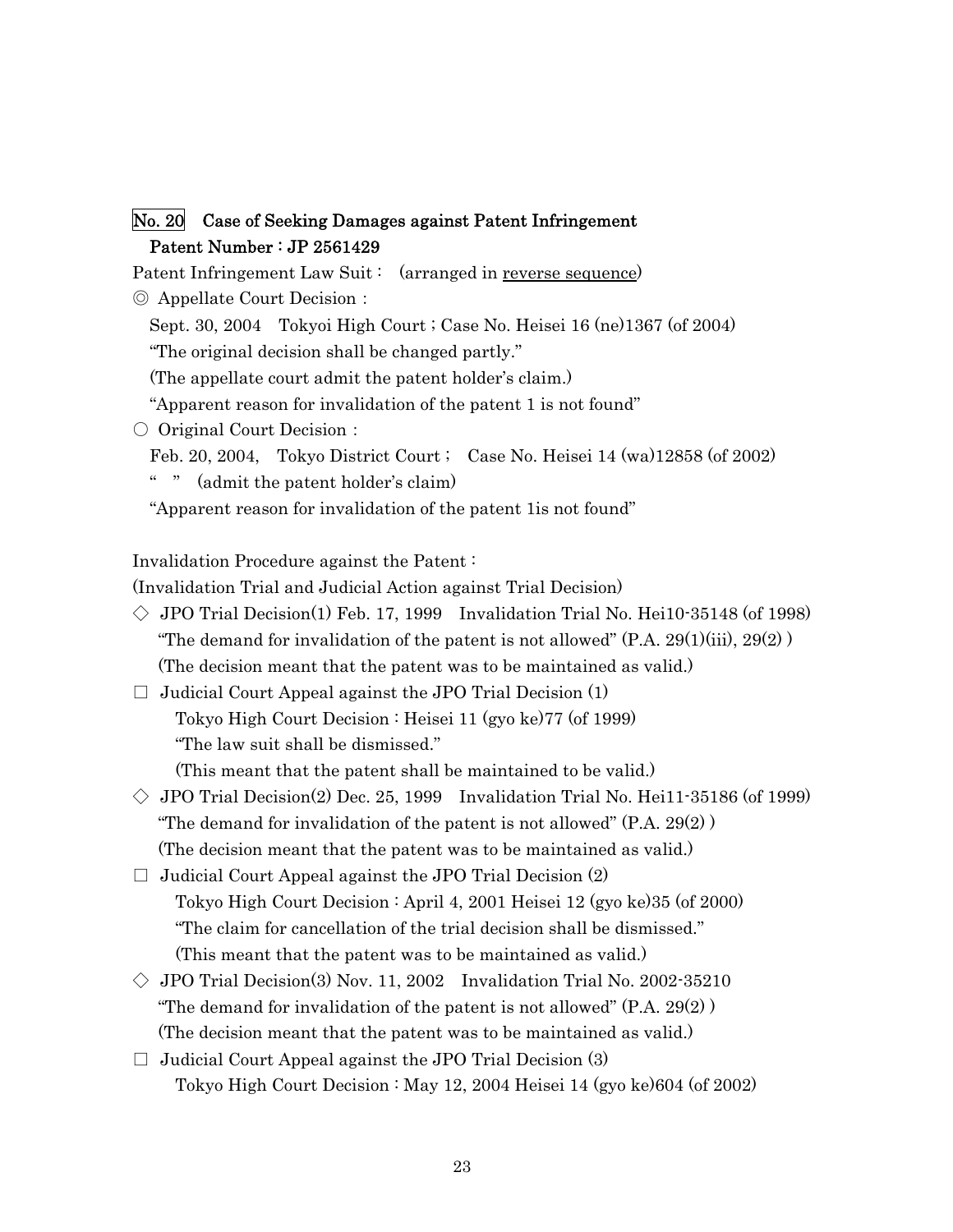"The claim for cancellation of the trial decision shall be dismissed."

- (This meant that the patent was to be maintained as valid.)
- Jokoku- Juri Appeal (Supreme Court) against the Tokyo High Court Decision (3) was turned down on Oct. 7, 2004.

(The Supreme Court did not overruled the IP High Court Decision, which meant that the patent was maintained as valid.)

#### COMMENT:

A reason for invalidation of the patent could not found both in the infringement court and in the invalidation trials.

## No. 21 Case of Seeking Damages against Patent Infringement Patent Number : JP 2561429

Patent Infringement Law Suit : (arranged in reverse sequence)

◎ Appellate Court Decision:

Sept. 30, 2004 Tokyo High Court Case No. Heisei 16 (ne)1436 (of 2004) "The original decision shall be changed partly."

"An apparent reason for invalidation of the patent is not found"

(The patent holder's claim was admitted.)

○ Original Court Decision:

Feb. 20, 2004, Tokyo District Court, Case No. Heisei 14 (wa)12867 (of 2002)

"The patent holder's claim for seeking damages shall be admitted."

"An apparent reason for invalidation is not found"

(The patent holder's claim was admitted.)

#### COMMENT:

A reason for invalidation of the patent could not found both in the infringement court and in the invalidation trials.

The patent of the case No. 21 is the same as the case No. 20.

## No. 22 Case of Seeking Injunction and Damages against Patent Infringement Patent Number : JP 2583808

Patent Infringement Law Suit : (arranged in reverse sequence)

◎ Appellate Court Decision: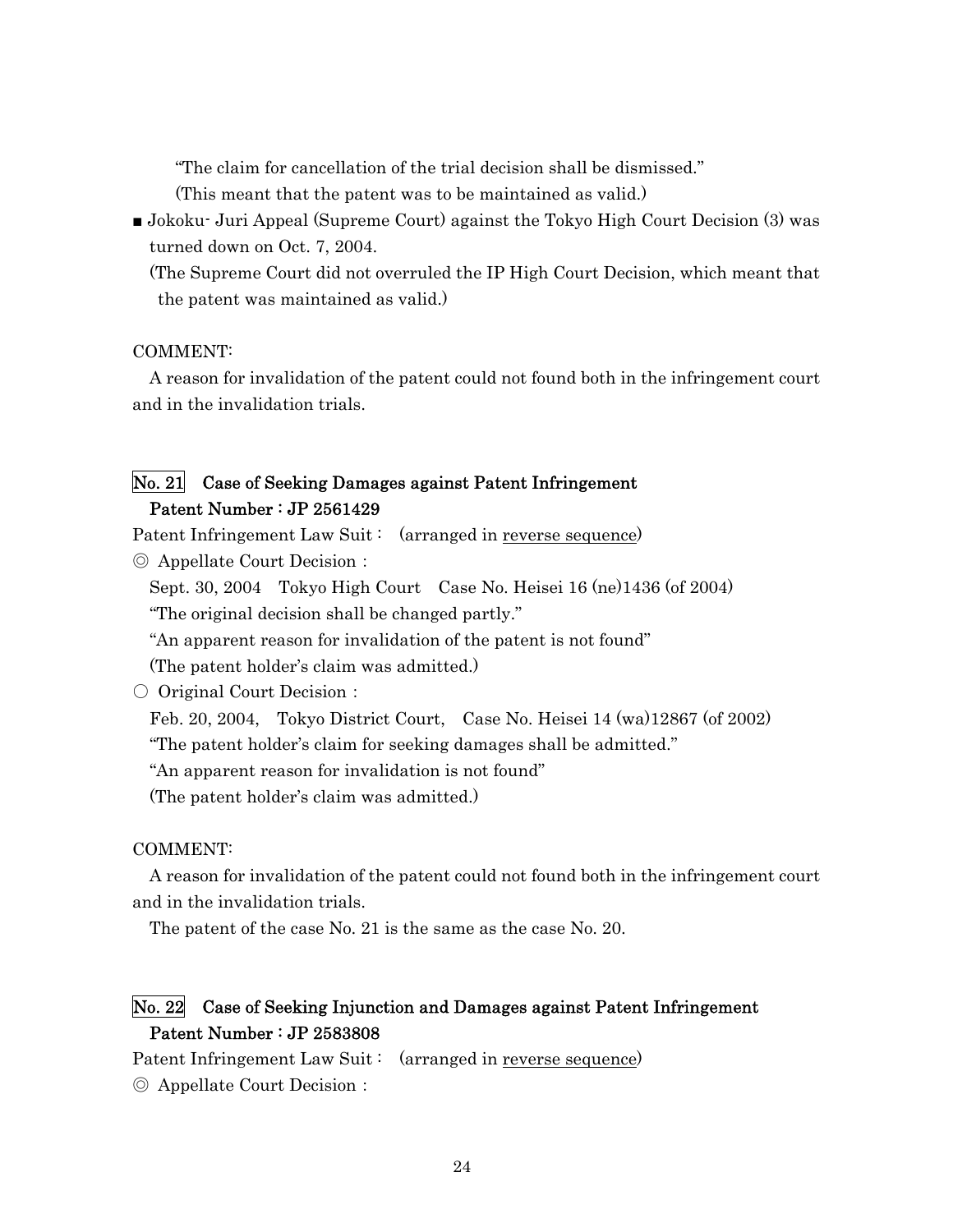July 21, 2004, IP High Court ; Case No. Heisei 15 (ne)2130 (of 2003 )

"The appeal shall be dismissed." (The original court decision is affirmed.)

 "Exercising of the patent right is to be abuse of right, because an apparent reason for invalidation by lack of inventive step is found."

(Court precedent ; Patent Act Art. 29, Para. 2)

○ Original Court Decision:

March 14, 2003, Tokyo District Court, Case No. Heisei 14(wa)11630 (of 2002) "The claim of the patent holder shall be dismissed."

 "Exercising of the patent right is to be abuse of right, because an apparent reason for invalidation by lack of inventive step is found."

(Court precedent ; Patent Act Art. 29, Para. 2)

Invalidation Procedure against the Patent :

(Invalidation Trial and Judicial Action against Trial Decision)

- $\Diamond$  JPO Trial Decision Oct. 8, 2003 Invalidation Trial No. 2002-35404 (JPO) "The patent shall be invalidated." (Patent Act Art. 29, Para 2)
- $\Box$  Judicial Court Appeal against the JPO Trial Decision IP High Court Decision : July 21, 2004 Heisei 15 (gyo ke)486 (of 2003) "The claim for cancellation of the trial decision shall be dismissed." (This meant that the patent shall be invalidated.)
- $\diamondsuit$  The demand for invalidation trial was withdrawn on August 2, 2004.

#### COMMENT:

The demand for invalidation trial was withdrawn before the IP High Court Decision (which affirmed the trial decision to invalidate the patent) was made final and conclusive so that the patent was maintained to be valid.

It is presumed in such a case that the withdrawal of the demand for invalidation trial before the JPO was consented between the patent holder and the alleged infringer to keep the validity of the patent.

## No. 23 Case of Seeking Injunction and Damages against Patent Infringement Patent Number : JP 2840061

Patent Infringement Law Suit: (arranged in reverse sequence)

◎ Appellate Court Decision:

May 31, 2004, Tokyo High Court, Case No. Heisei 15 (ne)1118 (of 2003 )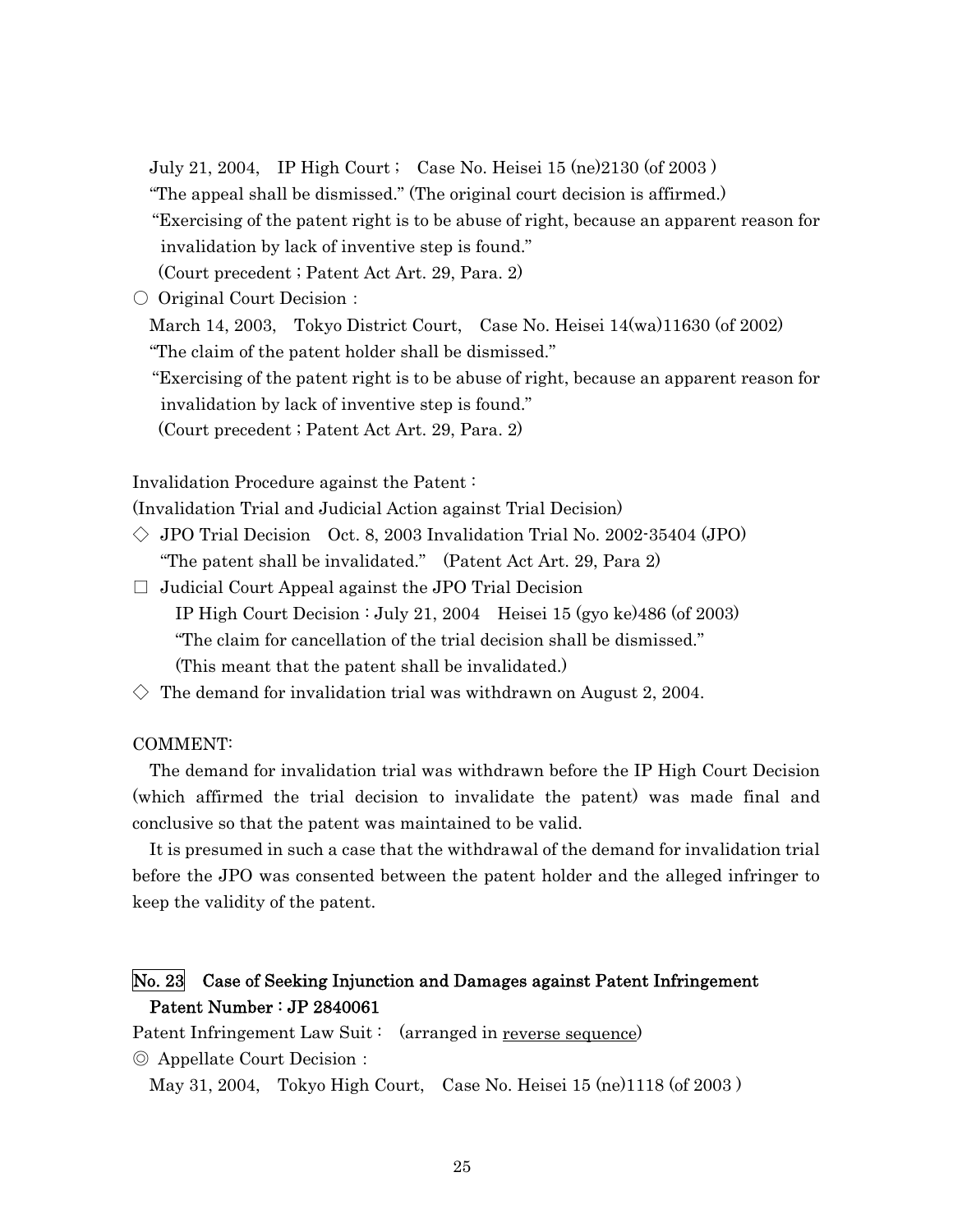"The appeal shall be dismissed." (The original court decision is affirmed.)

 "Exercising of the patent right is to be abuse of right, because an apparent reason for invalidation by lack of inventive step is found."

(Court precedent ; Patent Act Art. 29, Para. 2)

○ Original Court Decision:

January 30, 2003, Tokyo District Court, Case No. Heisei 13(wa)26513 (of 2001) "The claim of the patent holder shall be dismissed."

 "Exercising of the patent right is to be abuse of right, because an apparent reason for invalidation by lack of inventive step is found."

(Court precedent ; Patent Act Art. 29, Para. 2)

Invalidation Procedure against the Patent :

(Invalidation Trial and Judicial Action against Trial Decision)

- $\Diamond$  JPO Trial Decision March 25, 2003 Invalidation Trial No. 2002-35331 (JPO) "The patent shall be invalidated."
- $\Box$  Judicial Court Appeal against the JPO Trial Decision IP High Court Decision : May 31, 2004 Heisei 15 (gyo ke)175 (of 2003) "The claim for cancellation of the trial decision shall be dismissed." (This meant that the patent shall be invalidated.)

(Correction Trial)

 $\Diamond$  JPO Trial Decision Sept. 25, 2003 Correction Trial No. 2003-39109 (JPO) "The correction of the patent shall not be allowed."

 $\Box$  Judicial Court Appeal against the JPO Trial Decision IP High Court Decision : May 31, 2004 Heisei 15 (gyo ke)489 (of 2003) "The claim for cancellation of the trial decision shall be dismissed." (This meant that the correction of the patent shall not be allowed.)

#### COMMENT:

The validity of the patent were denied in the infringement court, in the administrative court for cancellation of the invalidation trial decision and in the administrative court for cancellation of the correction trial decision.

## No. 24 Case of Seeking Injunction and Damages against Patent Infringement Patent Number : JP 1912343

Patent Infringement Law Suit: (arranged in reverse sequence)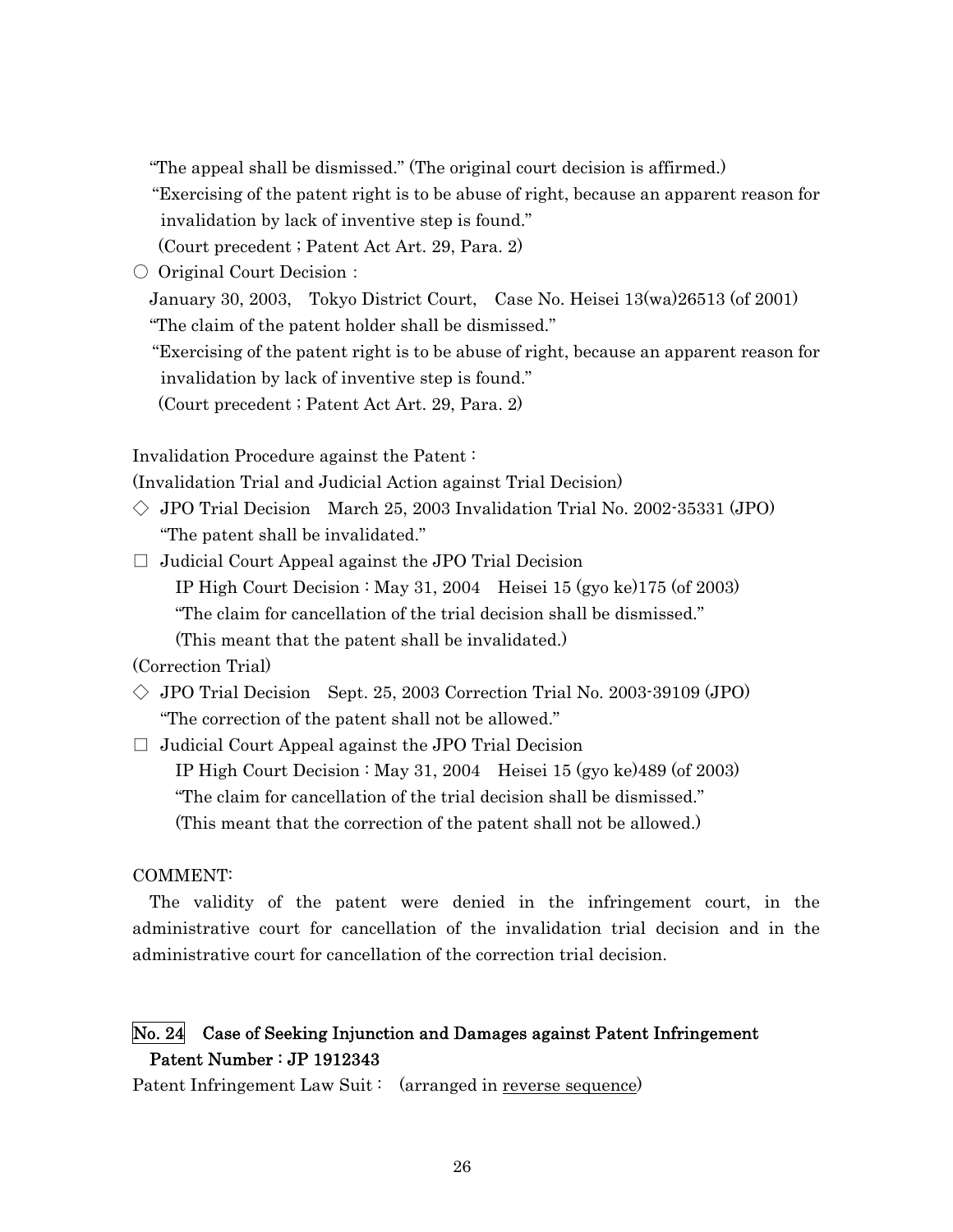◎ Appellate Court Decision:

May 28, 2004 Osaka High Court Case No. Heisei 14 (ne)3649 (of 2002) "The appeal shall be dismissed." (The original court decision is affirmed.) (The patent holder's claim was admitted.)

○ Original Court Decision :

Oct. 29, 2002, Osaka District Court, Case No. Heisei 11 (wa)12586 (of 1999)

"The patent holder's claim for seeking injunction and damages shall be admitted."

"An apparent reason for invalidation is not found"

(The patent holder's claim was admitted.)

Invalidation Procedure against the Patent :

(Invalidation Trial and Judicial Action against Trial Decision)

 $\Diamond$  JPO Trial Decision (1-1) Feb. 9, 2004 Invalidation Trial No. 2000-35294 (JPO) "The demand for invalidation of the patent shall not be accepted."

 $\Box$  Judicial Court Appeal against the JPO Trial Decision  $(1-1)$ 

 IP High Court Decision : June 30, 2005 Heisei 17 (gyo ke)10060 (of 2005) "The trial decision shall be cancelled."

 (This meant that the patent shall be invalidated. The Court found the publicly worked invention before the application of the patent and found that the lack of novelty should be found against the patent which caused the reason for invalidation of the patent.)

■ Jokoku<sup>-</sup> Juri Appeal (Supreme Court) against the Tokyo High Court Decision (3) was turned down on Nov. 22, 2005.

(The JPO trial decision (1-1) was cancelled by the judicial examination finally and conclusively, and the JPO trial board should re-examine the case.)

 $\Diamond$  JPO Trial Decision (1-2) January 18, 2006 No. 2002-35294 (re-examination) "The patent shall be invalidated because of lack of novelty." (Patent Act Art. 29 Para 1 Item 1)

(The repeated trial decision must be restrained by the court decision.)

 $\Box$  Judicial Court Appeal against the JPO Trial Decision  $(1-2)$ 

 IP High Court Decision : Oct. 25, 2006 Heisei 18 (gyo ke)10059 (of 2006) "The claim for cancellation of the trial decision shall be dismissed." (This meant that the patent shall be invalidated.)

COMMENT: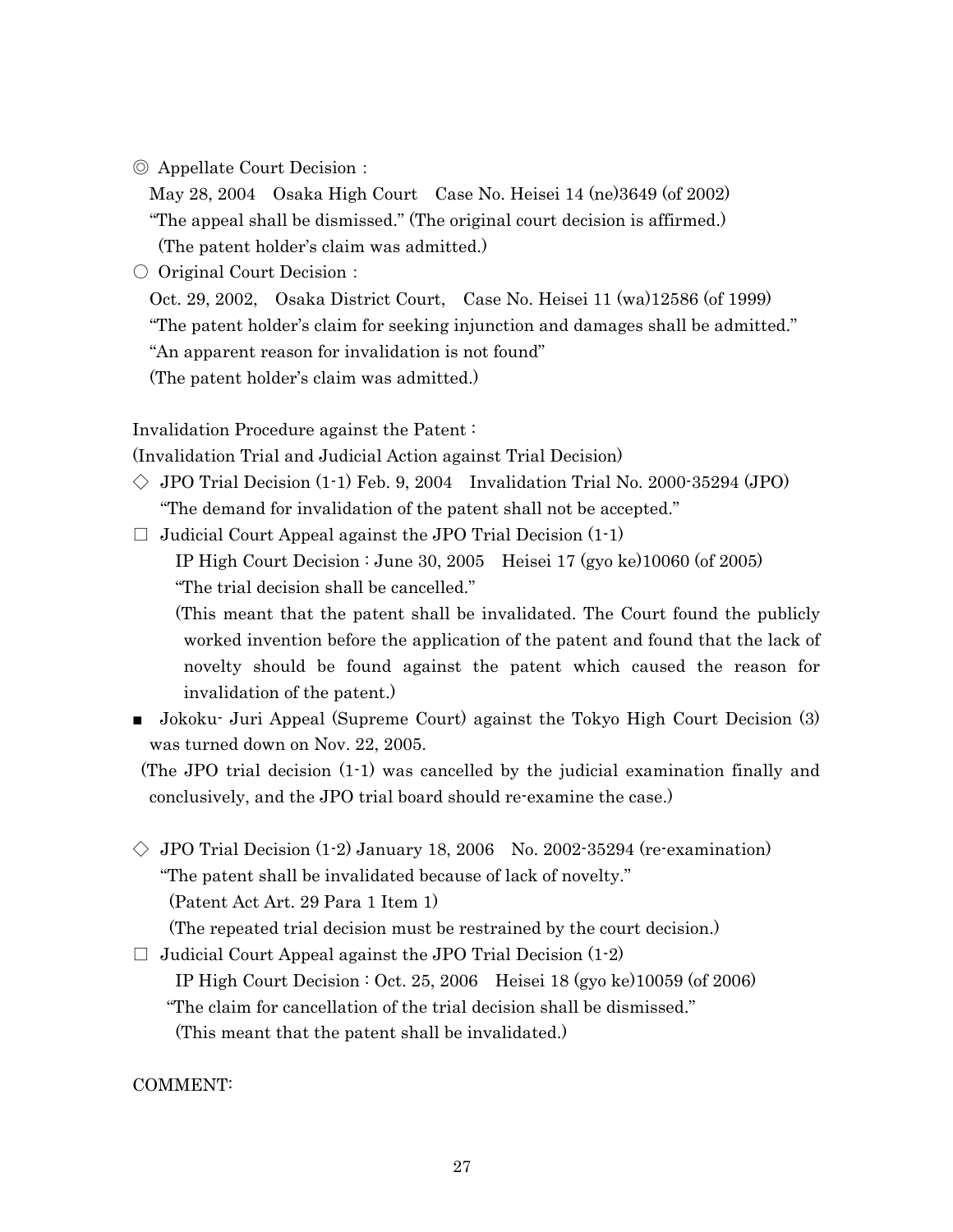In the infringement law suit, the Osaka District Court as the first instance court examined all of the Conditions for applying the Doctrine of Equivalents (The D.O.E was affirmed by the Judgment of the Supreme Court of Japan the third bench in the "Ball Spline Case" on February 24, 1998. See "Patent Infringement Litigation Case Study (2) –Patent Infringement Under the Doctrine of Equivalents in Japan –) and found that the alleged product and the alleged process met all five Conditions for D.O.E. and found infringement under the D.O.E..

The Osaka High Court as the appellate court affirmed the decision of the first instance court. So the patent holder won in the infringement law suit at the time.

However, the patent was found to be invalidated in the administrative law suit against the JPO trial decision before the IP High Court.

## No. 25 Case of Seeking Injunction and Damages against Patent Infringement Patent Number : JP 1912343

Patent Infringement Law Suit : (arranged in reverse sequence)

◎ Appellate Court Decision:

May 28, 2004 Osaka High Court Case No. Heisei 14 (ne)1693 (of 2002)

 "The appeal shall be dismissed." (The original court decision is affirmed.) (The patent holder's claim was admitted.)

"An apparent reason for invalidation because of lack of novelty is not found."

○ Original Court Decision :

April 16, 2002, Osaka District Court, Case No. Heisei 12 (wa)6322 (of 2000)

 "The patent holder's claim for seeking injunction and damages shall be admitted." (The patent holder's claim was admitted.)

(The alleged party did not appeal an apparent reason for invalidation.)

#### COMMENT:

A reason for invalidation of the patent could not found. The patent of the case No. 25 is the same as the case No. 24.

## No. 26 Case of Seeking Injunction and Damages against Patent Infringement Patent Number : JP 1539074

Patent Infringement Law Suit : (arranged in reverse sequence)

◎ Appellate Court Decision: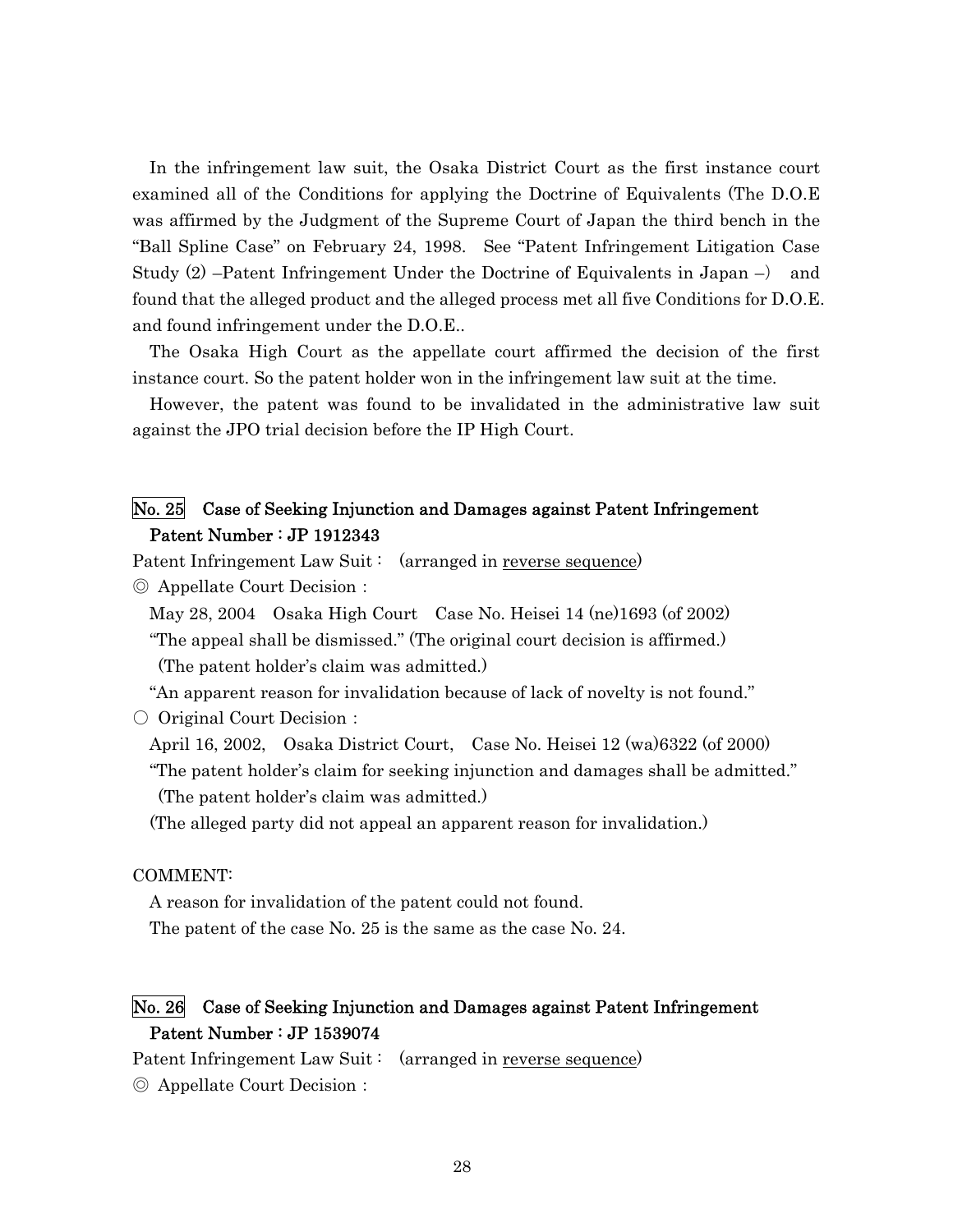May 31, 2004, Tokyo High Court, Case No. Heisei 15 (ne)2376 (of 2003 )

- "The appeal shall be dismissed." (The original court decision is affirmed.)
- "Exercising of the patent right is to be abuse of right, because an apparent reason for invalidation by lack of inventive step is found."
- (Court precedent ; Patent Act Art. 29, Para. 2)
- Original Court Decision:

March 27, 2003, Tokyo District Court, Case No. Heisei 13(wa)23830 (of 2001) "The claim of the patent holder shall be dismissed."

 "Exercising of the patent right is to be abuse of right, because an apparent reason for invalidation by lack of inventive step is found."

(Court precedent ; Patent Act Art. 29, Para. 2)

#### COMMENT:

The patent has been expired.

## No. 27 Case of Seeking Injunction and Damages against Patent Infringement Patent Number : JP 2956956

Patent Infringement Law Suit: (arranged in reverse sequence)

◎ Appellate Court Decision:

- March 17, 2004, Osaka High Court, Case No. Heisei 15 (ne)3488 (of 2003 )
- "The appeal shall be dismissed." (The original court decision is affirmed.)

 "Exercising of the patent right is to be abuse of right, because an apparent reason for invalidation by lack of inventive step is found."

- (Court precedent ; Patent Act Art. 29, Para. 2)
- Original Court Decision:

Oct. 9, 2003, Osaka District Court, Case No. Heisei 14(wa)7456 (of 2002)

- "The claim of the patent holder shall be dismissed."
- "Exercising of the patent right is to be abuse of right, because an apparent reason for invalidation by lack of inventive step is found."

(Court precedent ; Patent Act Art. 29, Para. 2)

Invalidation Procedure against the Patent :

(Invalidation Trial and Judicial Action against Trial Decision)

 $\Diamond$  JPO Trial Decision July 1, 2003 Invalidation Trial No. 2002-35531 (JPO) "The patent shall be invalidated." (Patent Act Art. 29, Para. 2)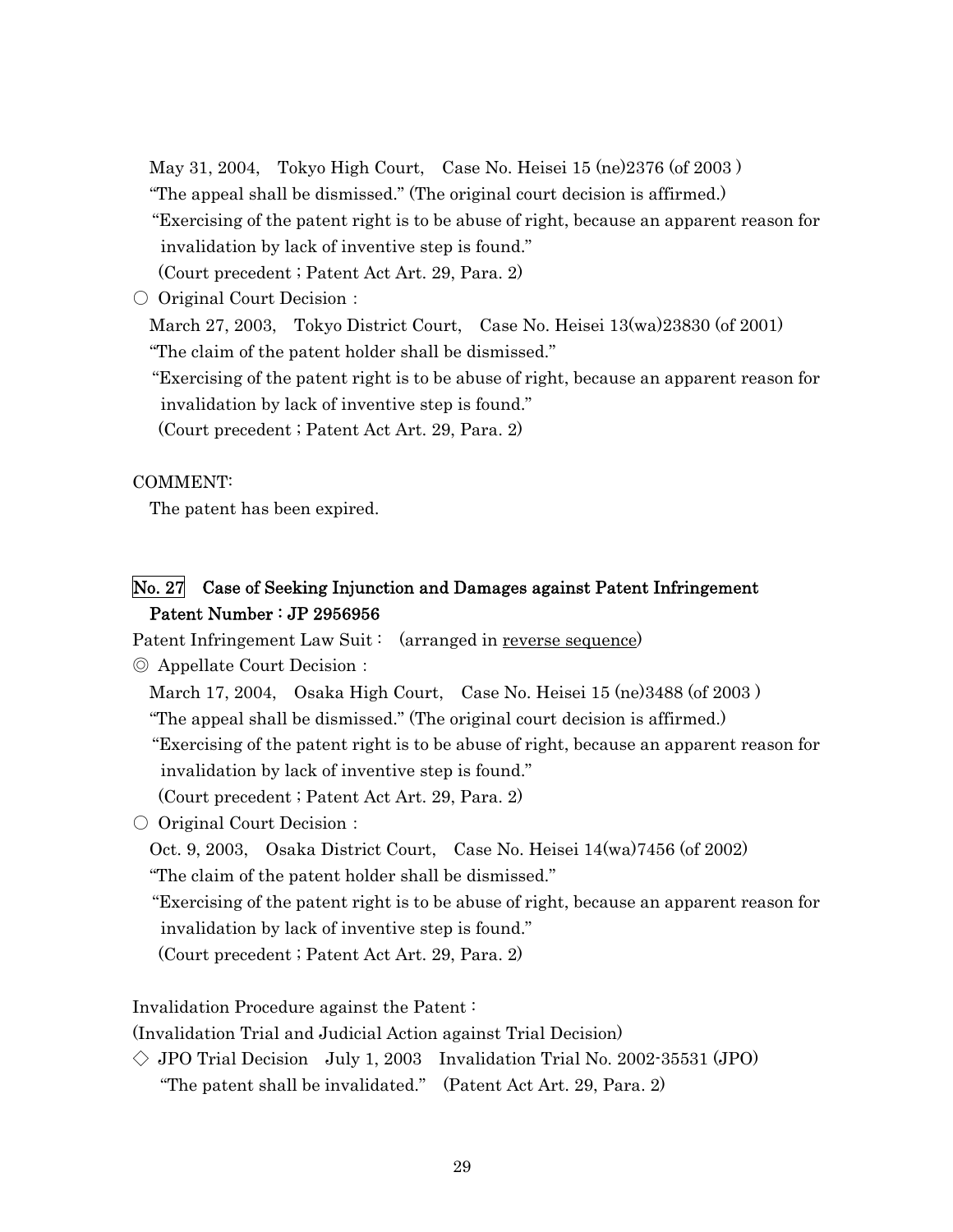$\Box$  Judicial Court Appeal against the JPO Trial Decision

 Tokyo High Court Decision : Feb. 27, 2004 Heisei 15 (gyo ke)339 (of 2003) "The claim for cancellation of the trial decision shall be dismissed." (This meant that the patent shall be invalidated.)

■ Jokoku Appeal (Supreme Court) was dismissed on Sept. 16, 2004.

Jokoku- Juri Appeal (Supreme Court) was turned down on Sept. 16, 2004.

(The Supreme Court did not overruled the Tokyo High Court Decision, which meant that the patent was made invalid finally and conclusively.)

#### COMMENT:

The invalidity of the patent has been confirmed both in the patent infringement court and in the administrative court against the JPO trial decision.

## No. 28 Case of Seeking Injunction against Patent Infringement Patent Number : JP 2621842

Patent Infringement Law Suit: (arranged in reverse sequence)

- ◎ Appellate Court Decision:
	- Feb. 27, 2004 Tokyo High Court Case No. Heisei 15 (ne)1223 (of 2003)
	- "The original decision shall be reversed."
	- "The demand of the patent holder for banning selling the alleged product shall be admitted."
	- "An apparent reason for invalidation of the patent is not found"

(The patent holder's claim was admitted. The high court concluded that the patent holder can demand for injunction even though an exclusive license is registered.)

○ Original Court Decision:

Feb. 6, 2003, Tokyo District Court, Case No. Heisei 13 (wa)21278 (of 2001) "The claim of the patent holder shall be dismissed."

 (The patent holder's claim for seeking injunction was not admitted because the plaintiff was not the right holder of exclusive license but the patent holder."

Invalidation Procedure against the Patent :

(Invalidation Trial)

 $\Diamond$  JPO Trial Decision January 8, 2004 Invalidation Trial No. 2003-35245 (JPO) "The demand for invalidation of the patent shall not be accepted."

(Patent Act Art. 29, Para. 1, Item 3, Para. 2)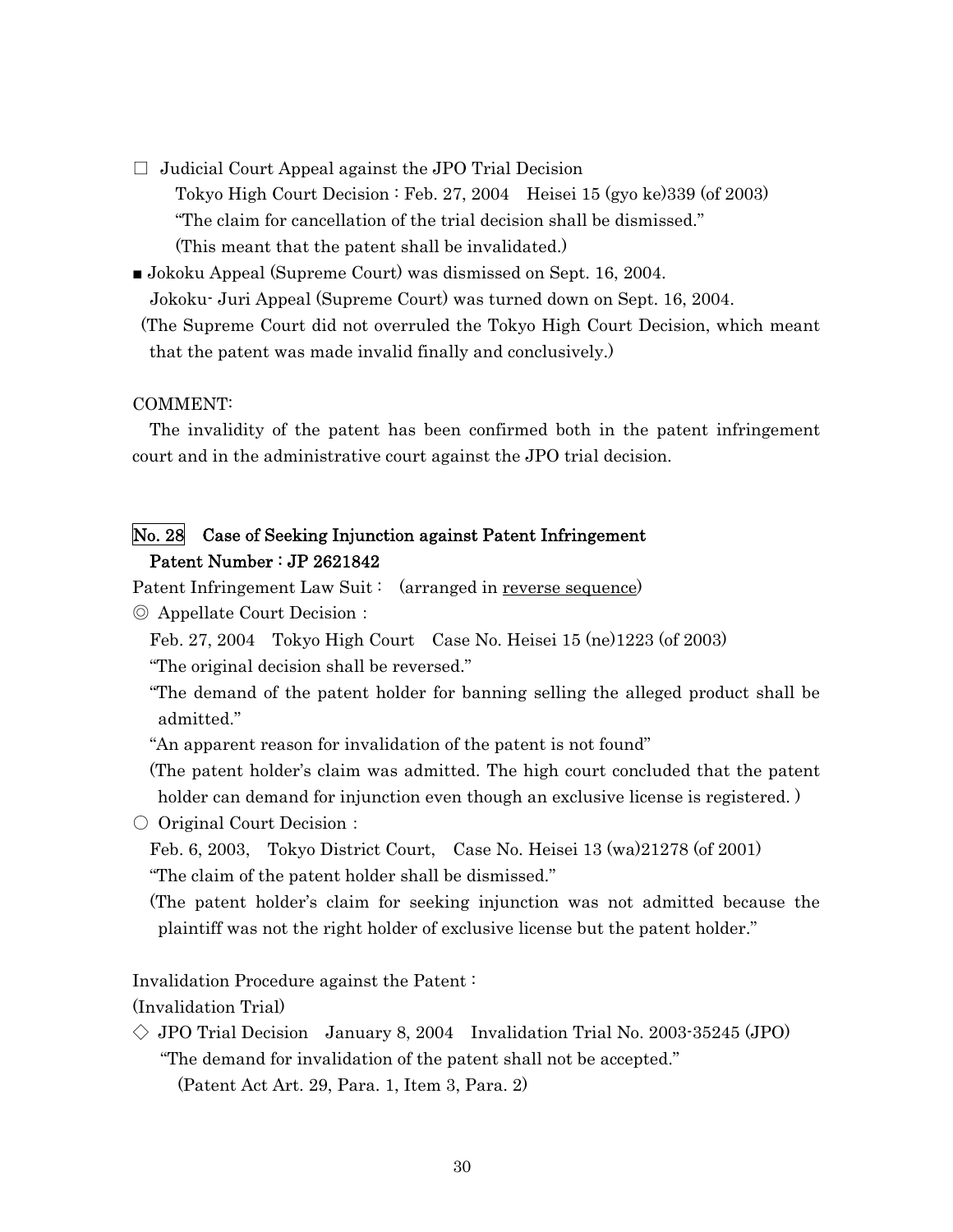#### COMMENT:

The main issue of the infringement law suit was not the validity of the patent.

The validity of the patent was maintained both in the infringement court and in the invalidation trial.

The case is the precedent in which even though an exclusive license is registered, the patent holder can demand for injunction against the infringer.

## No. 29 Case of Seeking Injunction and Damages against Patent Infringement Patent Number : JP 2056106

Patent Infringement Law Suit: (arranged in reverse sequence)

◎ Appellate Court Decision:

Feb. 27, 2004, Tokyo High Court, Case No. Heisei 15 (ne) 2732 (of 2003 )

"The appeal shall be dismissed." (The original court decision is affirmed.)

"Exercising of the patent right is to be abuse of right, because an apparent reason for

invalidation by lack of inventive step is found."

(Court precedent ; Patent Act Art. 29, Para. 2)

#### ○ Original Court Decision:

April 17, 2003, Tokyo District Court, Case No. Heisei 14(wa)14010 (of 2002)

"The claim of the patent holder shall be dismissed."

"The alleged product does not infringe the patent."

 "Exercising of the patent right is to be abuse of right, because an apparent reason for invalidation by lack of inventive step is found."

(Court precedent ; Patent Act Art. 29, Para. 2)

Invalidation Procedure against the Patent :

(Invalidation Trial and Judicial Action against Trial Decision)

 $\Diamond$  JPO Trial Decision (1-1) June 4, 2003 Invalidation Trial No. 2002-35198 (JPO) "The demand for invalidation of the patent shall not be accepted." (Patent Act Art. 29, Para. 2, Art. 36)

 $\Box$  Judicial Court Appeal against the JPO Trial Decision Tokyo High Court Decision : Feb. 27, 2004 Heisei 15 (gyo ke)278 (of 2003) "The trial decision shall be cancelled."

(This meant that the patent shall be invalidated.)

■ Jokoku Appeal (Supreme Court) was dismissed on Sept. 10, 2004.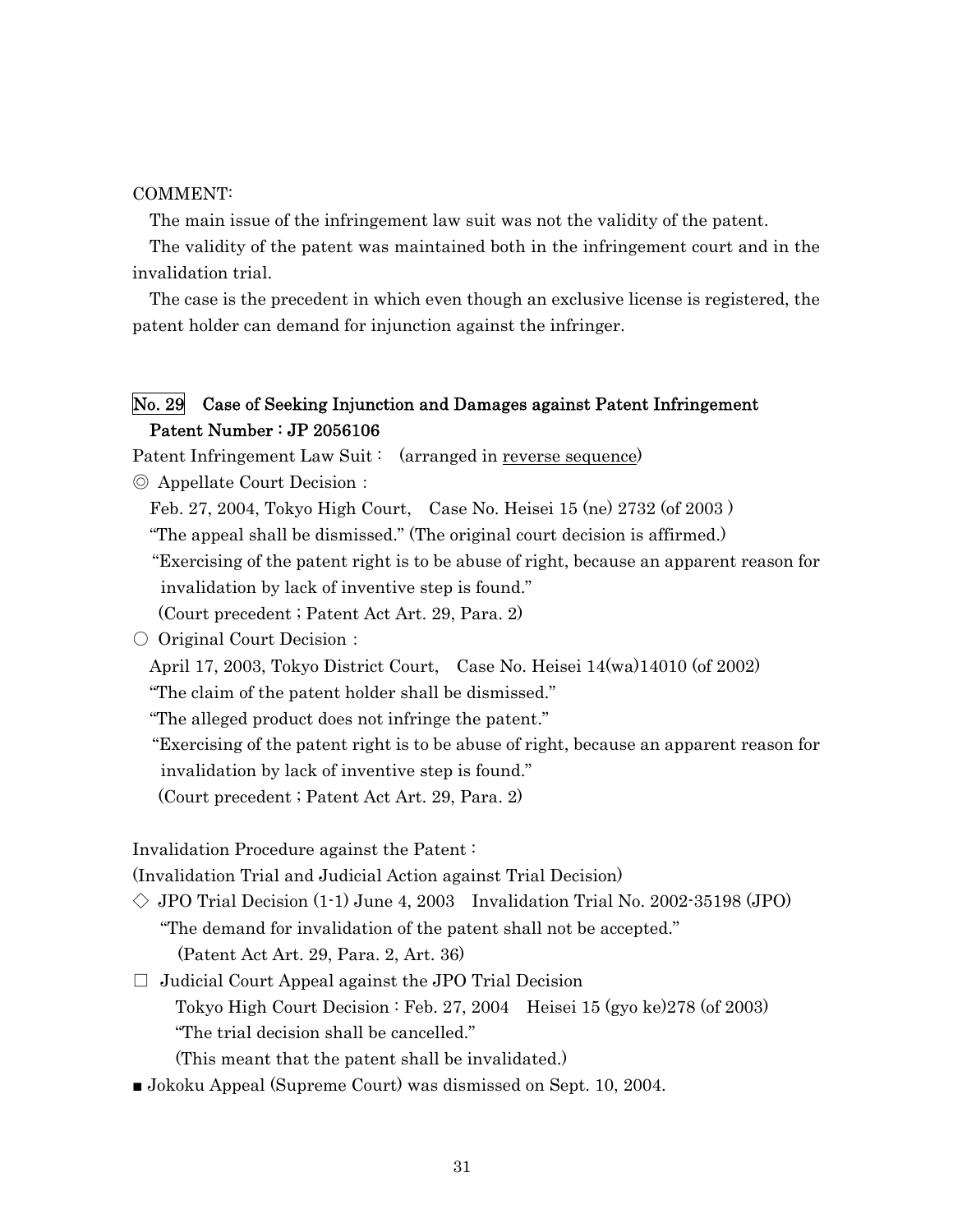Jokoku- Juri Appeal (Supreme Court) was turned down on Sept. 10, 2004. (The Supreme Court affirmed the Tokyo High Court Decision which cancelled the trial decision. Therefore the trial board of the JPO must examine the case again.)

- $\Diamond$  JPO Trial Decision (1-2) Nov. 26, 2004 (No. 2002-35198) "The patent shall be invalidated." (Patent Act Art. 29, Para. 2) (The trial decision has been made final and conclusive.)
- $\Diamond$  JPO Trial Decision (2-1) June 4, 2003 Invalidation Trial No. 2002-35238 (JPO) "The demand for invalidation of the patent shall not be accepted." (Patent Act Art. 29, Para. 2, Art. 36)
- $\Box$  Judicial Court Appeal against the JPO Trial Decision Tokyo High Court Decision : Feb. 27, 2004 Heisei 15 (gyo ke)294 (of 2003) "The trial decision shall be cancelled." (This meant that the patent shall be invalidated.)
- Jokoku Appeal (Supreme Court) was dismissed on Sept. 10, 2004. Jokoku- Juri Appeal (Supreme Court) was turned down on Sept. 10, 2004. (The Supreme Court affirmed the Tokyo High Court Decision which cancelled the trial decision. Therefore the trial board of the JPO must examine the case again.)
- $\Diamond$  JPO Trial Decision (2-2) Nov. 26, 2004 (No. 2002-35238) "The patent shall be invalidated." (Patent Act Art. 29, Para. 2) (The trial decision has been made final and conclusive.)

#### COMMENT:

The same court (Tokyo High Court) found that the patent shall be invalidated because of lack of inventive step both in the appealed case of patent infringement law suit and in the case of the administrative law suit of seeking cancellation of the JPO trial decision at the same day.

## No. 30 Case of Seeking Damages against Patent Infringement Patent Number : JP 2127180

Patent Infringement Law Suit: (arranged in reverse sequence)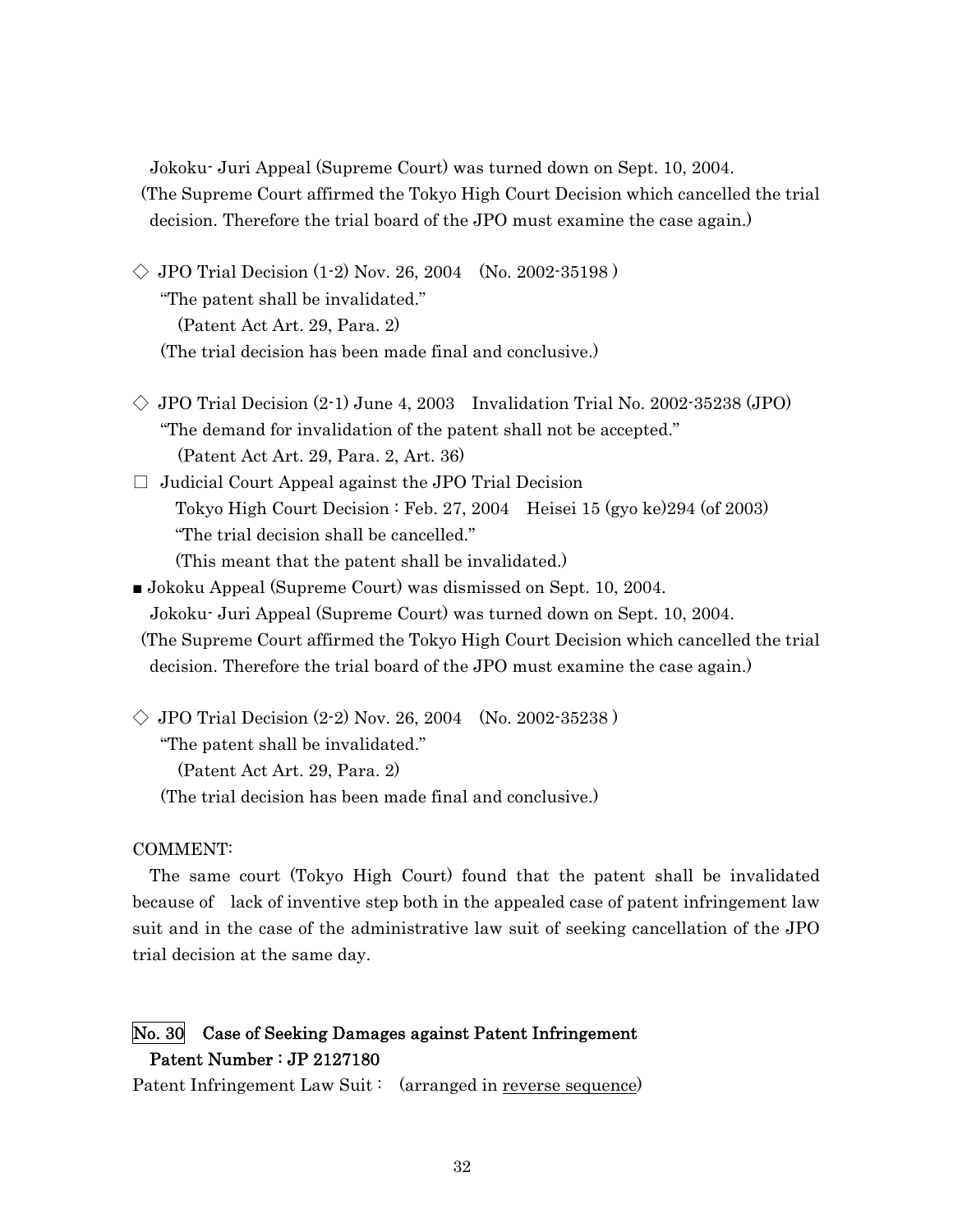| ◎ Appellate Court Decision : |  |  |
|------------------------------|--|--|
|------------------------------|--|--|

Feb. 26, 2004, Tokyo High Court ; Case No. Heisei 15 (ne) 5689 (of 2003 )

"The appeal shall be dismissed." (The original court decision is affirmed.)

 "Exercising of the patent right is to be abuse of right, because an apparent reason for invalidation by lack of novelty is found."

(Court precedent ; Patent Act Art. 29, Para. 1, Item 1 and 3)

○ Original Court Decision :

Oct. 23, 2003, Tokyo District Court ; Case No. Heisei 15(wa)3010, & 11198 (of 2003) "The claim of the patent holder shall be dismissed."

"Exercising of the patent right is to be abuse of right, because an apparent reason for invalidation by lack of novelty is found."

(Court precedent ; Patent Act Art. 29, Para. 1, Item 1 and 3)

Invalidation Procedure against the Patent :

(Invalidation Trial)

◇JPO Invalidation Trial No. 2000-35157 (JPO)

COMMENT:

The demand for invalidation of the patent was withdrawn.

## No. 31 Case of Seeking Declarative Decision of Confirming No Infringement against the Patent

#### Patent Number : JP 2503045

Patent Infringement Law Suit: (arranged in reverse sequence)

◎ Appellate Court Decision:

January 22, 2004, Tokyo High Court ; Case No. Heisei 15 (ne) 3366 (of 2003 )

"The appeal shall be dismissed." (The original court decision is affirmed.)

"The right to demand injunction can not be found."

 "Exercising of the patent right is to be abuse of right, because an apparent reason for invalidation by lack of novelty is found."

(Court precedent ; Patent Act Art. 29, Para. 1, Item 1)

○ Original Court Decision:

May 28, 2003, Tokyo District Court ; Case No. Heisei  $13(wa)24667$  (of 2001)

"The right to demand injunction can not be found."

"Exercising of the patent right is to be abuse of right, because an apparent reason for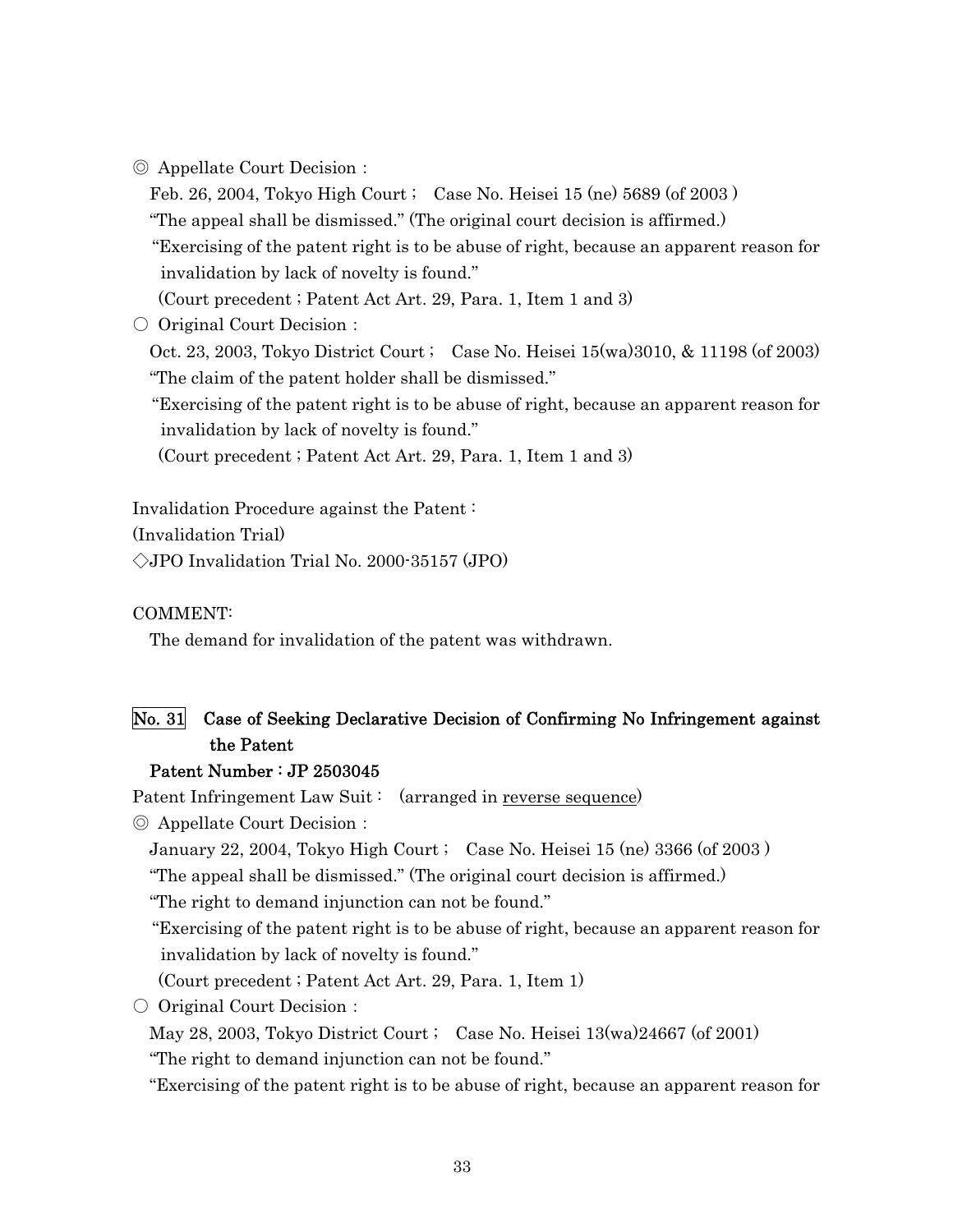invalidation by lack of novelty is found." (Court precedent ; Patent Act Art. 29, Para. 2)

Invalidation Procedure against the Patent :

(Invalidation Trial and Judicial Action against Trial Decision)

◇ JPO Trial Decision Feb. 13, 2003 Invalidation Trial No. 2002-35163 (JPO)

"The patent shall be invalidated because of lack of novelty."

(Patent Act Art. 29, Para. 1 Item 1)

□ Judicial Court Appeal against the JPO Trial Decision

Tokyo High Court Decision : January 22, 2004 Heisei 15 (gyo ke)96 (of 2003)

"The claim for cancellation of the trial decision shall be dismissed."

(This meant that the patent shall be invalidated.)

■ Jokoku- Juri Appeal (Supreme Court) was turned down on June 6, 2004.

(The Supreme Court did not overruled the Tokyo High Court Decision, which meant that the patent was made invalid finally and conclusively.)

#### COMMENT:

The same court (Tokyo High Court) found that the patent shall be invalidated because of lack of novelty both in the appealed case of patent infringement law suit and in the case seeking for cancellation of the JPO trial decision .

## No. 32 Case of Seeking Injunction and Damages against Patent Infringement Patent Number : JP 1491321

Patent Infringement Law Suit: (arranged in reverse sequence)

Appellate Court Decision

March 27, 2003, Osaka High Court, Case No. Heisei 14 (ne) 2331 (of 2002)

"The appeal shall be dismissed." (The original court decision is affirmed.)

 "Exercising of the patent right is to be abuse of right, because an apparent reason for invalidation under the Patent Act Art. 29-2 is found."

(Court precedent ; Patent Act Art. 29-2)

Original Court Decision

July 4, 2002, Osaka District Court ; Case No. Heisei 13(wa)8906 (of 2001)

"The claim of the patent holder shall be dismissed."

"Exercising of the patent right is to be abuse of right, because an apparent reason for invalidation under the Patent Act Art. 29-2 is found."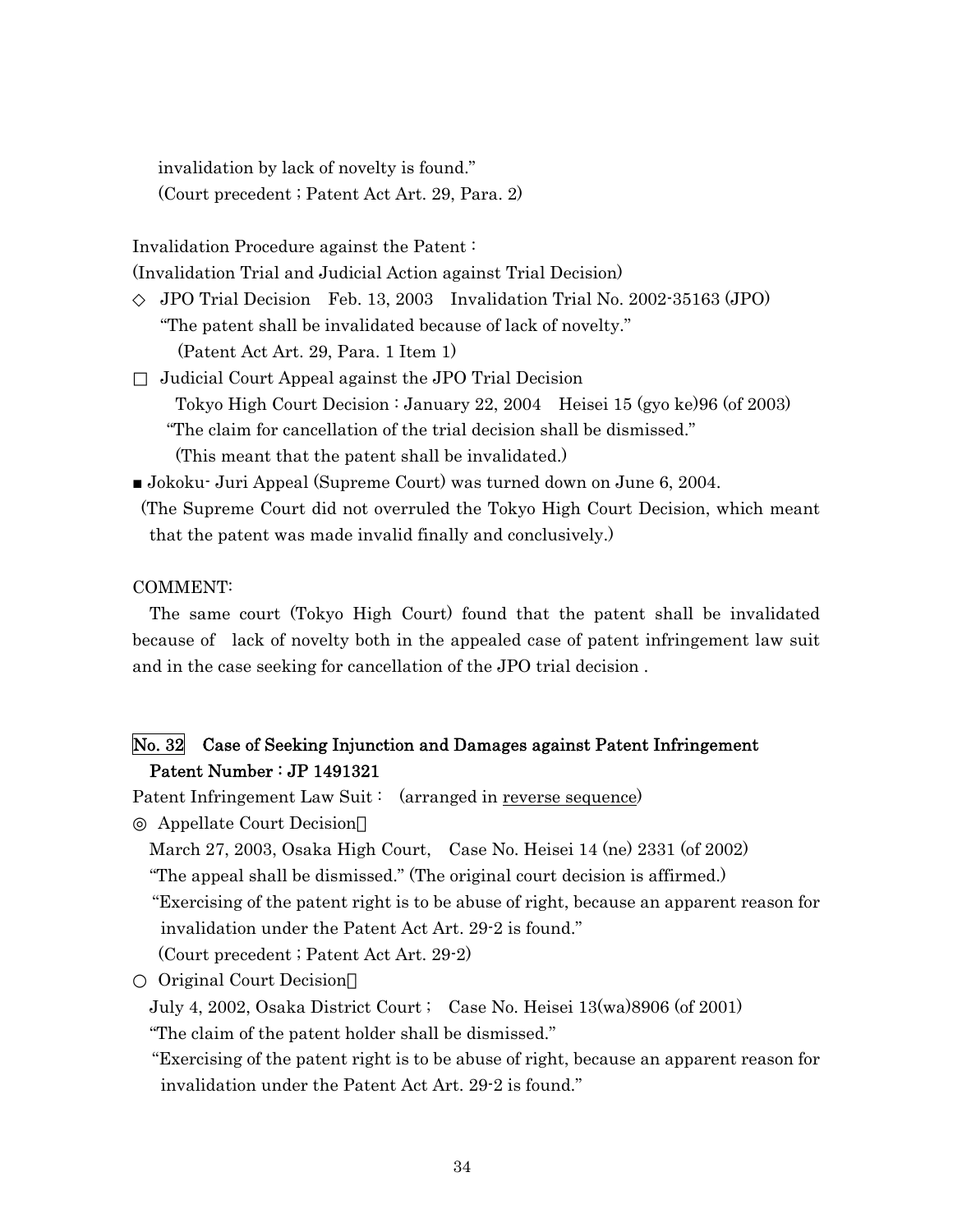(Court precedent ; Patent Act Art. 29, Para. 2)

Invalidation Procedure against the Patent :

(Invalidation Trial and Judicial Action against Trial Decision)

- $\Diamond$  JPO Trial Decision April 10, 2002 Invalidation Trial No. 2001-35506 (JPO) "The patent shall be invalidated under the Patent Act Art. 29-2." (Patent Act Art. 29-2)
- $\Box$  Judicial Court Appeal against the JPO Trial Decision Tokyo High Court Decision : Nov. 21, 2002 Heisei 14 (gyo ke)  $227$  (of  $2002$ ) "The claim for cancellation of the trial decision shall be dismissed." (This meant that the patent shall be invalidated.)
- Jokoku Appeal (Supreme Court) was dismissed on March 25, 2003. (The Supreme Court did not overruled the Tokyo High Court Decision, which meant that the patent was made invalid finally and conclusively.)

#### COMMENT:

It was found both in the patent infringement civil law suit and in the administrative law suit against the JPO trial decision that the patent should be invalidated under the Patent Act Art. 29-2 because the patented invention was described in the published description of the former filed patent application.

## No. 33 Case of Seeking Injunction and Damages against Patent Infringement Patent Number : JP 1491321

Patent Infringement Law Suit: (arranged in reverse sequence)

◎ Appellate Court Decision:

March 27, 2003, Osaka High Court, Case No. Heisei 14 (ne) 2330 (of 2002)

"The appeal shall be dismissed." (The original court decision is affirmed.)

 "Exercising of the patent right is to be abuse of right, because an apparent reason for invalidation under the Patent Act Art. 29-2 is found."

(Court precedent ; Patent Act Art. 29-2)

○ Original Court Decision:

July 4, 2002, Osaka District Court ; Case No. Heisei 13(wa)8214 (of 2001)

"The claim of the patent holder shall be dismissed."

"Exercising of the patent right is to be abuse of right, because an apparent reason for invalidation under the Patent Act Art. 29-2 is found."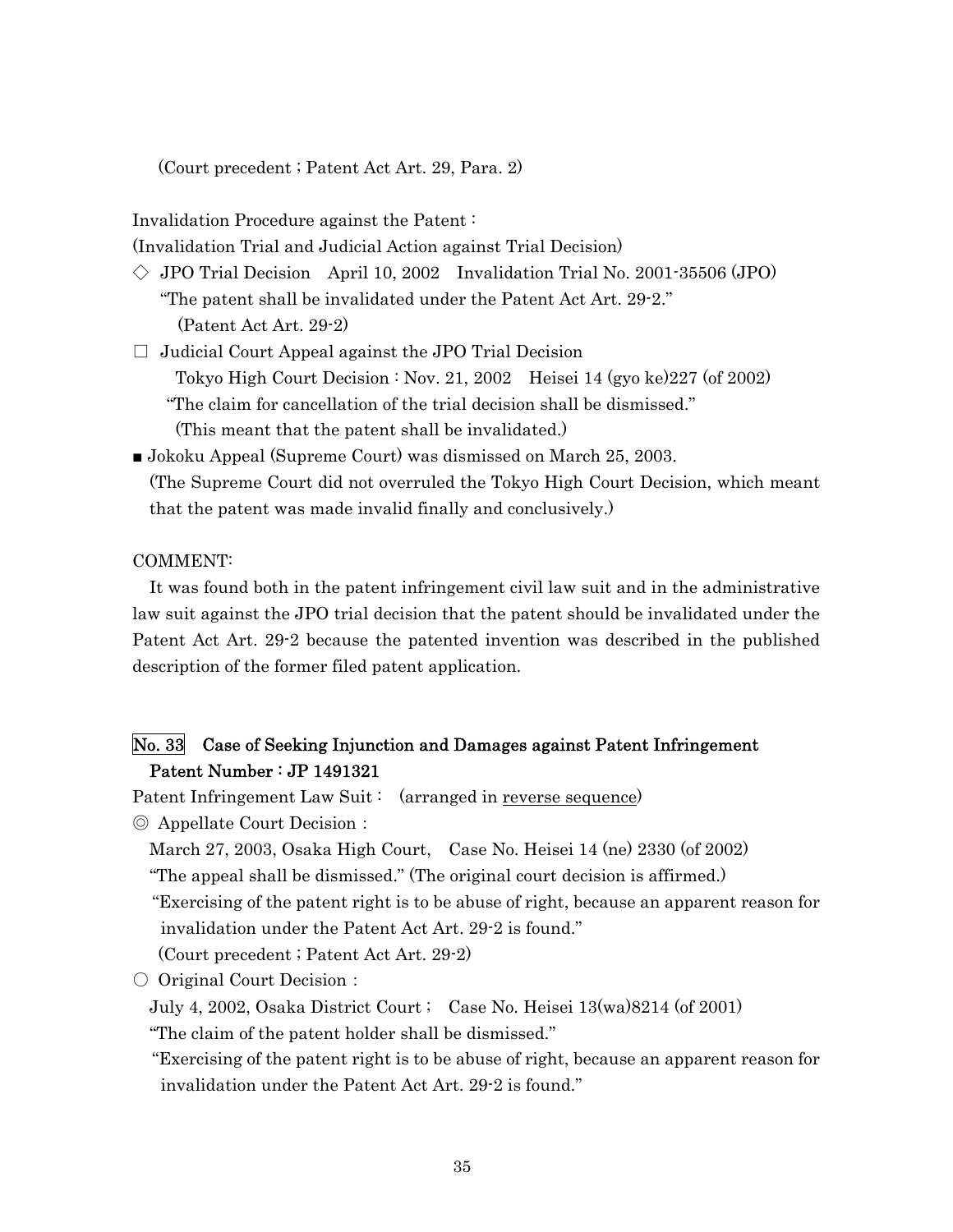(Court precedent ; Patent Act Art. 29, Para. 2)

Invalidation Procedure against the Patent :

(Invalidation Trial and Judicial Action against Trial Decision)

- $\Diamond$  JPO Trial Decision(1) April 10, 2002 Invalidation Trial No. 2001-35506 (JPO) "The patent shall be invalidated under the Patent Act Art. 29-2." (Patent Act Art. 29-2)
- $\Box$  Judicial Court Appeal against the JPO Trial Decision Tokyo High Court Decision : Nov. 21, 2002 Heisei 14 (gyo ke)  $227$  (of  $2002$ ) "The claim for cancellation of the trial decision shall be dismissed." (This meant that the patent shall be invalidated.)
- Jokoku Appeal (Supreme Court) was dismissed on March 25, 2003. (The Supreme Court did not overruled the Tokyo High Court Decision, which meant that the patent was made invalid finally and conclusively.)
- $\Diamond$  JPO Trial Decision(2) May 13, 2002 Invalidation Trial No. 2002-35011 (JPO) "The patent shall be invalidated under the Patent Act Art. 29-2." (Patent Act Art. 29-2)
- $\Box$  Judicial Court Appeal against the JPO Trial Decision Tokyo High Court Decision : Nov. 21, 2002 Heisei 14 (gyo ke)227 (of 2002) "The claim for cancellation of the trial decision shall be dismissed." (This meant that the patent shall be invalidated.)
- Jokoku Appeal (Supreme Court) was dismissed on March 25, 2003. (The Supreme Court did not overruled the Tokyo High Court Decision, which meant that the patent was made invalid finally and conclusively.)

#### COMMENT:

The patent of this case is the same as that of the Case No.32.

It was found both in the patent infringement civil law suit and in the administrative law suit against the JPO trial decision that the patent should be invalidated under the Patent Act Art. 29-2 because the patented invention was described in the published description of the former filed patent application.

## No. 34 Case of Seeking Damages against Patent Infringement Patent Number : JP 2613766 (Patent No.1) Patent Number : JP 2627886 (Patent No.2)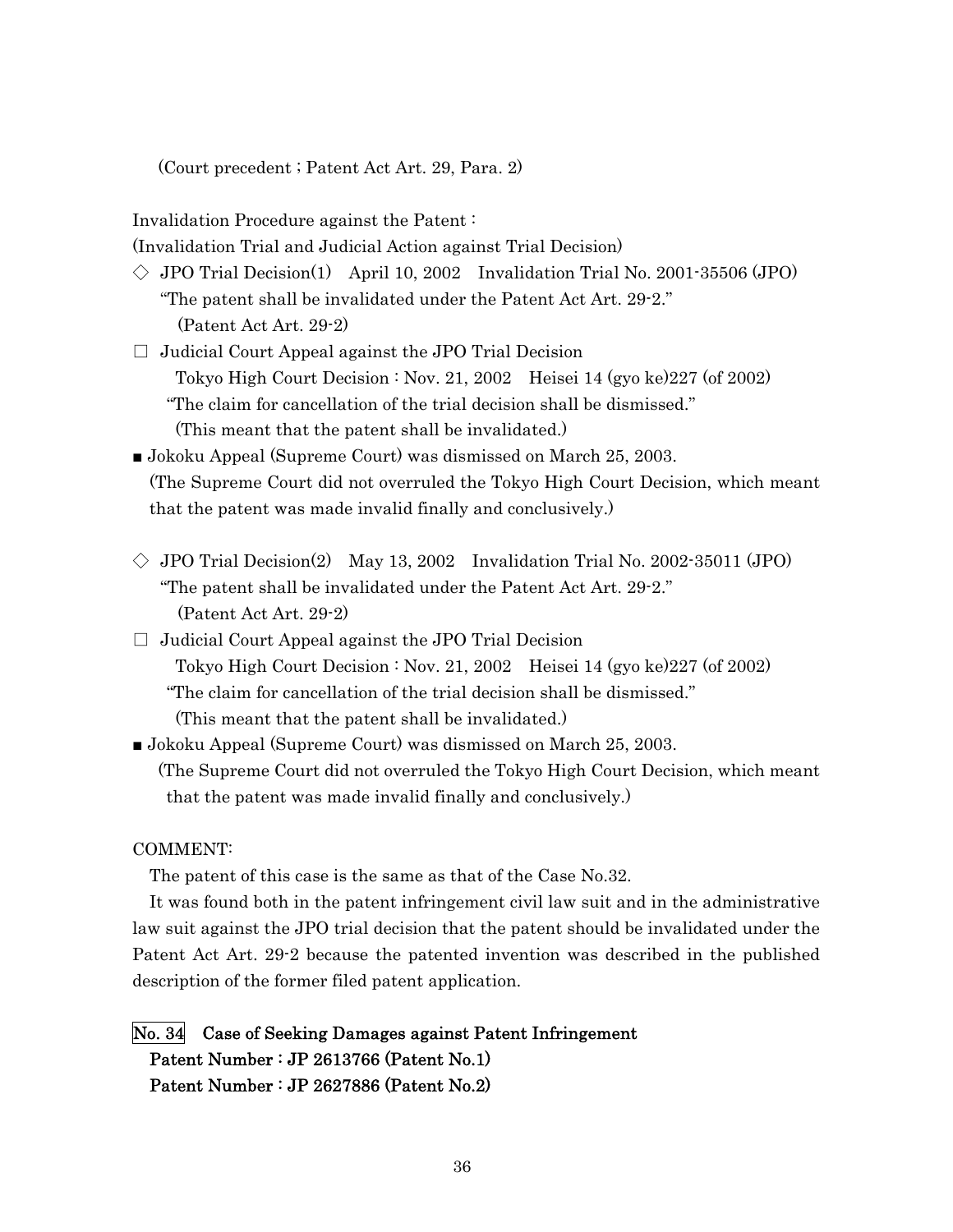#### Patent Number : JP 2799499 (Patent No.3)

Patent Infringement Law Suit: (arranged in reverse sequence)

- ◎ Appellate Court Decision:
	- Feb. 27, 2003, Tokyo High Court ; Case No. Heisei 12 (ne) 4200 (of 2000)
	- "The appeal shall be dismissed." (The original court decision is affirmed.)
	- "For the Patent No.1, exercising of the patent right is to be abuse of right, because an apparent reason for lack of inventive step is found."

(Court precedent ; Patent Act Art. 29-2)

- "For the Patent No.2, no infringement is found."
- "For the Patent No.3, the invalidation of the patent has been affirmed finally and conclusively."
- Original Court Decision:
	- July 4, 2002, Tokyo District Court ; Case No. Heisei 11(wa)1346 (of 1999)

"The claim of the patent holder shall be dismissed."

"For the Patent No.1, no infringement is found."

- "For the Patent No.2, no infringement is found."
- "For the Patent No.3, no infringement is found."

Invalidation Procedure against the Patent No. 3:

(Invalidation Trial and Judicial Action against Trial Decision)

- $\Diamond$  JPO Trial Decision August 24, 2000 Invalidation Trial No. Hei.11-35581 (1999) "The Patent No. 3 shall be invalidated because of lack of inventive step." (Patent Act Art. 29(2))
- $\Box$  Judicial Court Appeal against the JPO Trial Decision Tokyo High Court Decision : June 13, 2002 Heisei 12 (gyo ke)393 (of 2000) "The claim for cancellation of the trial decision shall be dismissed." (This meant that the patent shall be invalidated.)
- Jokoku· Juri Appeal (Supreme Court) was turned down on Oct. 24, 2002.
- (The Supreme Court did not overruled the Tokyo High Court Decision, which meant that the Patent No. 3 was made invalid finally and conclusively.)

Invalidation Procedure against the <u>Patent No. 1</u>:

(Invalidation Trial and Judicial Action against Trial Decision)

 $\Diamond$  JPO Trial Decision August 24, 2000 Invalidation Trial No. Hei.11-35415 (1999) "The Patent No. 1 shall be invalidated because of lack of inventive step."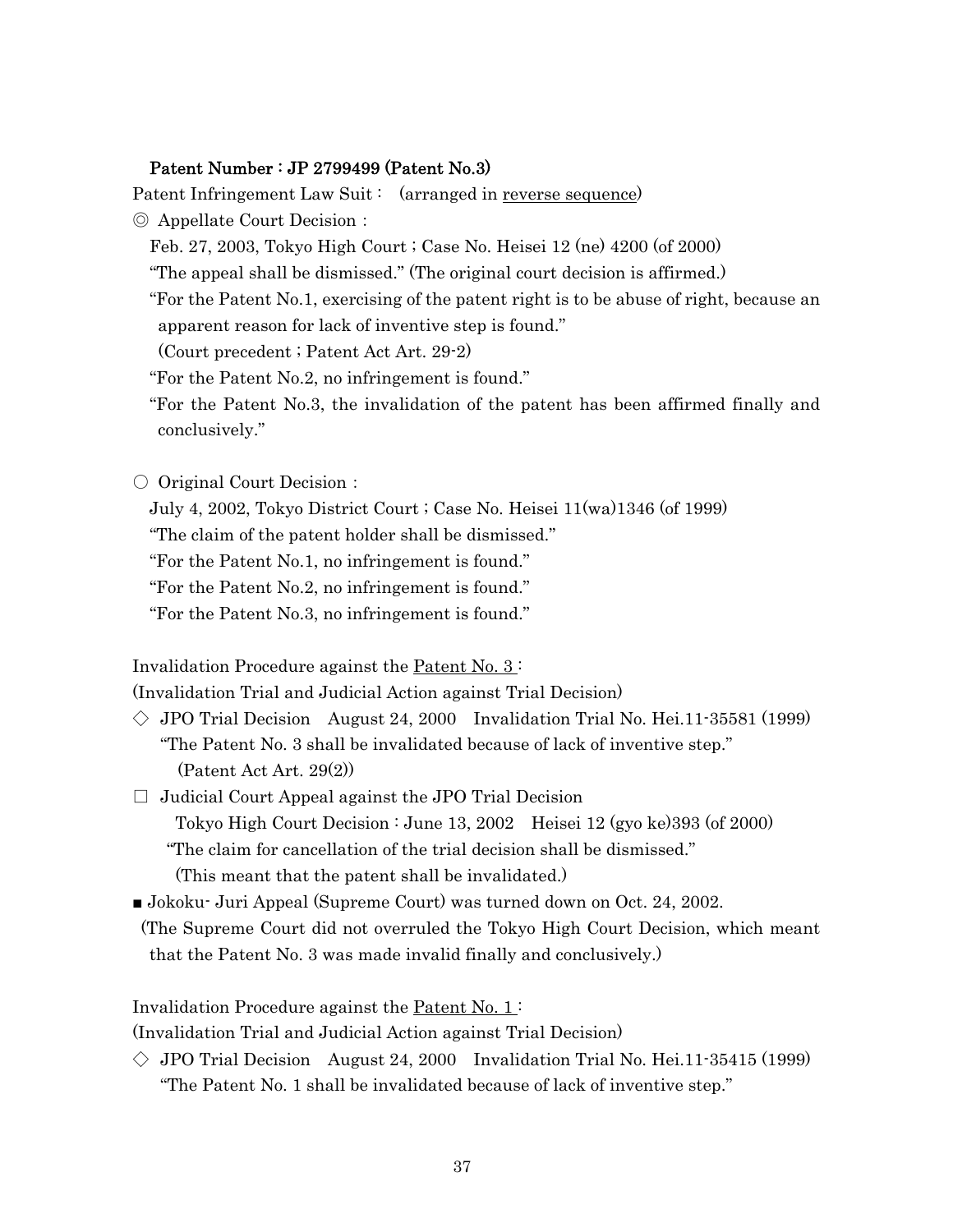(Patent Act Art. 29(2))

- $\Box$  Judicial Court Appeal against the JPO Trial Decision Tokyo High Court Decision : Sept. 12, 2002 Heisei 12 (gyo ke)392 (of 2000) "The claim for cancellation of the trial decision shall be dismissed." (This meant that the patent shall be invalidated.)
- Jokoku- Juri Appeal (Supreme Court) was turned down on January 30, 2003.
- (The Supreme Court did not overruled the Tokyo High Court Decision, which meant that the Patent No. 1 was made invalid finally and conclusively.)

Invalidation Procedure against the Patent No. 2 :

(Invalidation Trial)

 $\Diamond$  JPO Trial Decision January 11, 2001 Invalidation Trial No. Hei.11-35512 (1999) "The demand for invalidation of the Patent No. 2 shall not be accepted." (This meant that the Patent No. 2 was maintained to be valid.)

#### COMMENT :

The Patent No. 1 and the Patent No. 3 have been invalidated finally and conclusively.

The Patent No. 2 has been maintained to be valid, however no infringement was found in each infringement case.

## No. 35 Case of Seeking Damages against Patent Infringement Patent Number : JP 2567807 (Patent No.1) Patent Number : JP 2838511 (Patent No.2)

Patent Infringement Law Suit: (arranged in reverse sequence)

◎ Appellate Court Decision:

Feb. 27, 2003, Osaka High Court ; Case No. Heisei 14 (ne) 2776 (of 2002)

"The appeal shall be dismissed." (The original court decision is affirmed.)

 "For the Patent No.1 and No.2, exercising of the patent right is to be abuse of right, because an apparent reason for invalidation is found."

(Court precedent )

○ Original Court Decision:

August 27, 2002, Osaka District Court ; Case No. Heisei 13(wa)831, & 6097 (of 2001) "The claim of the patent holder shall be dismissed."

"Exercising of the patent rights (No. 1 and No. 2) are to be abuse of right, because apparent reasons for invalidation of lack of novelty, lack of inventive step ,and lack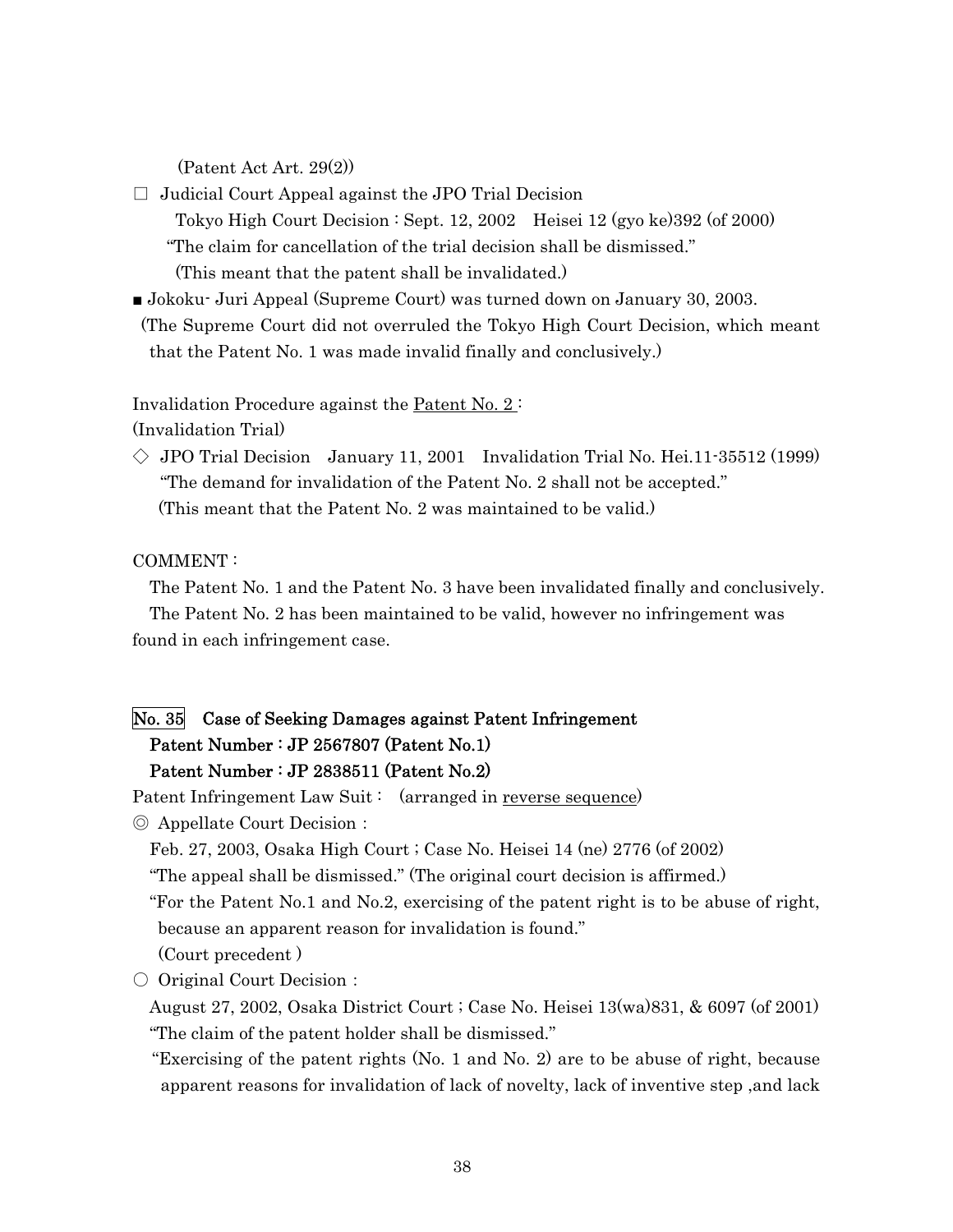of requirement for divisional application under the Patent Act are found." (Court precedent ; Patent Act Art. 29(1)(iii), 29(2), 44)

Invalidation Procedure against the Patent No. 1:

(Invalidation Trial and Judicial Action against Trial Decision)

- $\Diamond$  JPO Trial Decision (1) Sept. 14, 2001 Invalidation Trial No. 2000-35598 (JPO) "The demand for invalidation of the patent shall not be accepted." (Patent Act Art. 29, Para. 2)
- $\Box$  Judicial Court Appeal against the JPO Trial Decision (1) Tokyo High Court Decision : Heisei 13 (gyo ke)452 (of 2001) "The law suit shall be dismissed."

(This meant that the patent was to be maintained to be valid.)

- $\Diamond$  JPO Trial Decision (2) Feb. 3, 2003 Invalidation Trial No. 2002-35244 (JPO) "The Patent No. 1 shall be invalidated because of lack of novelty." (Patent Act Art. 29(1)(iii))
- $\Box$  Judicial Court Appeal against the JPO Trial Decision Tokyo High Court Decision : Sept. 3, 2003 Heisei 15 (gyo ke) 65 (of 2003) "The claim for cancellation of the trial decision shall be dismissed." (This meant that the patent shall be invalidated.)
- Jokoku Appeal (Supreme Court) was dismissed on Feb. 26, 2004.

Jokoku- Juri Appeal (Supreme Court) was turned down on Feb. 26, 2004.

(The Supreme Court did not overruled the Tokyo High Court Decision to affirm the JPO trial decision. Therefore the Patent No. 1 was invalidated finally and conclusively .)

Invalidation Procedure against the Patent No. 2:

(Invalidation Trial and Judicial Action against Trial Decision)

- $\Diamond$  JPO Trial Decision (1) Sept. 14, 2001 Invalidation Trial No. 2000-35604 (JPO) "The demand for invalidation of the patent shall not be accepted." (Patent Act Art. 29, Para. 2)
- $\Box$  Judicial Court Appeal against the JPO Trial Decision (1) Tokyo High Court Decision : Heisei 13 (gyo ke)456 (of 2001) "The law suit shall be dismissed."
	- (This meant that the patent was to be maintained to be valid.)
- $\Diamond$  JPO Trial Decision (2) Feb. 3, 2003 Invalidation Trial No. 2002-35245 (JPO)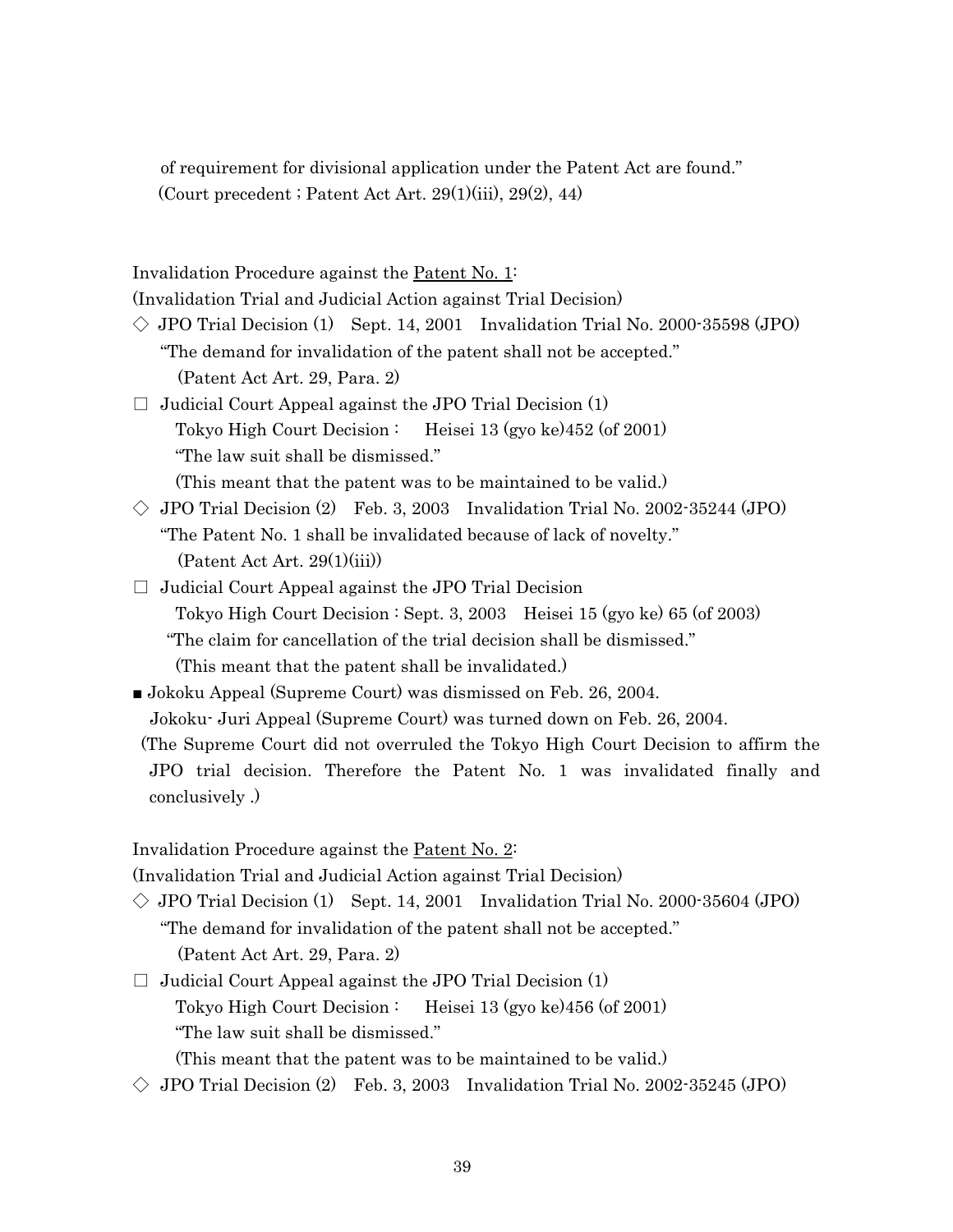"The Patent No. 2 shall be invalidated because of lack of novelty."

(Patent Act Art. 29(1)(iii))

 $\Box$  Judicial Court Appeal against the JPO Trial Decision

 Tokyo High Court Decision : Sept. 3, 2003 Heisei 15 (gyo ke) 66 (of 2003) "The claim for cancellation of the trial decision shall be dismissed."

(This meant that the patent shall be invalidated.)

■ Jokoku Appeal (Supreme Court) was dismissed on Feb. 26, 2004.

Jokoku- Juri Appeal (Supreme Court) was turned down on Feb. 26, 2004.

(The Supreme Court did not overruled the Tokyo High Court Decision to affirm the JPO trial decision. Therefore the Patent No. 2 was invalidated finally and conclusively .)

COMMENT:

The infringement court denied the validity of the patents. The patents were invalidated after several times of invalidation trials.

## No. 36 Case of Seeking Injunction against Patent Infringement Patent Number : JP 2769925

Patent Infringement Law Suit: (arranged in reverse sequence)

◎ Appellate Court Decision:

Nov. 22, 2002 Osaka High Court ; Case No. Heisei 13 (ne) 3840 (of 2001)

"The appeal shall be dismissed." (The original court decision is affirmed.)

(The appellate court also admit the patent holder's claim.)

"Apparent reason for invalidation of the patent is not found"

○ Original Court Decision:

Oct. 30, 2001, Osaka District Court ; Case No. Heisei 12 (wa)7221 (of 2000) "The alleged product shall not be imported and sold."

(The first instance court admit the patent holder's claim)

"Apparent reason for invalidation of the patent is not found"

Invalidation Procedure against the Patent :

(Invalidation Trial and Judicial Action against Trial Decision)

 $\Diamond$  JPO Trial Decision June 8, 2002 Invalidation Trial No. 2000-35453 (JPO) "The demand for invalidation of the patent is not allowed"  $(P.A. 29(2))$ (The decision meant that the patent was to be maintained as valid.)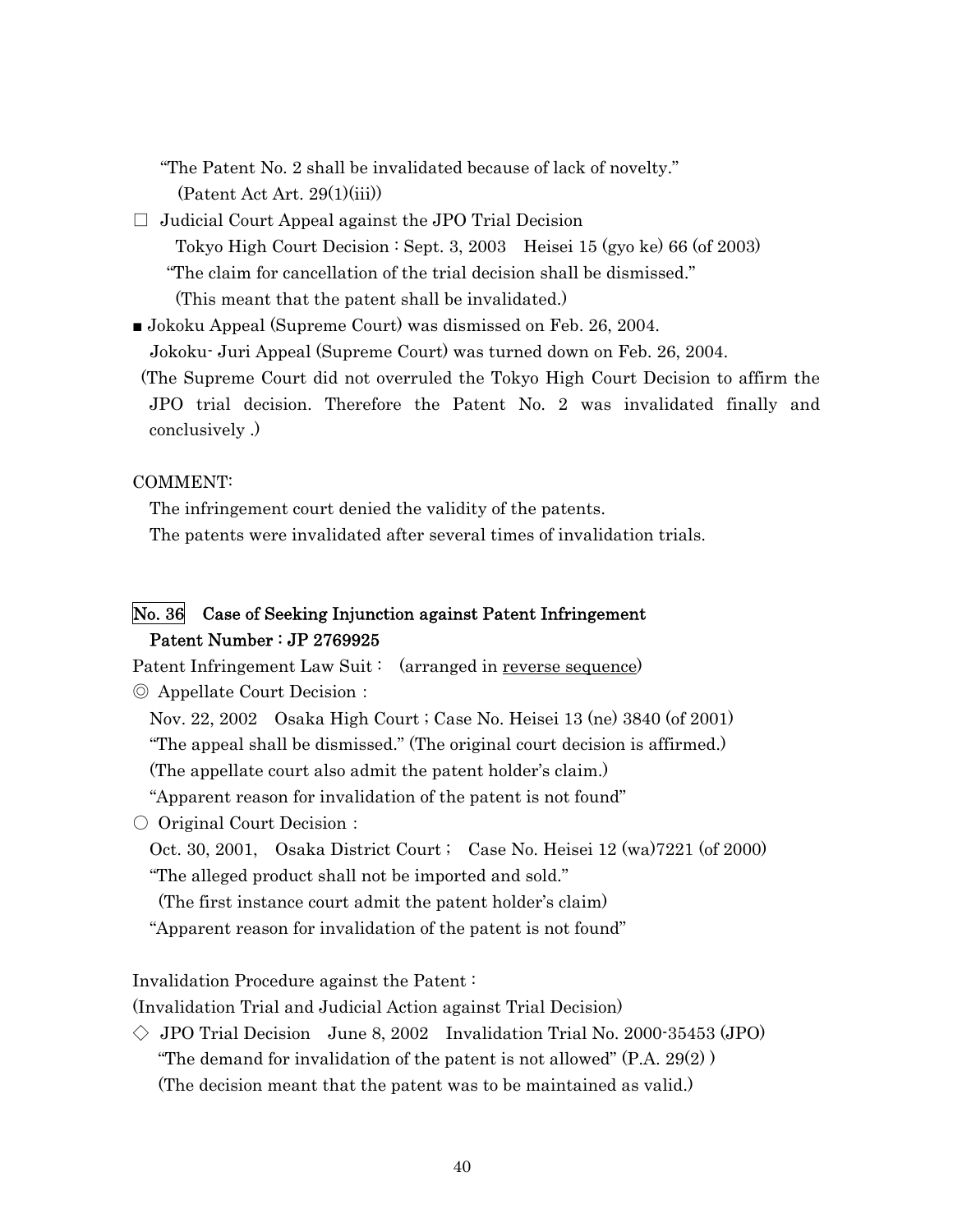$\Box$  Judicial Court Appeal against the JPO Trial Decision Tokyo High Court Decision : Heisei 14 (gyo ke)329 (of 2002) "The claim for cancellation of the trial decision shall be dismissed." (This meant that the patent shall be maintained to be valid .)

#### COMMENT :

The assertion of invalid of the patent was denied both in the infringement court and in the administrative court to cancel the JPO trial decision.

## No. 37 Case of Seeking Injunction and Damages against Patent Infringement Patent Number : JP 2619728

Patent Infringement Law Suit : (arranged in reverse sequence)

◎ Appellate Court Decision:

Oct. 31, 2002 Tokyo High Court ; Case No. Heisei 13 (ne) 4146 (of 2001)

"The appeal shall be dismissed." (The original court decision is affirmed.)

(The appellate court also admit the patent holder's claim.)

"Apparent reason for invalidation of the patent is not found"

(Patent Act Art. 29-2, 29(1), 29(2) )

○ Original Court Decision:

July 17, 2001, Tokyo District Court ; Case No. Heisei 11 (wa)23013 (of 1999)

"The alleged product shall not be made, used and sold."

(The first instance court admit the patent holder's claim)

"Apparent reason for invalidation of the patent is not found"

Invalidation Procedure against the Patent :

(Invalidation Trial and Judicial Action against Trial Decision)

- $\Diamond$  JPO Trial Decision(1) April 6, 2000 Invalidation Trial No. Hei11-35263 (of 1999) "The demand for invalidation of the patent is not allowed"  $(P.A. 29(2))$ (The decision meant that the patent was to be maintained as valid.)
- $\Box$  Judicial Court Appeal against the JPO Trial Decision (1) Tokyo High Court Decision : Heisei 12 (gyo ke)149 (of 2000) "The claim for cancellation of the trial decision shall be dismissed." (This meant that the patent shall be maintained to be valid.)
- Jokoku Appeal (Supreme Court) was dismissed on July 13, 2001. Jokoku- Juri Appeal (Supreme Court) was turned down on July 13, 2001.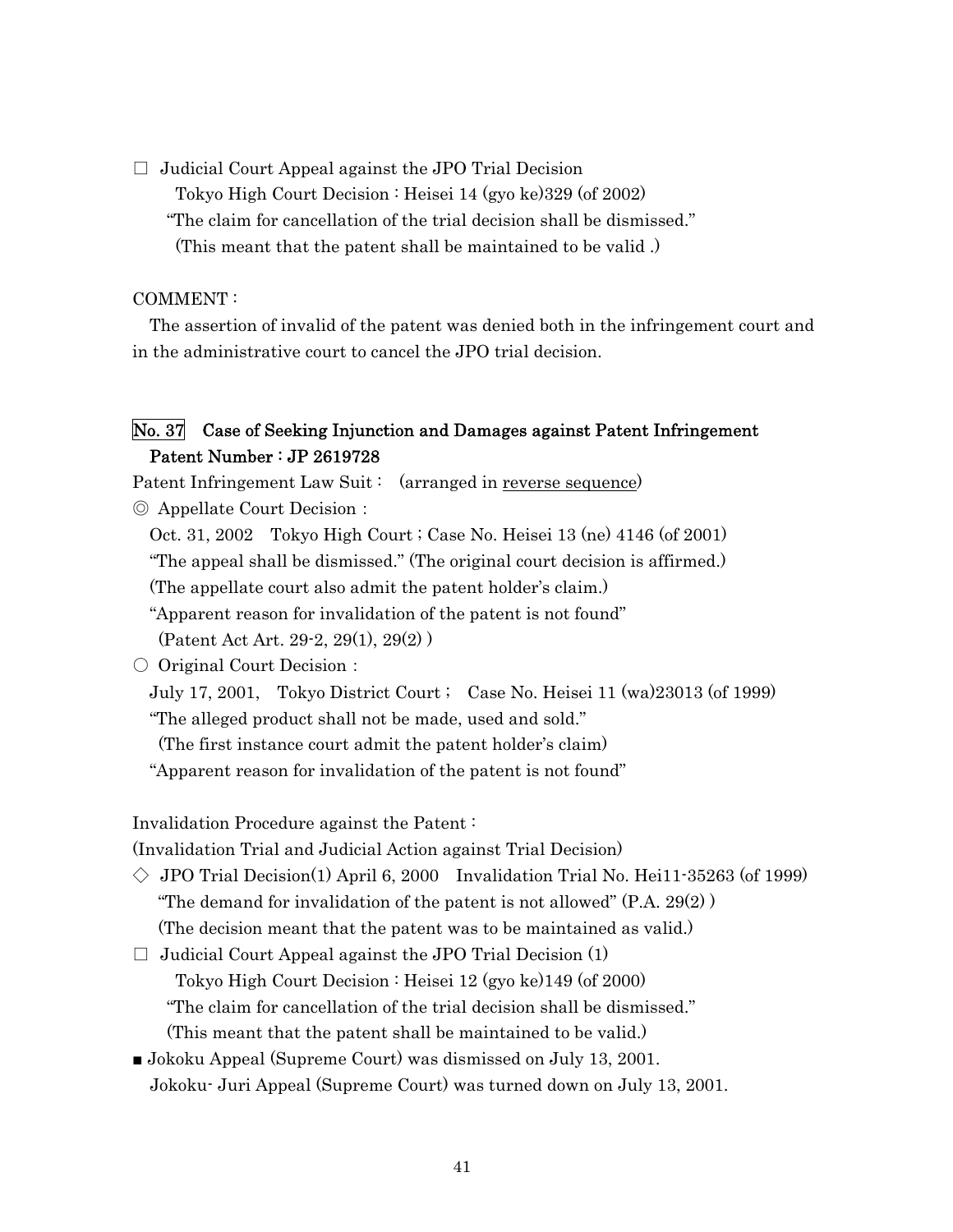(The Supreme Court did not overruled the Tokyo High Court Decision to affirm the JPO trial decision. Therefore the Patent was maintained to be valid.)

- $\Diamond$  JPO Trial Decision(2) July 3, 2000 Invalidation Trial No. Hei11-35526 (of 1999) "The demand for invalidation of the patent is not allowed" (P.A. 29(2) ) (The decision meant that the patent was to be maintained as valid.)
- $\Box$  Judicial Court Appeal against the JPO Trial Decision  $(2)$  Tokyo High Court Decision : Feb. 22, 2001 Heisei 12 (gyo ke)280 (of 2000) "The claim for cancellation of the trial decision shall be dismissed." (This meant that the patent was to be maintained as valid.)
- Jokoku Appeal (Supreme Court) was dismissed on July 13, 2001. Jokoku- Juri Appeal (Supreme Court) was turned down on July 13, 2001. (The Supreme Court did not overruled the Tokyo High Court Decision to affirm the JPO trial decision. Therefore the Patent was maintained to be valid.)
- $\Diamond$  JPO Trial Decision(3) March 14, 2001 Invalidation Trial No. 2000-35092 "The demand for invalidation of the patent is not allowed" (P.A. 29(2) ) (The decision meant that the patent was to be maintained as valid.)
- $\Box$  Judicial Court Appeal against the JPO Trial Decision (3) Tokyo High Court Decision : June 28, 2004 Heisei 13 (gyo ke)147 (of 2001) "The claim for cancellation of the trial decision shall be dismissed." (This meant that the patent was to be maintained as valid.)
- Jokoku Appeal (Supreme Court) was dismissed on Nov. 11, 2004. Jokoku- Juri Appeal (Supreme Court) was turned down on Nov. 11, 2004. (The Supreme Court did not overruled the Tokyo High Court Decision and the JPO trial decision was affirmed. Therefore the Patent was maintained to be valid.)
- $\Diamond$  JPO Trial Decision(4) Feb. 7, 2004 Invalidation Trial No. 2002-35464 "The demand for invalidation of the patent is not allowed"  $(P.A. 29(2), 29-2)$ (The decision meant that the patent was to be maintained as valid.)
- $\Box$  Judicial Court Appeal against the JPO Trial Decision (4) Tokyo High Court Decision : Feb. 17, 2005 Heisei 16 (gyo ke)83 (of 2004) "The trial decision (4) shall be cancelled." (This meant that the court denied the trial decision in which a reason for invalidation of the patent could not be found.)
- Jokoku- Juri Appeal (Supreme Court) was turned down on April 18, 2006.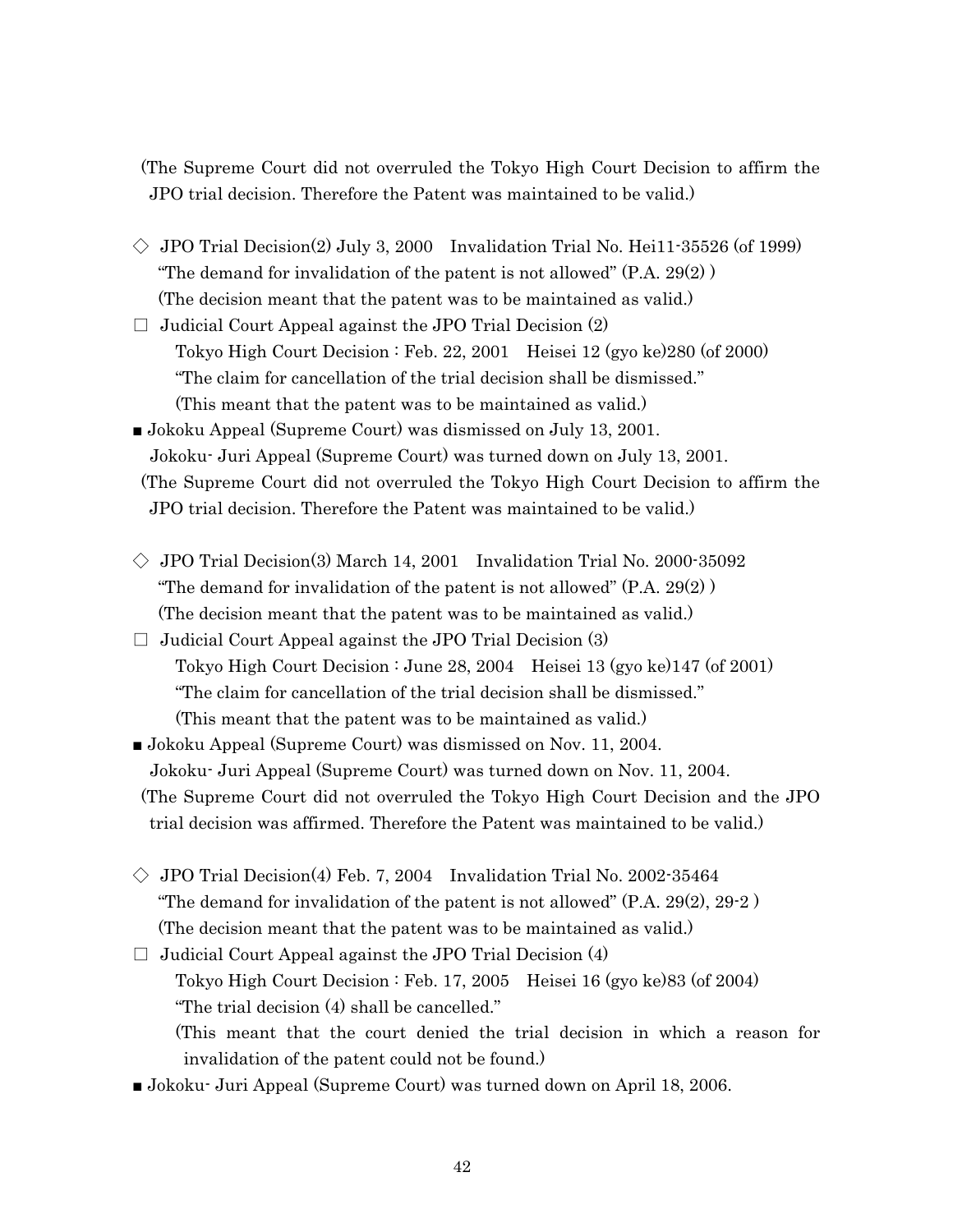(The Supreme Court did not overruled the Tokyo High Court Decision, so the JPO trial decision was cancelled finally and conclusively. Therefore the JPO Trial Board shall examine this invalidation trial again.)

 $\Diamond$  JPO Invalidation Trial (4) No. 2002-35464 (now pending)

#### COMMENT:

The patent was maintained to be valid through several times of invalidation trials and infringement law suits, however, at last the trial decision in which the demand for invalidation of the patent is not accepted was cancelled by the IP High Court.

The IP High Court decision suggested a reason for invalidation against the patent.

## No. 38 Case of Seeking Injunction and Damages against Patent Infringement Patent Number : JP 2128996

- Patent Infringement Law Suit : (arranged in reverse sequence)
- ◎ Appellate Court Decision:
	- Feb. 28, 2002, Tokyo High Court, Case No. Heisei 13 (ne) 943 (of 2001)
	- "The appeal shall be dismissed." (The original court decision is affirmed.)
	- "Exercising of the patent right is to be abuse of right, because an apparent reason for invalidation under the Patent Act Art. 123(1)(vi) is found."

(Court precedent ; Patent Act Art. 123(1)(vi))

 (The second instance court also found that the patent holder was not the inventor of this invention nor the legal successor of this invention.)

 (The second instance court did not express the assessment of the issue concerning the prior user's right.)

○ Original Court Decision:

January 30, 2001, Tokyo District Court ; Case No. Heisei 11(wa)9226 (of 1999) "The claim of the patent holder shall be dismissed."

"Exercising of the patent right is to be abuse of right, because an apparent reason for invalidation under the Patent Act Art. 123(1)(vi) is found."

(Court precedent ; Patent Act Art. 123(1)(vi))

 (The first instance court found that there was an apparent reason for invalidation of the patent because the patent holder was not the inventor of this invention nor the legal successor of this invention. And also the first instance court found that the alleged infringer did not infringe the patent because the alleged infringer had the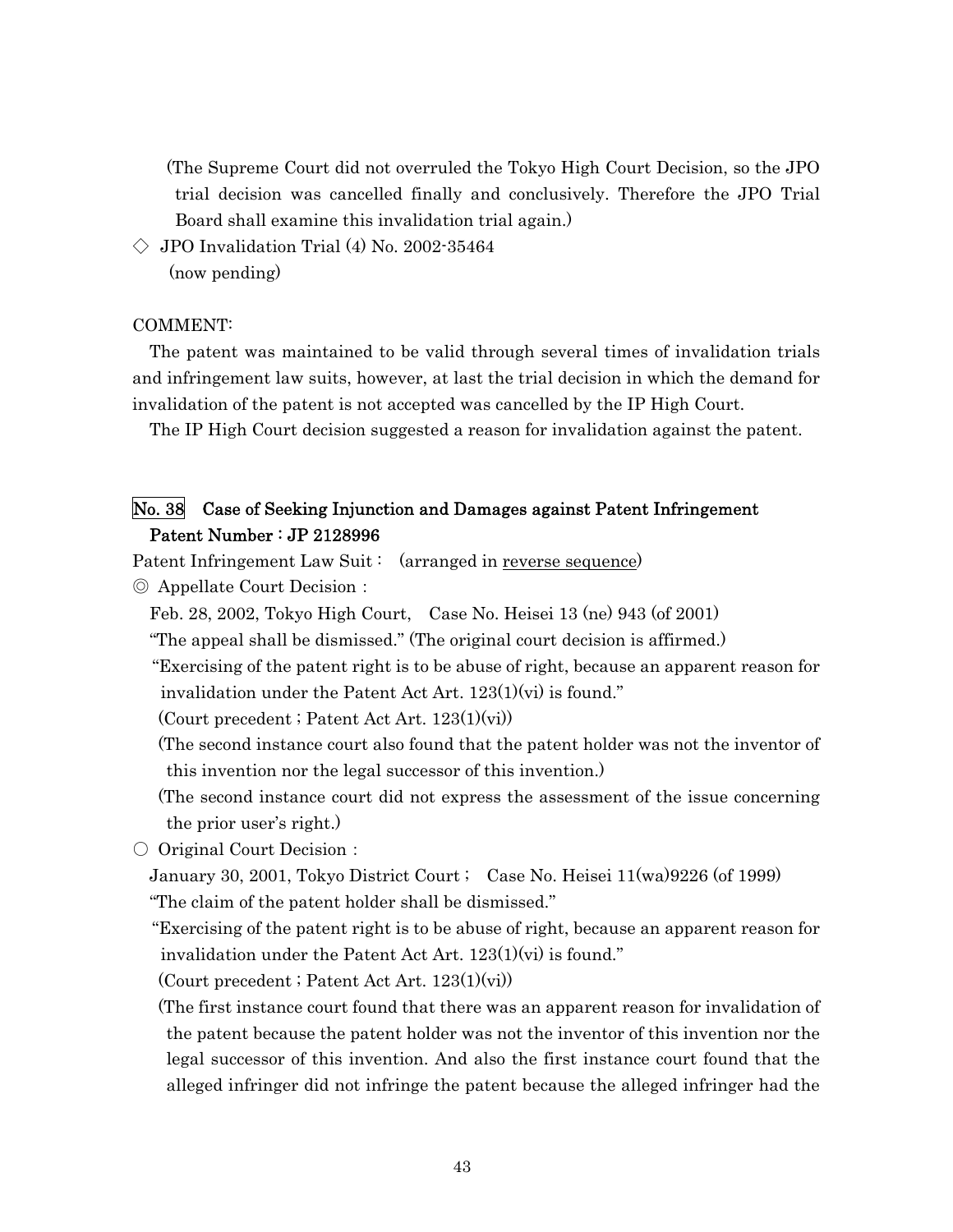prior user's right .)

COMMENT:

The patent right has been expired. No invalidation trial was found.

## No. 39 Case of Seeking Injunction and Damages against Patent Infringement Patent Number : JP 2871458

Patent Infringement Law Suit: (arranged in reverse sequence)

◎ Appellate Court Decision:

Feb. 27, 2002 Tokyo High Court ; Case No. Heisei 13 (ne) 3684 (of 2001) "The appeal shall be dismissed."

(The original court decision is affirmed as the result by another reason.)

(The appellate court did not admit the patent holder's claim because the court did not find infringement. The appellate court did not find the apparent reason for invalidation of the patent. ) (Patent Act Art. 29(2) )

○ Original Court Decision:

June 19, 2001, Tokyo District Court ; Case No. Heisei 12 (wa)13799 (of 2000) "The claim of the patent holder shall be dismissed."

"Exercising of the patent right is to be abuse of right, because an apparent reason for invalidation because of lack of inventive step is found."

(Court precedent ; Patent Act Art. 29(2))

COMMENT:

The appellate court (Tokyo High Court) denied a reason for invalidation against the patent, The Court dismissed the demand of the patent holder because of no infringement.

No invalidation trial was found.

## No. 40 Case of Seeking Injunction and Damages against Patent Infringement Patent Number : JP 1730090

◎ Appellate Court Decision:

Oct. 25, 2001 Tokyo High Court ; Case No. Heisei 12 (ne) 3411 (of 2000)

"The appeal shall be dismissed."

"Exercising of the patent right is to be abuse of right, because an apparent reason for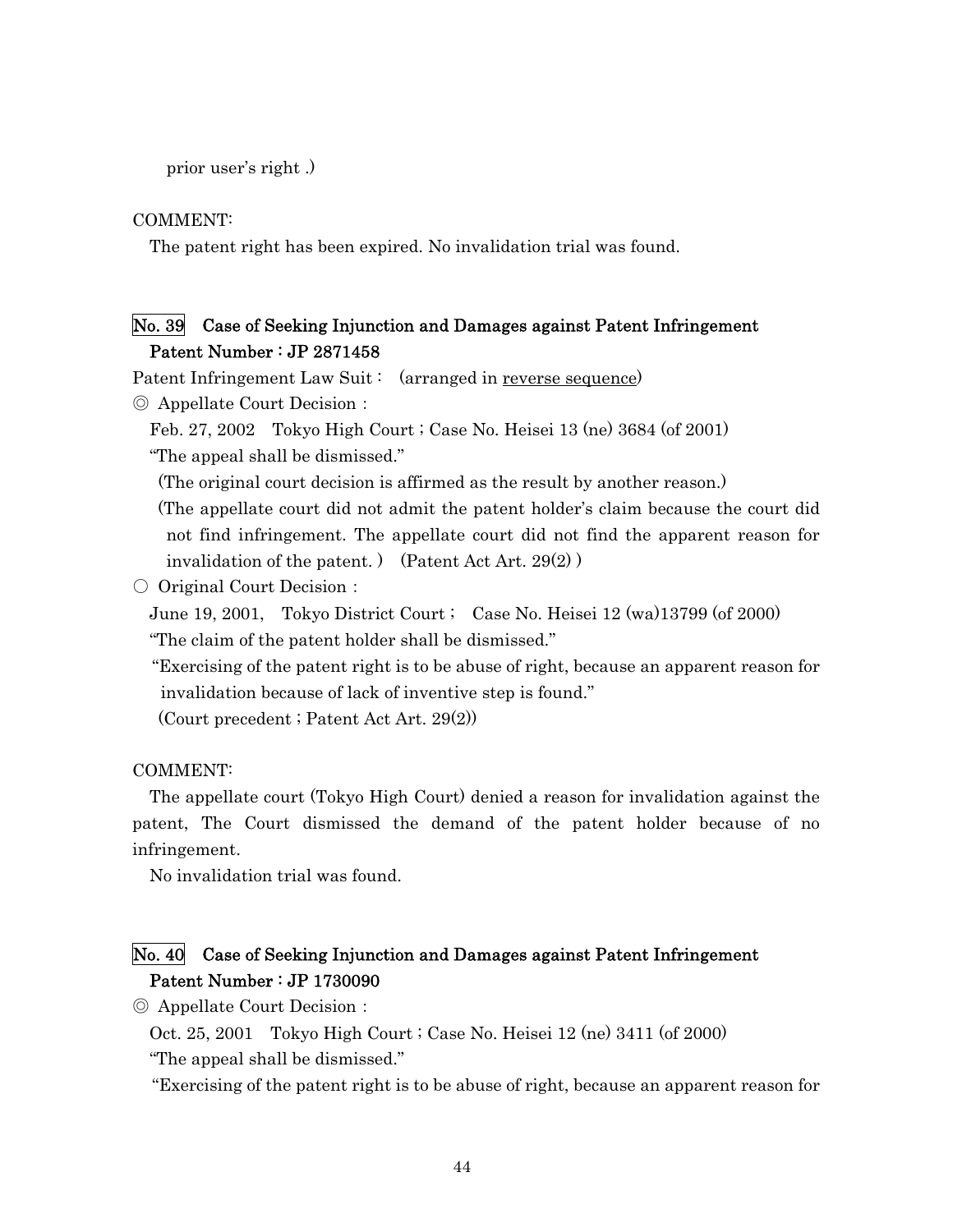invalidation because of lack of inventive step is found."

(Court precedent ; Patent Act Art. 29(2))

○ Original Court Decision:

May 30, 2000, Tokyo District Court ; Case No. Heisei 10 (wa)17311 (of 1998) "The claim of the patent holder shall be dismissed."

"No infringement against the patent is found."

 (The first instance court did not express assessment of reason for invalidation of the patent.)

Invalidation Procedure against the Patent :

(Invalidation Trial and Judicial Action against Trial Decision)

 $\Diamond$  JPO Trial Decision Dec. 3, 2001 Invalidation Trial No. 2001-35163 (JPO) "The patent shall be invalidated under the Patent Act Art. 126(3)." (Patent Act Art. 126(3))

 $\Box$  Judicial Court Appeal against the JPO Trial Decision

Tokyo High Court Decision : Feb. 20, 2003 Heisei 13 (gyo ke)589 (of 2001)

"The claim for cancellation of the trial decision shall be dismissed."

(This meant that the patent shall be invalidated.)

#### COMMENT:

The finding of the reason for invalidation of the patent in the infringement court's decision was before the trial decision for invalidation.

The appellate court affirmed the original court decision by using another reason as the conclusion ( "The claim for cancellation of the trial decision shall be dismissed.") was not in error.

The appellate court did not admit the patent holder's claim because the court found the apparent reason for invalidation of the patent.

## No. 41 Case of Seeking Injunction against Patent Infringement Patent Number : JP 2615314

Patent Infringement Law Suit: (arranged in reverse sequence) ◎ Appellate Court Decision:

July 12, 2001 Osaka High Court ; Case No. Heisei 12 (ne) 1016 (of 2000)

"The appeal shall be dismissed." (The original court decision is affirmed.)

(The appellate court also admit the patent holder's claim.)

(The court did not find an apparent reason for invalidation of the patent because of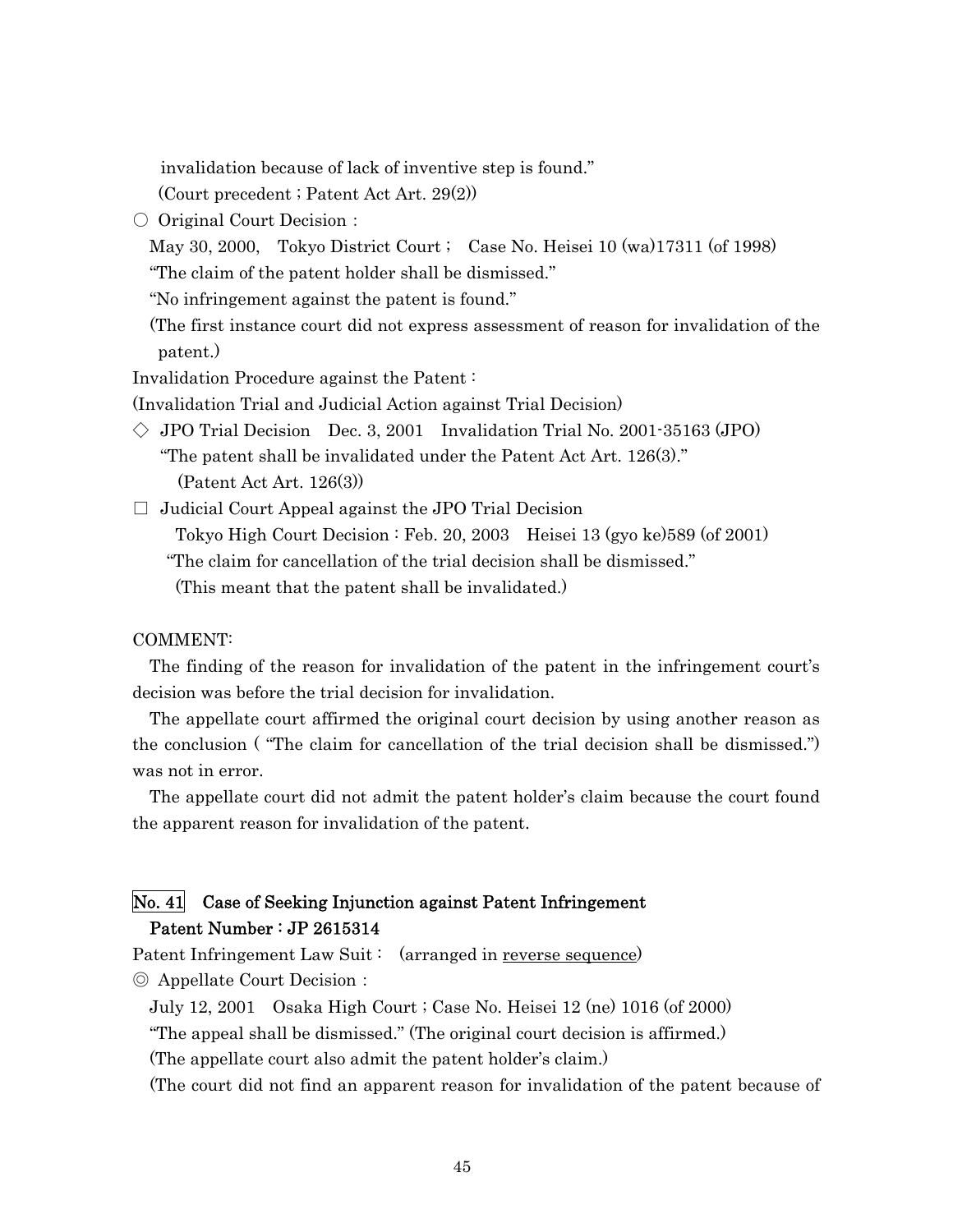lack of description requirement.) (Patent Act Art. 36 )

○ Original Court Decision:

Feb. 24, 2000, Osaka District Court ; Case No. Heisei 9 (wa)9063 (of 1999) "The alleged products shall not be made and sold." (The first instance court admit the patent holder's claim)

Invalidation Procedure against the Patent :

(Invalidation Trial and Judicial Action against Trial Decision)

- $\Diamond$  JPO Trial Decision(1) January 6, 1999 Invalidation Trial No. Hei.9-13660 (of 1997) "The demand for invalidation of the patent is not accepted."  $(P.A. 29(2))$ (The decision meant that the patent was to be maintained as valid.)
- $\Box$  Judicial Court Appeal against the JPO Trial Decision (1) Tokyo High Court Decision : April 10, 2001 Heisei 11 (gyo ke)21 (of 1999)

"The claim for cancellation of the trial decision shall be dismissed."

(This meant that the patent shall be maintained to be valid.)

■ Jokoku· Juri Appeal (Supreme Court) was turned down on Oct. 12, 2001.

(The Supreme Court did not overruled the Tokyo High Court Decision to affirm the JPO trial decision. Therefore the Patent was maintained to be valid.)

 $\Diamond$  JPO Trial Decision (2) April 2, 2002

Invalidation Trial No. 2000-35448 (JPO)

Invalidation Trial No. 2000-35501 (JPO)

(The two trial examinations were combined.)

"The patent shall be invalidated because of lack of inventive step."

(Patent Act Art. 29(2))

 $\Box$  Judicial Court Appeal against the JPO Trial Decision (2) Tokyo High Court Decision : Sept. 4, 2003 Heisei 14 (gyo ke)184 (of 2002) "The claim for cancellation of the trial decision shall be dismissed." (This meant that the patent shall be invalidated.)

■ Jokoku- Juri Appeal (Supreme Court) was turned down on Feb. 26, 2004. (The Supreme Court did not overruled the Tokyo High Court Decision to affirm the JPO trial decision. Therefore the Patent was invalidated finally and conclusively.)

COMMENT:

The patent has been invalidated finally and conclusively after several invalidation trials.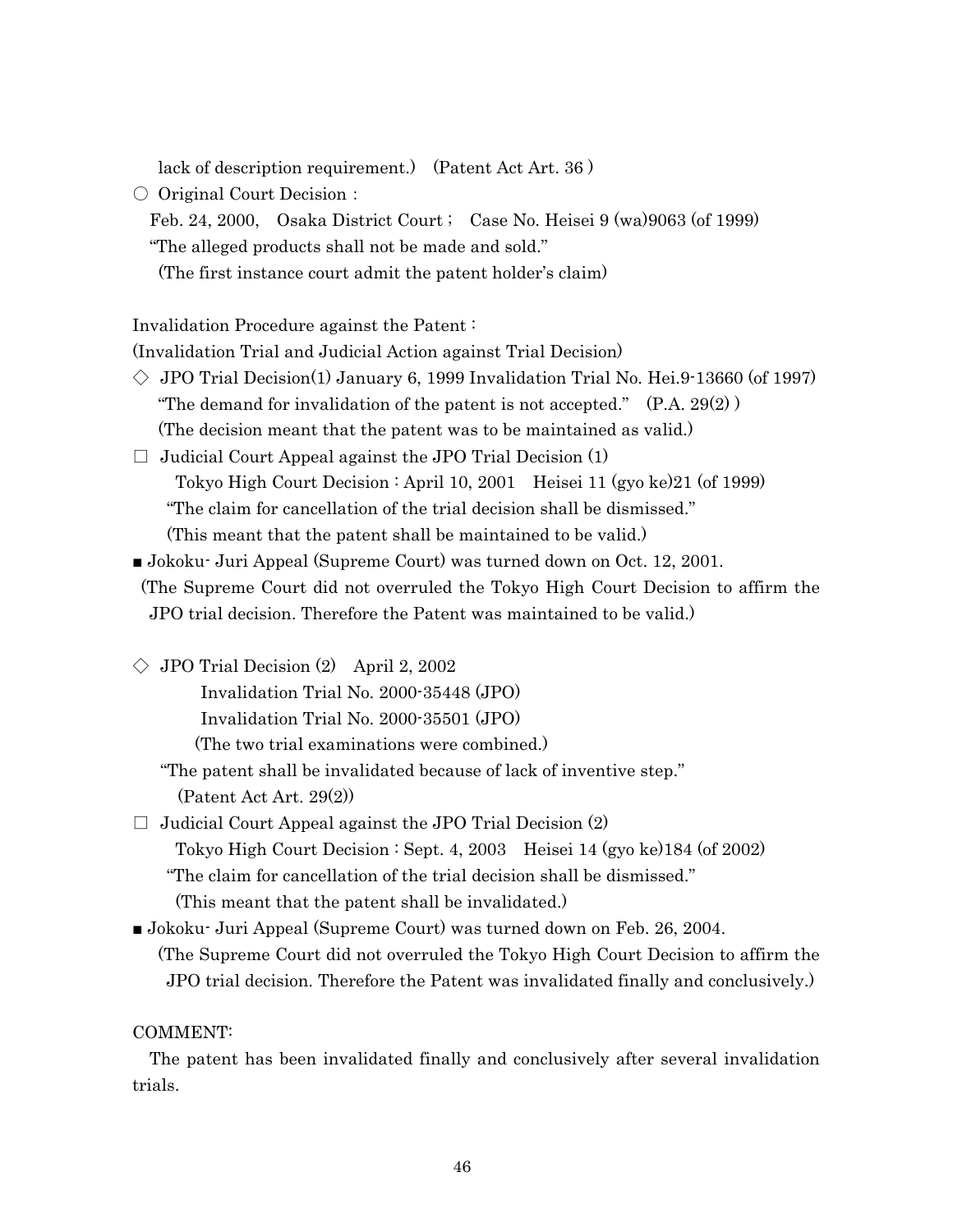Patent infringement law suits as follows concerning the same patent have been found. The patent holder lost each case.

January 31, 2002 Osaka District Court ; Case No. Heisei 12 (wa)7510 (of 2000) Dec. 12, 2002 Tokyo District Court ; Case No. Heisei 11 (wa)6665 (of 1999) Case No. Heisei 13 (wa)23635 (of 2001) Dec. 12, 2002 Tokyo District Court ; Case No. Heisei 9 (wa)24064 (of 1997) Case No. Heisei 11 (wa)19166 (of 1999)